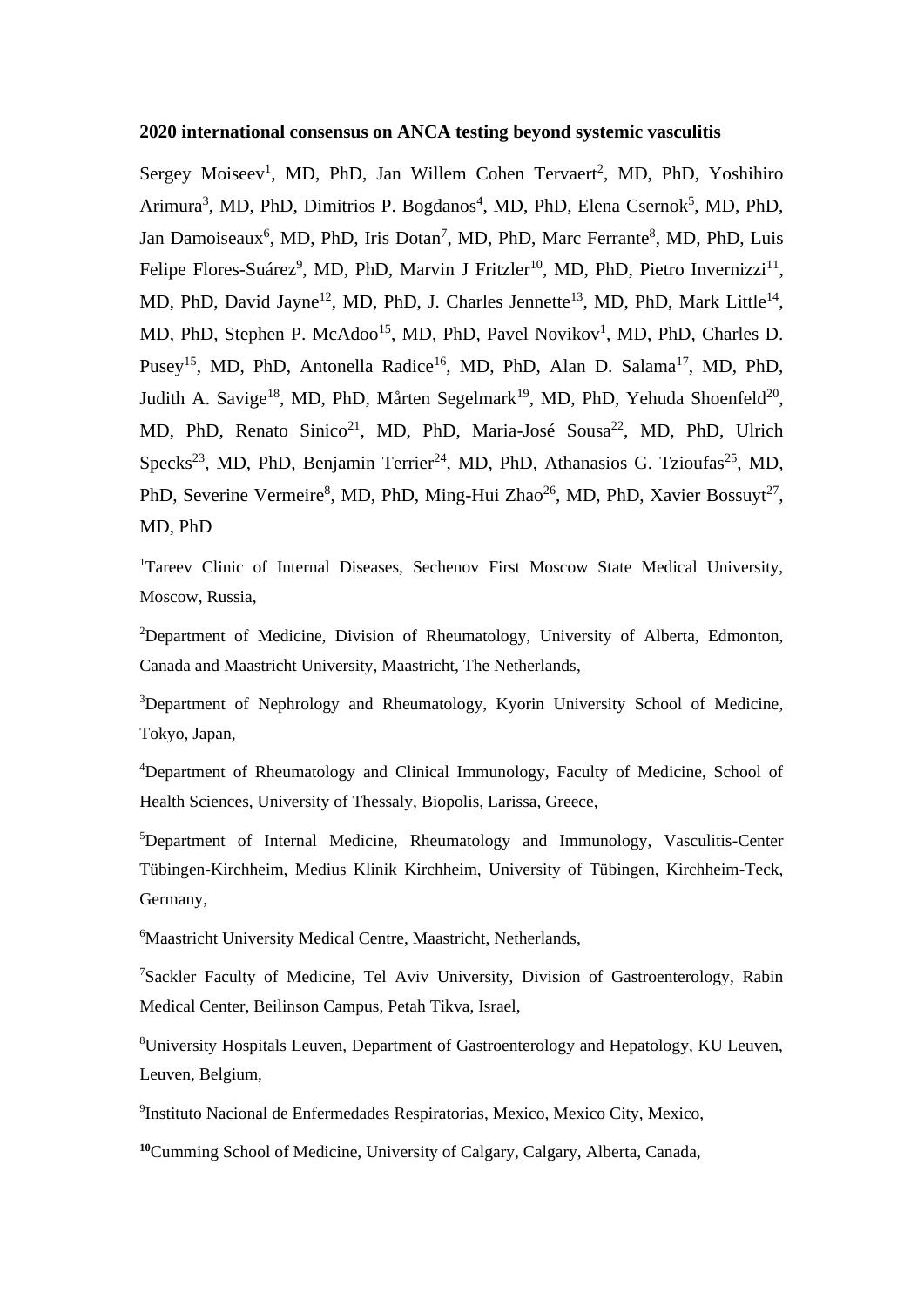<sup>11</sup>Division Gastroenterology and Center for Autoimmune Liver Diseases, University of Milano - Bicocca School of Medicine, Monza, Italy,

<sup>12</sup>Department of Medicine, University of Cambridge, Cambridge, UK,

<sup>13</sup>Division of Nephropathology, School of Medicine, University of North Carolina, Chapel Hill, NC, USA,

<sup>14</sup>Trinity Health Kidney Centre, Trinity Translational Medicine Institute, Dublin, Ireland,

<sup>15</sup>Centre for Inflammatory Disease, Department of Medicine, Imperial College London, London, UK,

**<sup>16</sup>**Microbiology and Virology Institute, ASST Santi Paolo e Carlo, San Carlo Borromeo Hospital, Milan, Italy,

<sup>17</sup>Department of Renal Medicine, University College London, Royal Free Hospital, London, UK,

<sup>18</sup>Department of Medicine, Melbourne Health, University of Melbourne, Melbourne, Australia,

<sup>19</sup>Department of Clinical Sciences, Lund University, Department of Nephrology and Rheumatology, Skane University Hospital, Lund, Sweden,

<sup>20</sup>Zabludowicz Center for Autoimmune Diseases, Sheba Medical Center, Tel Hashomer, Sackler Faculty of Medicine, Tel Aviv University, Tel Aviv, Israel, Sechenov First Moscow State Medical University, Moscow, Russia,

<sup>21</sup>Department of Medicine and Surgery, Università degli Studi di Milano-Bicocca, Monza, Italy,

<sup>22</sup>Immunopathology and Autoimmunity Department, Centro de Medicina Laboratorial Germano de Sousa, Lisbon, Portugal,

<sup>23</sup>Division of Pulmonary and Critical Care Medicine, Mayo Clinic, Rochester, MN, USA,

<sup>24</sup>Department of Internal Medicine, National Referral Center for Rare Systemic and Autoimmune Diseases, Hôpital Cochin, Paris, France,

<sup>25</sup>Department of Pathophysiology, Medical School, National and Kapodistrian University of Athens, Athens, Greece,

<sup>26</sup>Renal Division, Peking University First Hospital; Key Laboratory of Renal Disease, Ministry of Health of China; Key Laboratory of CKD Prevention and Treatment, Ministry of Education of China; Peking-Tsinghua Centre for Life Sciences; Beijing, China,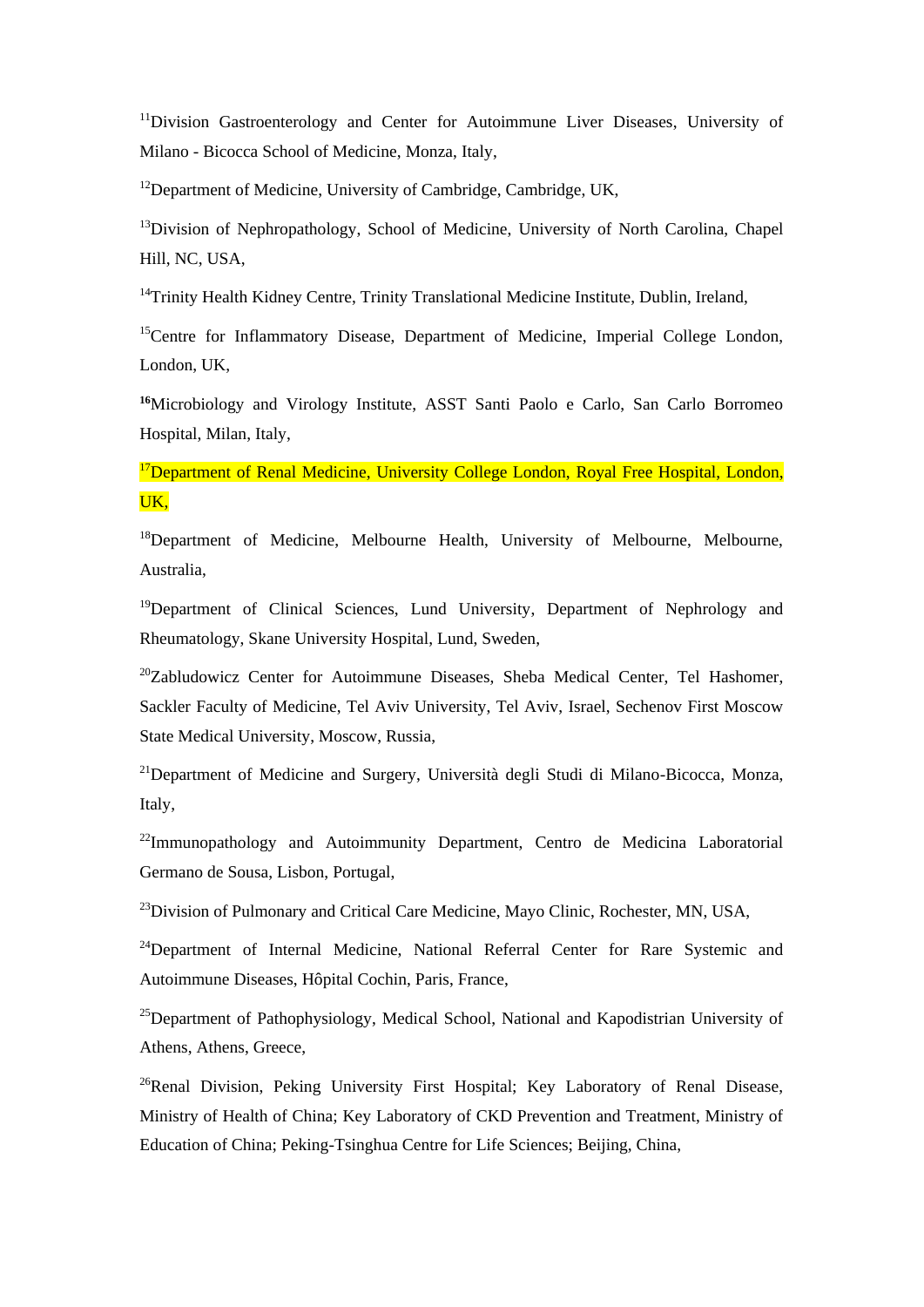$27$ Laboratory Medicine, University Hospitals Leuven, Department of Microbiology and Immunology, KU Leuven, Leuven, Belgium,

This document follows up on a 2017 revised international consensus on antineutrophil cytoplasm antibodies (ANCA) testing in granulomatosis with polyangiitis and microscopic polyangiitis and focuses on the clinical and diagnostic value of ANCA detection in patients with connective tissue diseases, idiopathic interstitial pneumonia, autoimmune liver diseases, inflammatory bowel diseases, anti-glomerular basement membrane (GBM) disease, infections, malignancy, and during drug treatment. Current evidence suggests that in certain settings beyond systemic vasculitis, ANCA may have clinical, pathogenic and/or diagnostic relevance. Antigen-specific ANCA targeting proteinase-3 and myeloperoxidase should be tested by solid phase immunoassays in any patient with clinical features suggesting ANCAassociated vasculitis and in all patients with anti-GBM disease, idiopathic interstitial pneumonia, and infective endocarditis associated with nephritis, whereas in patients with other aforementioned disorders routine ANCA testing is not recommended. Among patients with autoimmune liver diseases or inflammatory bowel diseases, ANCA testing may be justified in patients with suspected autoimmune hepatitis type 1 who do not have conventional autoantibodies or in case of diagnostic uncertainty to discriminate ulcerative colitis from Crohn's disease. In these cases, ANCA should be tested by indirect immunofluorescence as the target antigens are not yet well characterized. Many questions concerning the optimal use of ANCA testing in patients without ANCA-associated vasculitis remain to be answered.

Testing for anti-neutrophil cytoplasm antibodies (ANCA) directed towards proteinase 3 (PR3) and myeloperoxidase (MPO) is commonly performed to support the diagnosis of ANCA-associated vasculitides (AAV) that encompasses granulomatosis with polyangiitis (GPA), microscopic polyangiitis (MPA), and eosinophilic granulomatosis with polyangiitis (EGPA). In 2017, a revised international consensus on testing of ANCA in GPA and MPA was proposed [1]. This consensus document focused on ANCA testing in AAV and briefly described other conditions that were reported to be associated with ANCA positivity, mostly in the context of the differential diagnosis of other inflammatory diseases [2]. The current document is a follow-up on the previous consensus statements [1,3,4] and highlights the clinical and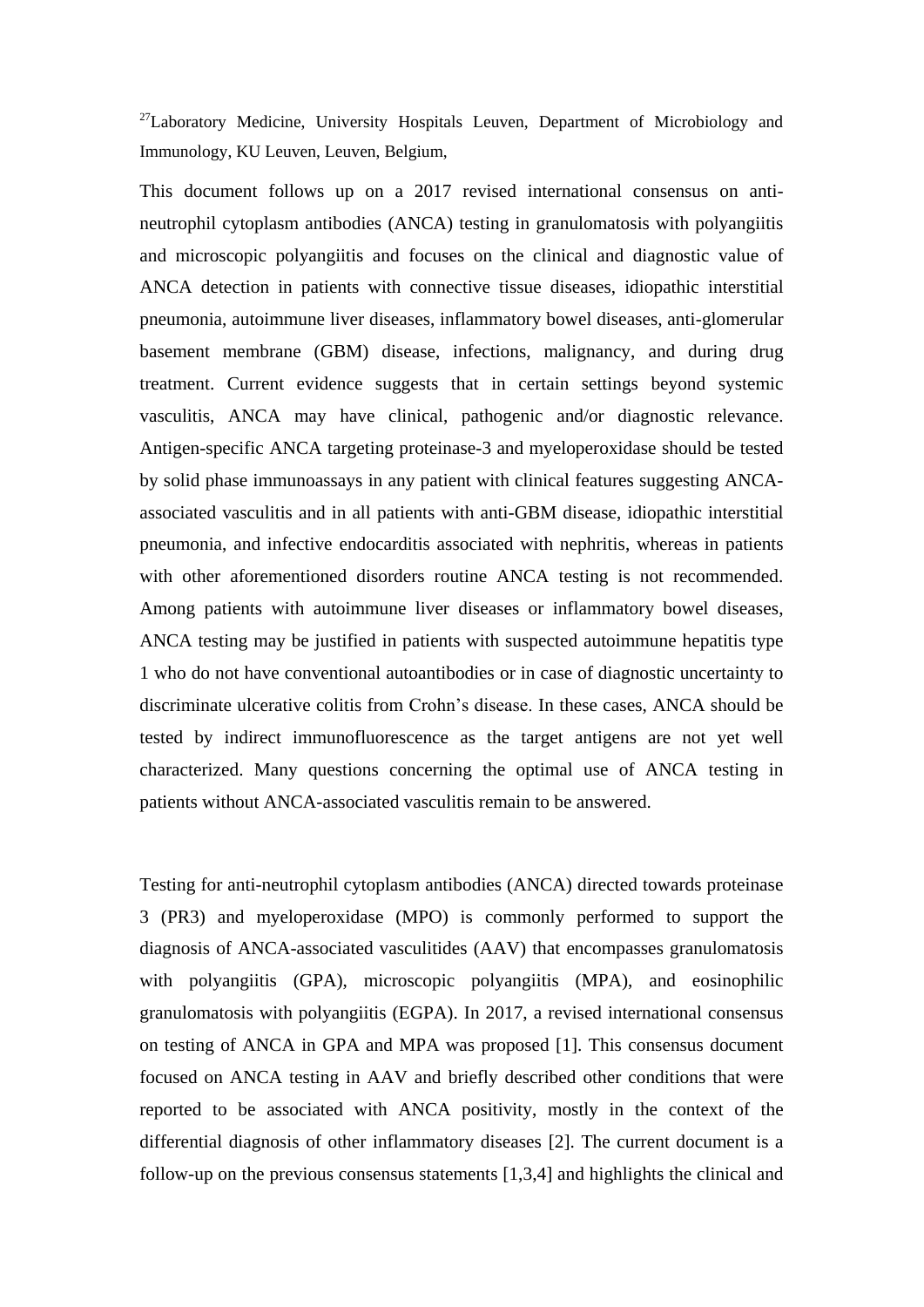diagnostic value of ANCA testing in patients with various autoimmune, infectious and neoplastic diseases. However, the number of high quality studies addressing this issue is limited, and many unresolved issues concerning the optimal use of ANCA testing in non-AAV remain to be elucidated.

# **Methods**

This Consensus Statement was prepared by a group of experts based on the results of a comprehensive search in PubMed for disorders that can be associated with ANCApositivity, by using a variety of search terms, and all relevant available literature was critical reviewed. Additional publications were identified in the references of the available articles. The resulting manuscript was distributed by email to 30 experts from four continents (Australia, Belgium, Canada, China, France, Germany, Greece, Ireland, Israel, Italy, Japan, Mexico, Portugal, Russia, Sweden, the Netherlands, UK, USA). Experts included rheumatologists, nephrologists, pulmonologists, gastroenterologists/hepatologists, pathologists, clinical immunologists and/or specialists in laboratory medicine and were selected based on their expertise and knowledge in clinical and laboratory aspects of ANCA testing. All contributors approved the final document and voted for each statement using a 5-point Lickert scale (strongly disagree, disagree, uncertain, agree, and strongly agree). The definition for consensus included percentage agreement at least 75% and the median score greater or equal to 4.

#### **Methods for ANCA detection and nomenclature**

ANCA can be screened by indirect immunofluorescence (IIF) using ethanol fixed neutrophils. The antibodies that bind to the neutrophils are visualized with a fluorescence microscope after staining with fluorescein-labeled anti-human antibodies. A titer and a pattern are reported. Two major patterns are reported: a cytoplasmic pattern (C-ANCA) and a perinuclear pattern (P-ANCA) (with or without nuclear extension). Antibodies to proteinase-3 typically give a C-ANCA pattern with central or interlobular accentuation, whereas antibodies to myeloperoxidase typically give a P-ANCA pattern with nuclear extension [5]. P-ANCA can also be found in patients with antibodies to other antigens such as elastase, cathepsin G, lactoferrin,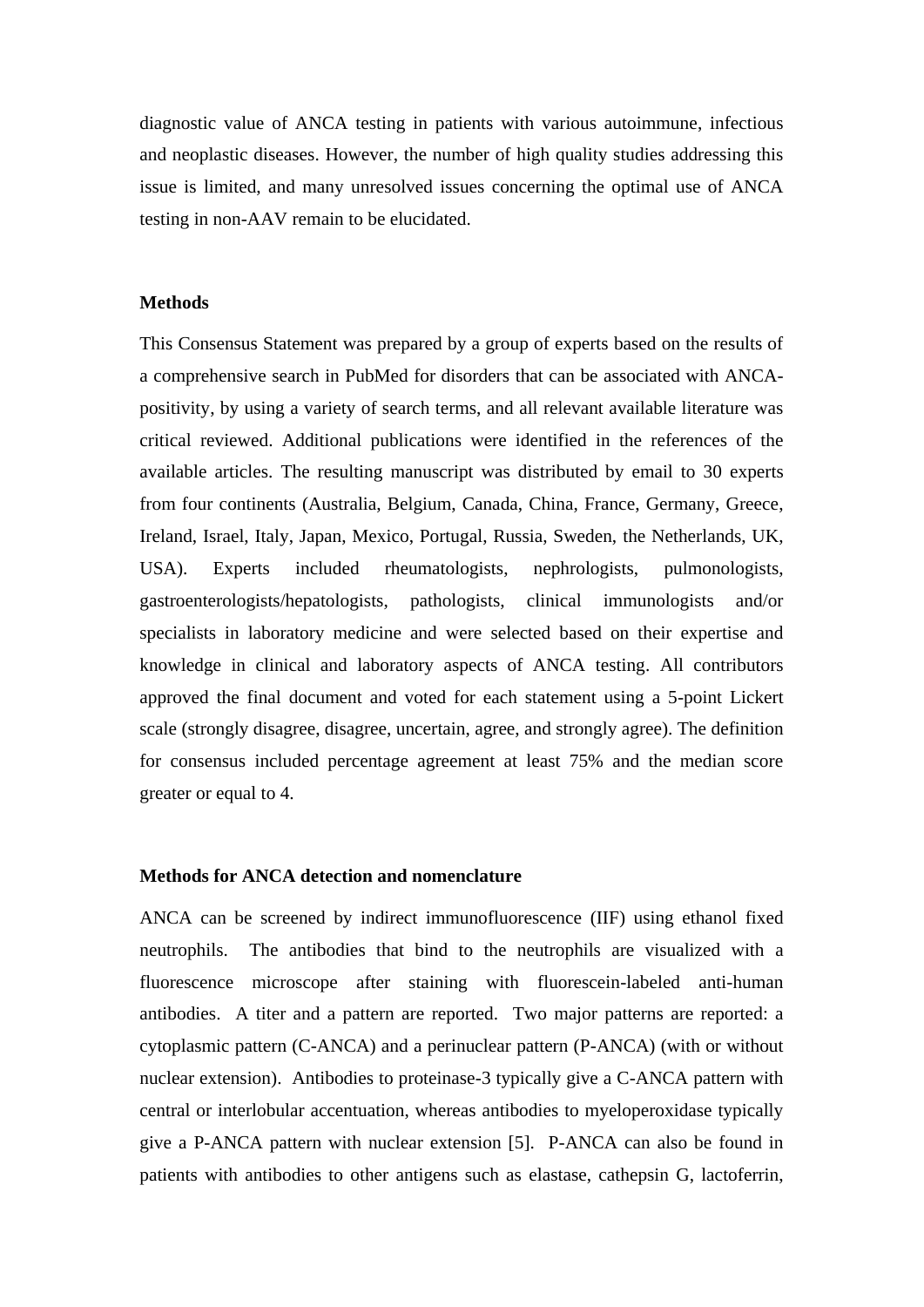lysozyme [5]. P-ANCA is indistinguishable from anti-nuclear antibodies (ANA). Antibodies to bactericidal permeability increasing protein give an atypical C-ANCA without interlobular accentuation [5].

Solid phase immunoassays, e.g. enzyme-linked immunosorbent assay (ELISA), fluoro-enzyme immunoassay, chemiluminescence immunoassay, laser bead immunoassay, dot/line blot, are used for detection of specific antibodies to proteinase-3 (PR3-ANCA) or myeloperoxidase (MPO-ANCA) [6]. The antigens (PR3 or MPO) can be directly attached to the solid phase or indirectly, either through a monoclonal capture antibody or through a smaller anchor molecule (e.g. biotin). Autoantibodies that bind to the antigen (PR3 or MPO) are complexed with a detection antibody.

#### **Rheumatoid arthritis**

Draibe and Salama reported 6 patients who developed AAV at a median of 10.5 years after the diagnosis of RA, and 29 additional cases with RA/AAV overlap described in the literature [7]. MPA and MPO-ANCA positivity were most common. Seventy four percent of the reported patients presented with kidney involvement. A few patients with RA and renal-limited AAV have also been reported [8]. Treatment with tumor necrosis factor (TNF)  $\alpha$  inhibitors was reported to contribute to the development of AAV in some RA patients [9,10].

P-ANCA, previously called granulocyte-specific antinuclear antibody (GS-ANA), was originally described in patients with Felty's syndrome [11] and later detected in 50% to 70% of patients with RA complicated by vasculitis and in 20% to 40% of patients with RA uncomplicated by vasculitis or Felty's syndrome [12,13]. GS-ANA had been mistakenly thought to be caused by anti-nuclear antibodies until the discovery that MPO-ANCA bind to nuclei causing perinuclear staining (P-ANCA pattern) [14]. In subsequent studies, the reported prevalence of P-ANCA by IIF in RA varied from 16% to 50% [15-19]. However, MPO-ANCA positivity by antigenspecific immunoassays was confirmed in only 0-4% of patients (up to 18% in one study) [18,20]. Some authors suggested that P-ANCA positivity in RA may correlate with disease activity and severity [15-17,19]. However, this correlation was not confirmed in other studies [18,21]. Other ANCA-related autoantigens were detected in RA, including cathepsins, elastase and lactoferrin, but were not found to have clinical utility [22].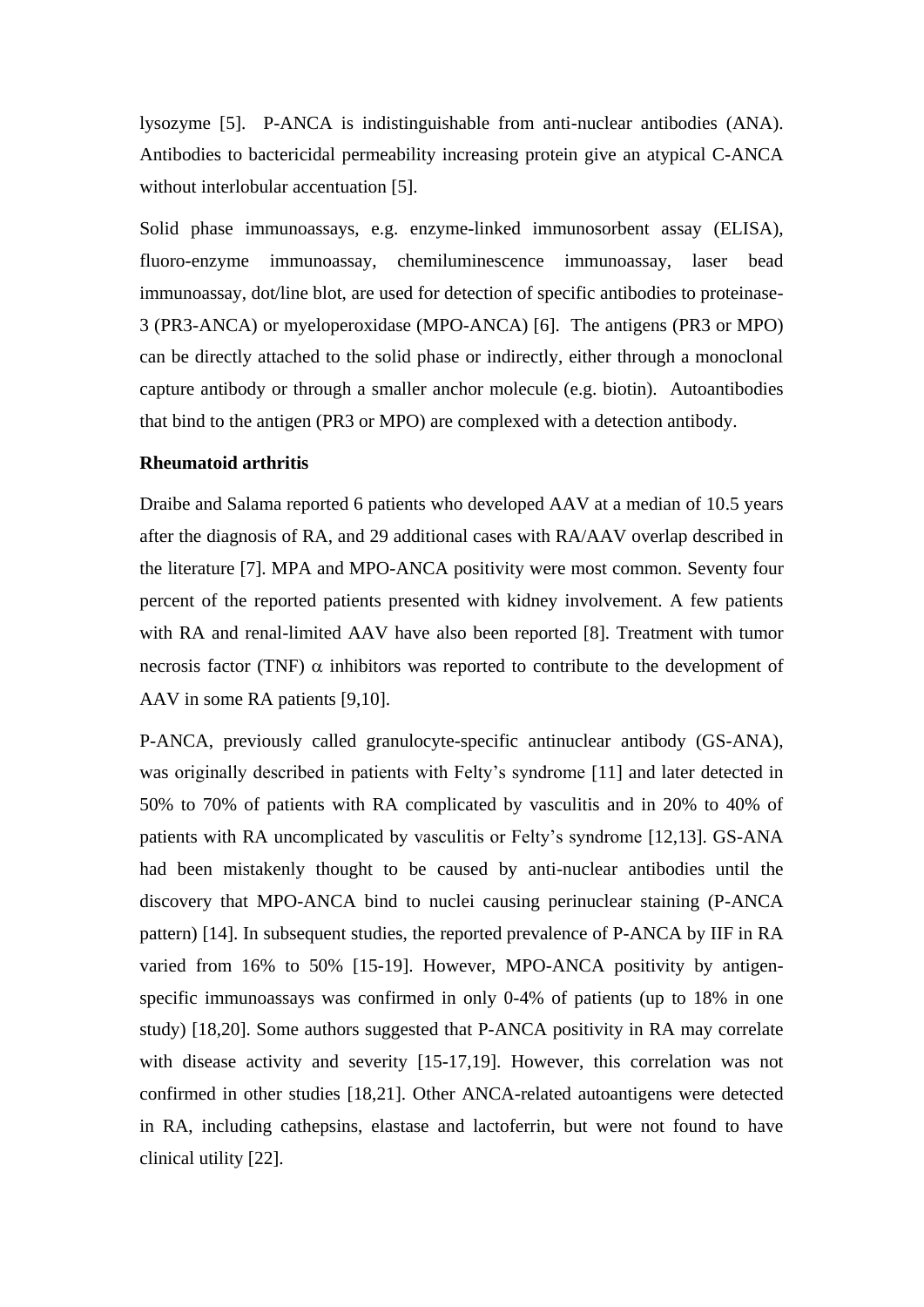In summary, the largest studies reported P-ANCA positivity by IIF in 15-20% of RA patients. However, the presence of MPO-ANCA was a relatively rare finding in RA. The evidence demonstrating clinical implication of ANCA positivity for assessing the disease activity or predicting the progression of joint destruction in RA patients is conflicting. MPO-ANCA testing by antigen-specific immunoassays may be justified in RA patients who develop kidney disease, particularly in the presence of necrotizing pauci-immune glomerulonephritis on renal biopsy, and when other signs of AAV are present such as necrotizing scleritis or mononeuritis multiplex.

#### **Systemic lupus erythematosus**

Jarrot et al described 8 patients with systemic lupus erythematosus (SLE)/AAV overlap syndrome through a survey of 3300 cases of vasculitis and identified 31 previously reported cases [23]. Patients with SLE/AAV overlap syndrome were mostly female, and usually presented with MPO-ANCA positive rapidly progressive glomerulonephritis, joint and skin disease, and frequent pulmonary involvement. Renal biopsies, classified as either lupus nephritis or pauci-immune glomerulonephritis, showed overlapping lesions in some cases. All patients were positive for ANA, whereas anti-dsDNA were detected in 50% of cases.

P-ANCA positivity was first documented in patients with SLE in the early 1990's [24]. Schnabel et al. detected ANCA by IIF in 40 of the 157 sera (25%) from patients with SLE [25]. Only a P-ANCA pattern of fluorescence was seen. By ELISA testing, 16 sera reacted to lactoferrin, 8 to elastase, and 4 to lysozyme. Notably, there was no correlation of ANCA results with lupus vasculitis. In a more recent large study, ANCA were detected by IIF in 16.4% of 566 European patients with SLE, whereas MPO-ANCA and PR3-ANCA by ELISA were found in 9.3% and 1.7% of patients, respectively [26]. Of note, ANA, usually at high titres, can produce IIF staining patterns on ethanol-fixed neutrophils that may be indistinguishable from P-ANCA. In smaller studies, the reported prevalence of P-ANCA varied from 14.0 to 31.4%, of MPO-ANCA from 0 to 23.8%, and of PR3-ANCA from 0 to 12.7% [27]. In one study, MPO-ANCA was more frequently encountered in patients with crescentic lupus nephritis than in patients with noncrescentic lupus nephritis (21.2% vs. 0.8%) [28]. As in RA patients, other specificities were found besides those targeting PR3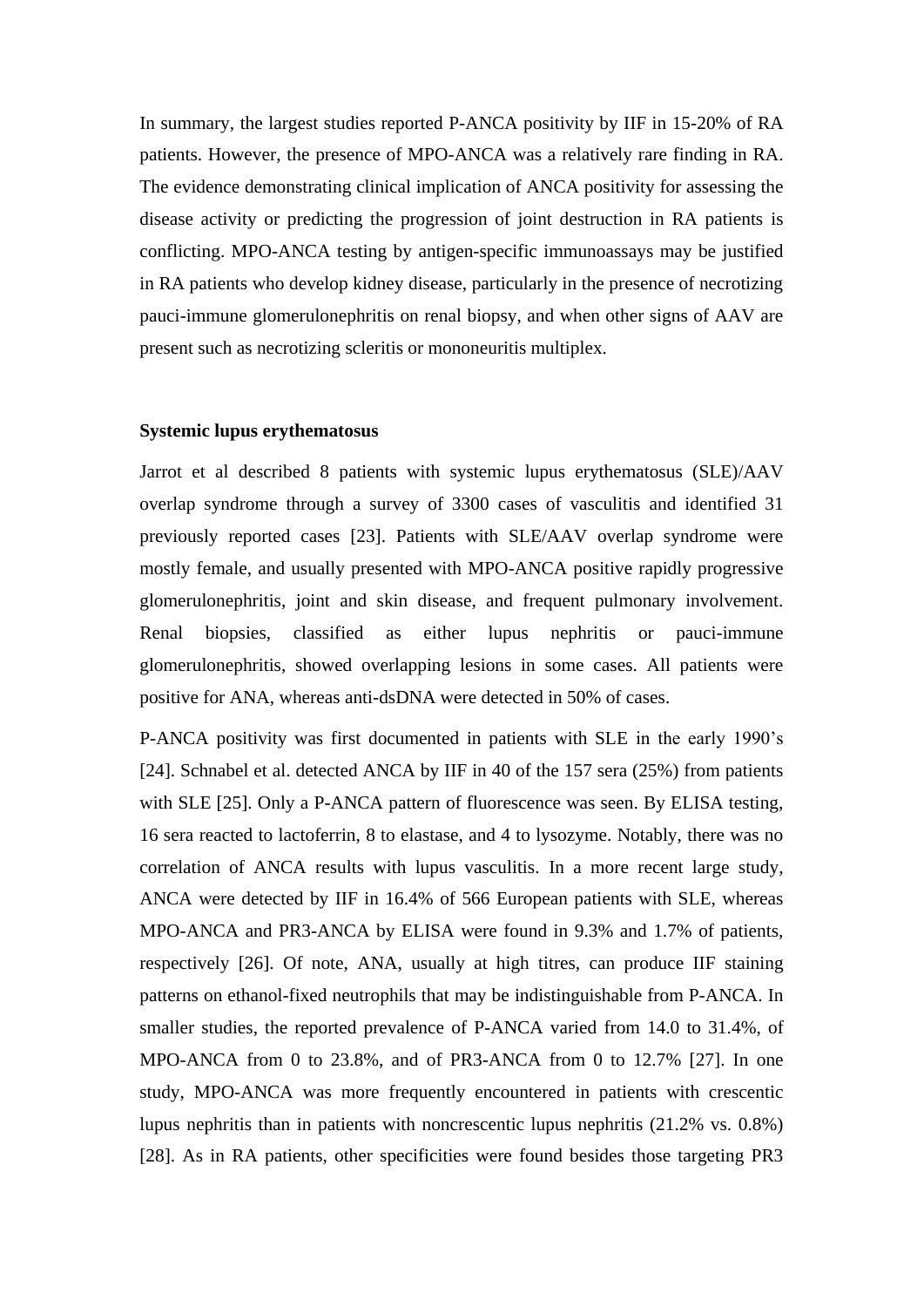and MPO. In one study, ANCA for lactoferrin were detected in 14.3% of SLE patients [26].

Recently, Turner-Stokes et al. found that antigen-specific ANCA-positive patients with lupus nephritis tended to have a more segmental and necrotizing pattern of glomerular inflammation on renal biopsy, serologically more active disease, and a worse baseline renal function compared to ANCA-negative patients [29]. However, there was no significant difference in the time to death or renal replacement therapy between the two groups. The authors suggested that ANCA may mediate distinct mechanisms of glomerular inflammation in patients with lupus nephritis, superimposed on the effects of immune complex deposition. In another study, antigen-specific ANCA-positivity in 49 patients with biopsy-proven lupus nephritis was associated with massive haematuria, advanced renal failure, and higher activity index and chronicity index scores, including cellular crescents, interstitial inflammation, tubular atrophy and interstitial fibrosis [30]. In a retrospective casecontrol study, MPO-ANCA were found prior to clinical lupus nephritis and predicted its development [31].

In summary, SLE may overlap with AAV in a small proportion of patients. By antigen-specific assays, ANCA-positivity (particularly MPO-ANCA) is not uncommon in SLE patients, but this could be due to technical issues. It has been proposed that sera containing high levels of anti-dsDNA antibodies may cause false positive results in MPO-ANCA assays due to charge interactions between DNA in sera and MPO [32,33]. The clinical implication of the presence of ANCA in SLE is not established, although it may be associated with a more severe glomerulonephritis.

# **Systemic sclerosis**

Autoantibody profiles in systemic sclerosis (SSc) are important for diagnosis and a stratified approach to patient management [34,35]. In several relatively small studies, the prevalence of ANCA-positivity (mainly MPO-ANCA) in SSc varied from 0 to 9.1% [36-39]. Only a few ANCA-positive SSc patients had documented AAV. In a clinical database of 2,200 patients with SSc, 8 (0.4%) patients had AAV, usually manifesting as glomerulonephritis and pulmonary fibrosis [40]. In another retrospective study of 3,570 SSc patients, Kant et al identified 7 (0.2%) patients who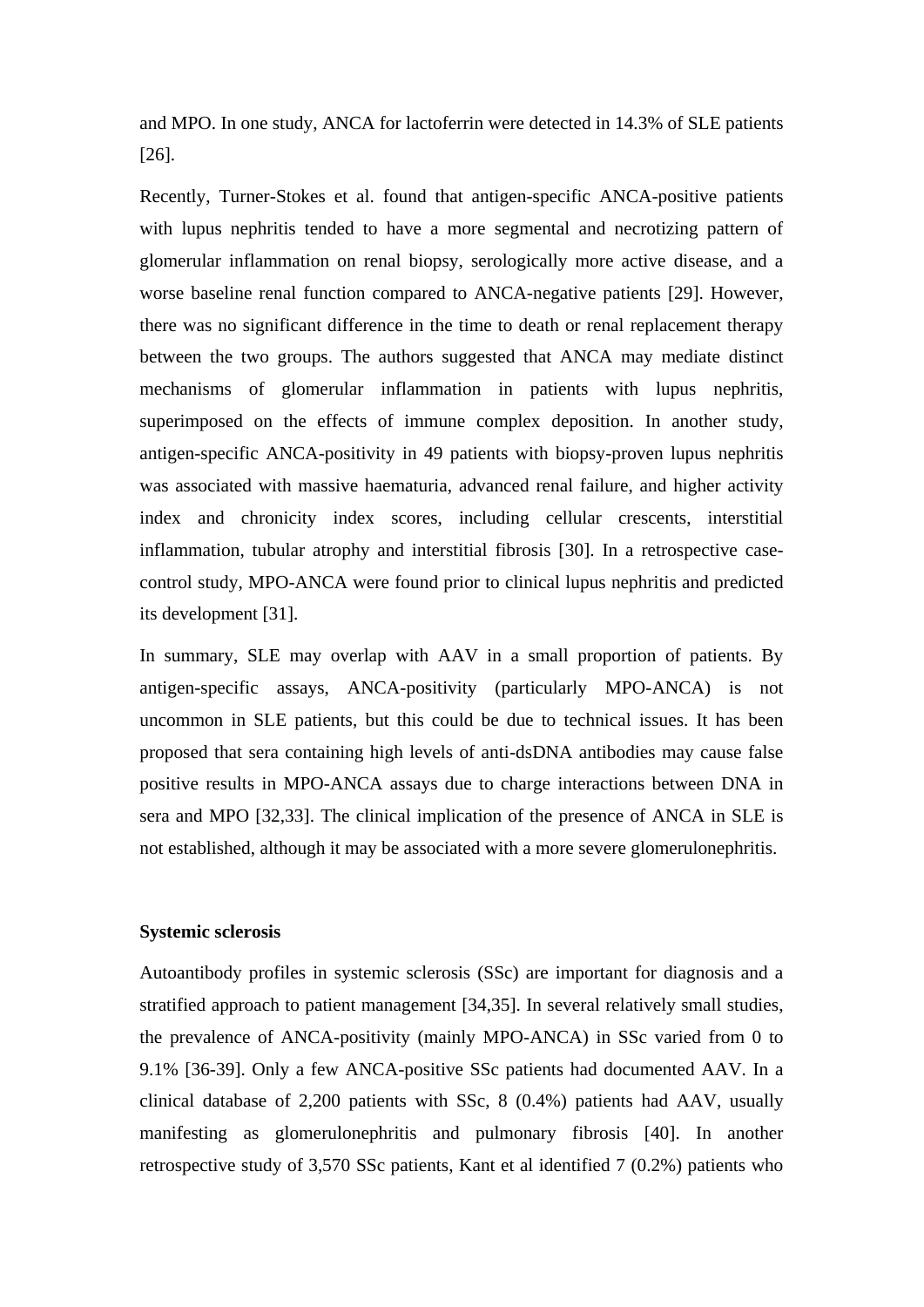developed MPO-ANCA associated crescentic glomerulonephritis within 6 years of the diagnosis of SSc [41].

Quéméneur et al. reviewed 51 SSc cases associated with AAV [42]. D-penicillamine was implicated as a possible cause of AAV in 8 patients. The majority of the 51 AAV patients tested positive for MPO-ANCA and were diagnosed with MPA or renal limited vasculitis with rapidly progressive glomerulonephritis. The latter can be confused with scleroderma renal crisis (SRC) [34]. Normotensive renal failure, although reported in about 10% of cases of SRC, and markers of inflammation, such as fever and elevated acute phase reactants, may indicate underlying AAV [43,44]. A nephritic urinary sediment can help to differentiate renal vasculitis from scleroderma renal crisis, however, a kidney biopsy is required to confirm a diagnosis of pauciimmune crescentic glomerulonephritis.

In the Australian Scleroderma Cohort Study, ANCA was detected by IIF in 116 (8.9%) of 1303 patients, whereas MPO-ANCA or PR3-ANCA tested by ELISA was positive in 31 (2.4%) patients [45]. Only 3 (0.23%) patients had MPO-ANCA associated vasculitis. PR3-ANCA positivity was associated with a significantly higher prevalence of interstitial lung disease (ILD) and pulmonary embolism, whereas MPO-ANCA positivity tended to be only associated with ILD. After adjusting for age and sex, antigen-specific ANCA was also associated with increased mortality. Of note, 6 (19.4%) of 31 PR3-ANCA-positive or MPO-ANCA-positive patients were treated with D-penicillamine, which could contribute to the development of ANCA.

In summary, ANCA positivity is uncommon in patients with SSc, and overt AAV occurs even more rarely. Antigen-specific ANCA in SSc may be associated with a higher incidence of unfavorable outcomes and hence warrant a thorough investigation and follow-up.

#### **Sjögren's syndrome**

Guellec et al. reviewed 22 patients with AAV (mostly MPO-ANCA) that occurred concomitantly or subsequently but not prior to primary Sjögren's syndrome [46]. All patients experienced at least one extra-glandular manifestation attributable to primary Sjögren's syndrome. Half of the patients had AAV renal involvement and approximately one third had MPO-ANCA renal-limited AAV.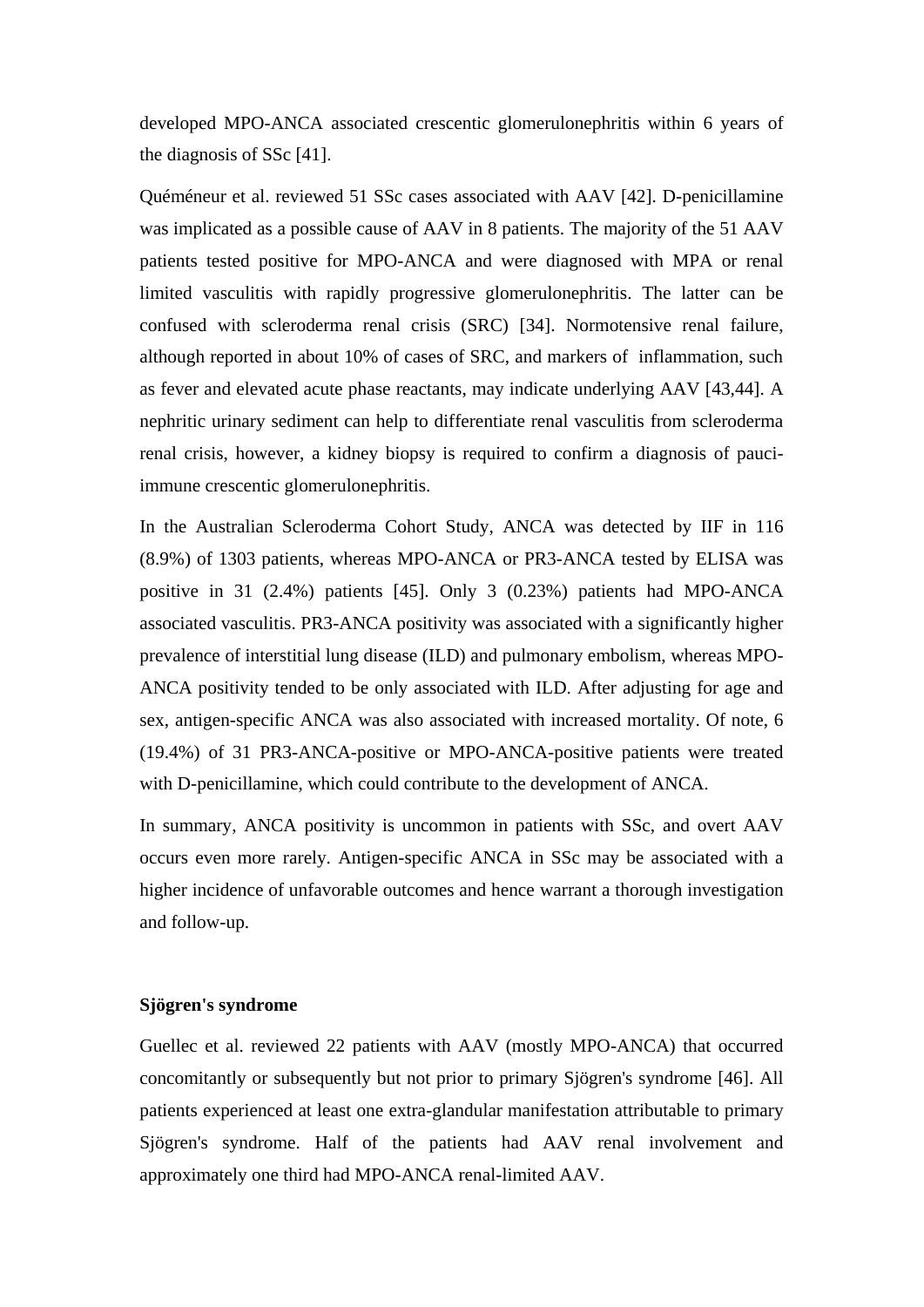In 3 other studies, the total prevalence of ANCA as detected by IIF was 9% (31/343) [47-49]. The majority of patients had P-ANCA. The prevalence of MPO-ANCA was even lower (3%), whereas PR3-ANCA was not present. A significant association between ANCA positivity and Raynaud's phenomenon, cutaneous vasculitis, and peripheral neuropathies was demonstrated among patients with primary Sjögren's syndrome [47].

In summary, MPO-ANCA are rarely found in patients with primary Sjögren's syndrome. ANCA positivity seems to be associated with a higher prevalence of extraglandular manifestations and can reveal AAV that infrequently occurs in patients with Sjögren's syndrome.

## **Autoimmune liver diseases**

Autoimmune liver diseases (AILD) include autoimmune hepatitis (AIH), primary sclerosing cholangitis (PSC), and primary biliary cholangitis (PBC). Only eleven cases of GPA, MPA or EGPA have been reported in patients with various AILD [50,51]. In contrast, ANCA are frequently found by IIF in patients with AILD, particularly with AIH and/or PSC. Patients with AILD usually develop atypical P-ANCA, which unlike classical MPO-ANCA and PR3-ANCA may target antigens located at the periphery of the nucleus, and have been referred to as peripheral antinuclear neutrophil antibodies (pANNA) [52]. Atypical P-ANCA reacts with betatubulin isotype 5 (TBB5), which shares a high degree of structural homology with the bacterial protein FtsZ. The latter is present in almost all bacteria of the intestinal microflora [53]. Vesicular integral membrane protein 36 that plays a role as an intracellular lectin in the early secretory pathway was identified as another potential target antigen of these autoantibodies in AILD [54]. In addition, several neutrophil granule proteins have been proposed as possible targets for atypical P-ANCA, including lactoferrin, cathepsin G, bacterial/permeability increasing protein, catalase, alpha-enolase. However, reactivity to these antigens was found only in a minority of sera from patients with AILD [55]. Atypical P-ANCA positivity is not specific for AILD and can be detected in a significant proportion of patients with both viral and alcohol liver diseases [56].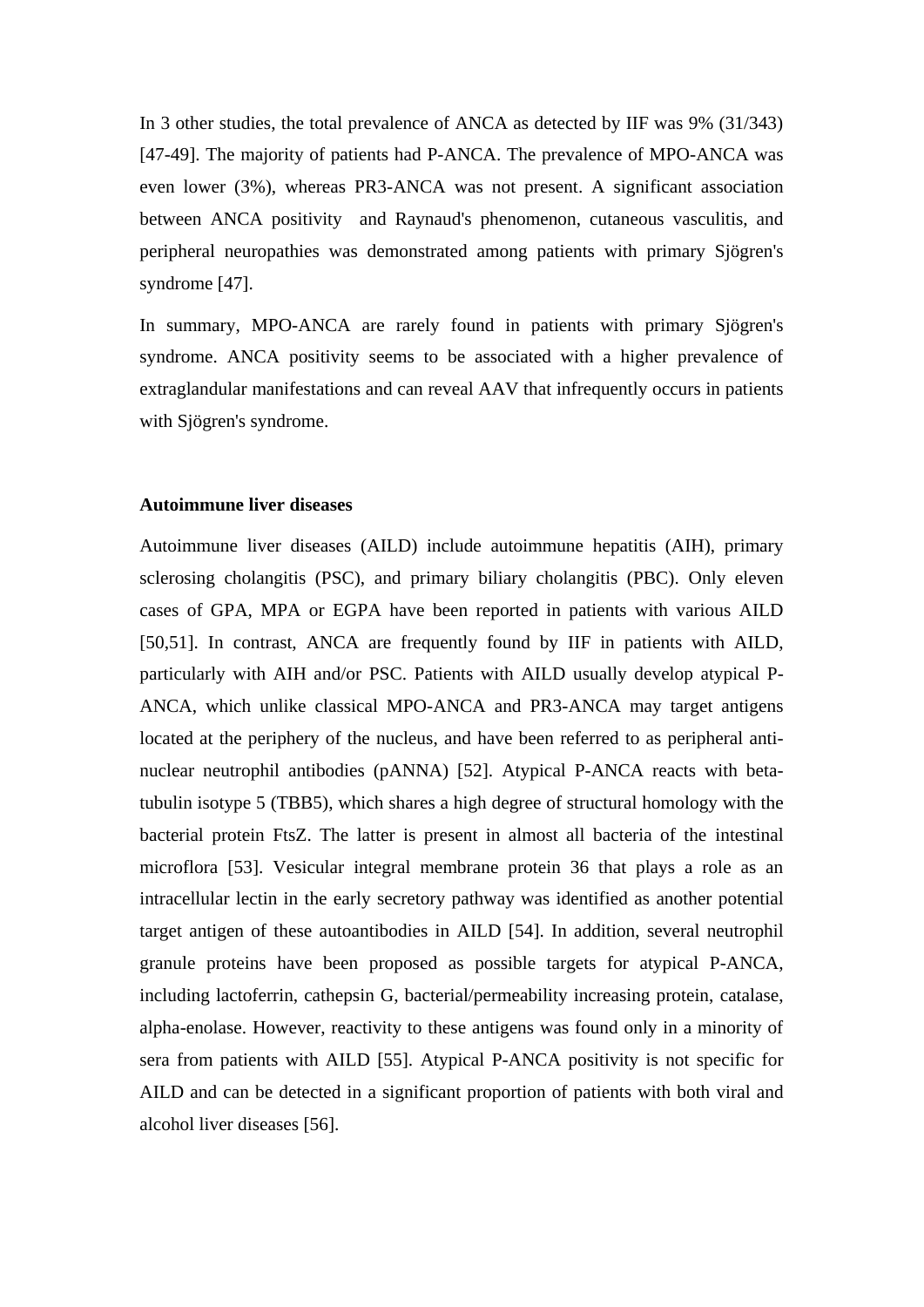Adults with AIH are currently subdivided based on their autoantibody profiles into AIH type 1 (frequency of  $\sim 95\%$ ) and AIH type 2 (frequency of  $\sim 5\%$ ) [57]. Atypical P-ANCA were frequently reported by IIF in patients with AIH-1 with a prevalence of 65% to 81% [58-61], whereas these autoantibodies were usually negative in patients with AIH type-2 [58]. The prognostic value of atypical P-ANCA positivity in AIH remains controversial, although two studies suggested that it might be associated with relapses of hepatitis or more severe necrotizing inflammatory activity [56,60]. Detection of atypical P-ANCA can be of diagnostic value in suspected cases, particularly in the absence of conventional autoantibodies [57,61].

The reported frequency of atypical P-ANCA in PBC ranged from 26% to 67% [60,62,63]. There is no evidence that atypical P-ANCA positivity has any clinical or diagnostic value in patients with PBC.

PSC can overlap with AIH in 5-10% of cases and is closely associated with inflammatory bowel disease, most often ulcerative colitis (UC) [64]. In several small studies (reviewed in [65]), the prevalence of atypical P-ANCA ranged from 26% to 94% (median of 63%). In one study, atypical P-ANCA emerged as a diagnostically relevant seromarker for PSC [61]. Several investigators suggested that P-ANCA positivity in PSC may be associated with biliary calculi or cholangiocarcinoma [66], more extensive involvement of the biliary tree [67] or liver transplantation [66]. In a recent study, ANCA were found by IIF in 193 (80%) of 241 Norwegian PSC patients, with P-ANCA in 169 (70%) of the patients [68]. These ANCA positive patients were younger at diagnosis and had a lower risk of biliary cancer, while there was no association with IBD status. The differences in biliary cancer frequency had a stronger association with age at diagnosis than with ANCA status. Therefore, firm evidence indicating a prognostic value of atypical P-ANCA positivity in PSC is lacking.

ANCA was detected by IIF in the bile of PSC patients significantly more often (38%) than in non-PSC patients (6%;  $p = 0.001$ ), and was associated with a ten-fold higher risk of PSC [69]. Biliary ANCA correlated with the severity of bile duct strictures and the ensuing number of interventions. P-ANCA can also be found in small-duct PSC [70].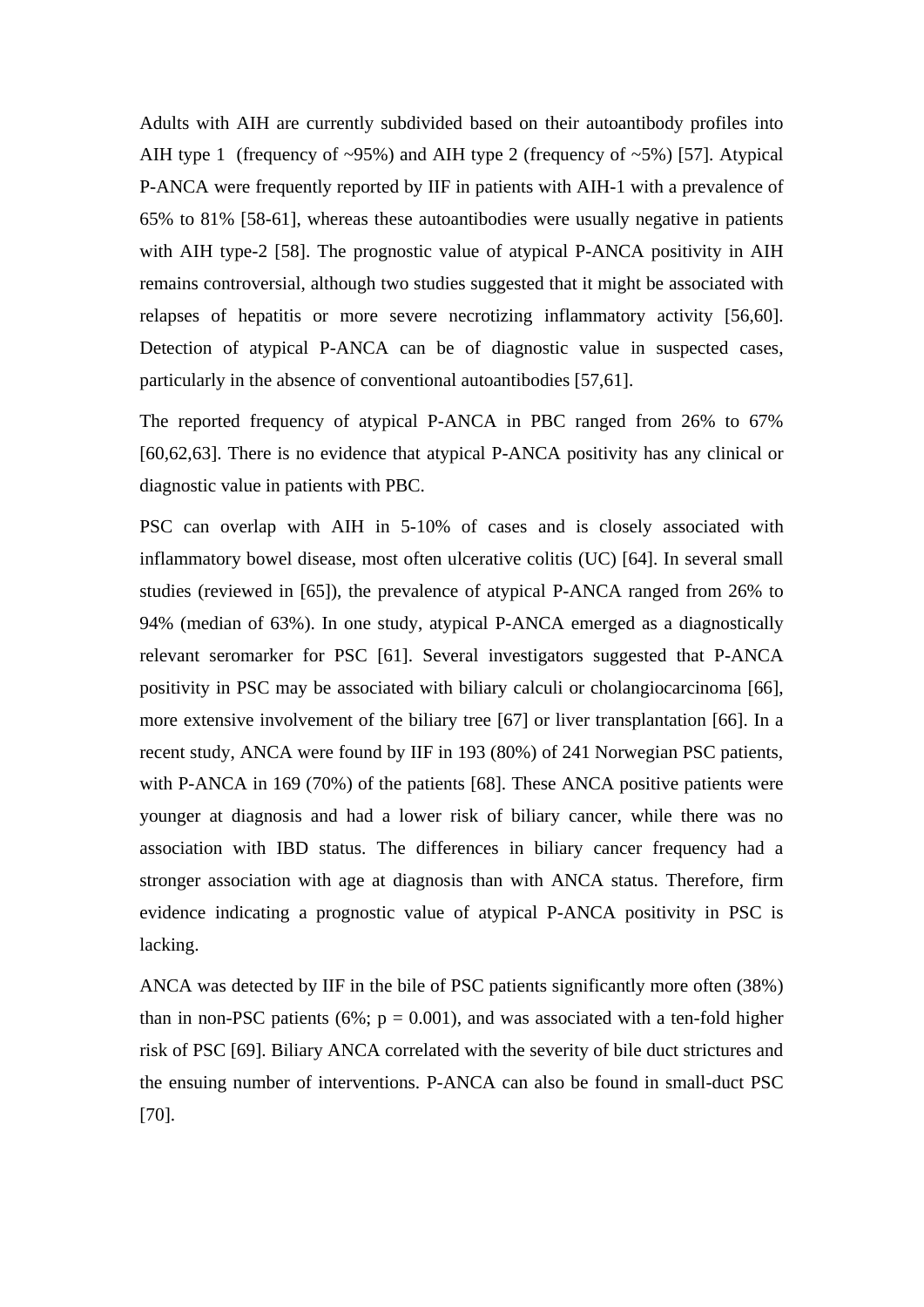In several studies, the median frequency of MPO-ANCA and PR3-ANCA in patients with PSC was only 2% (0-33) and 4% (0-44), respectively [65]. Recently, Stinton et al. evaluated the prevalence and clinical significance of PR3-ANCA using ELISA and a new chemiluminescence immunoassay (CLIA) in 244 PSC patients and 254 controls, which included patients with AIH, PBC, hepatitis C and B viral infections, and healthy volunteers [71]. The sensitivity of PR3-ANCA detected by CLIA and ELISA for PSC was low (38.5% and 23.5%, respectively), but much higher than previously anticipated [65]. However, both CLIA and, in particular, ELISA had medium to high specificity, when compared to all control groups, AIH, and PBC (78.5-86.8% and 92.3-100%, respectively). Moreover, PR3-ANCA measured by both CLIA and ELISA was more specific for PSC than the atypical P-ANCA detected by IIF.

In summary, atypical P-ANCA targeting certain nuclear antigens or various neutrophil granule proteins are frequently found by IIF in sera of patients with AILD and may aid diagnosis in patients with AIH-1, particularly in the absence of conventional auto-antibodies. Atypical P-ANCA are not specific for AILD and can be present in patients with viral or alcohol liver diseases. One study showed that PR3- ANCA might be a specific biomarker for PSC, distinguishing it from AIH and PBC. This is true for some PR3-ANCA assays, but not for all. There is no firm evidence confirming clinical and prognostic value of ANCA in patients with AILD.

# **Inflammatory bowel disease**

The two main forms of inflammatory bowel disease (IBD) are Crohn's disease (CD) and ulcerative colitis (UC), which have both overlapping and distinct clinical and pathological features. Sy et al. reviewed 338 patients with both IBD and vasculitis. Only 27 of them had clinical evidence of AAV [72]. Notably, granulomatous inflammation of the bowel mucosa that occasionally develops in GPA and EGPA can mimic the histological picture of IBD [73].

In 1961, Calabresi et al. found P-ANCA in 75% of 24 sera from UC patients [74]. Later it was confirmed that IBD patients frequently test positive for atypical P-ANCA, anti-glycan antibodies, e.g. anti-Saccharomyces cerevisiae antibodies (ASCA), and other antibodies mostly directed against microbial or yeast peptides [75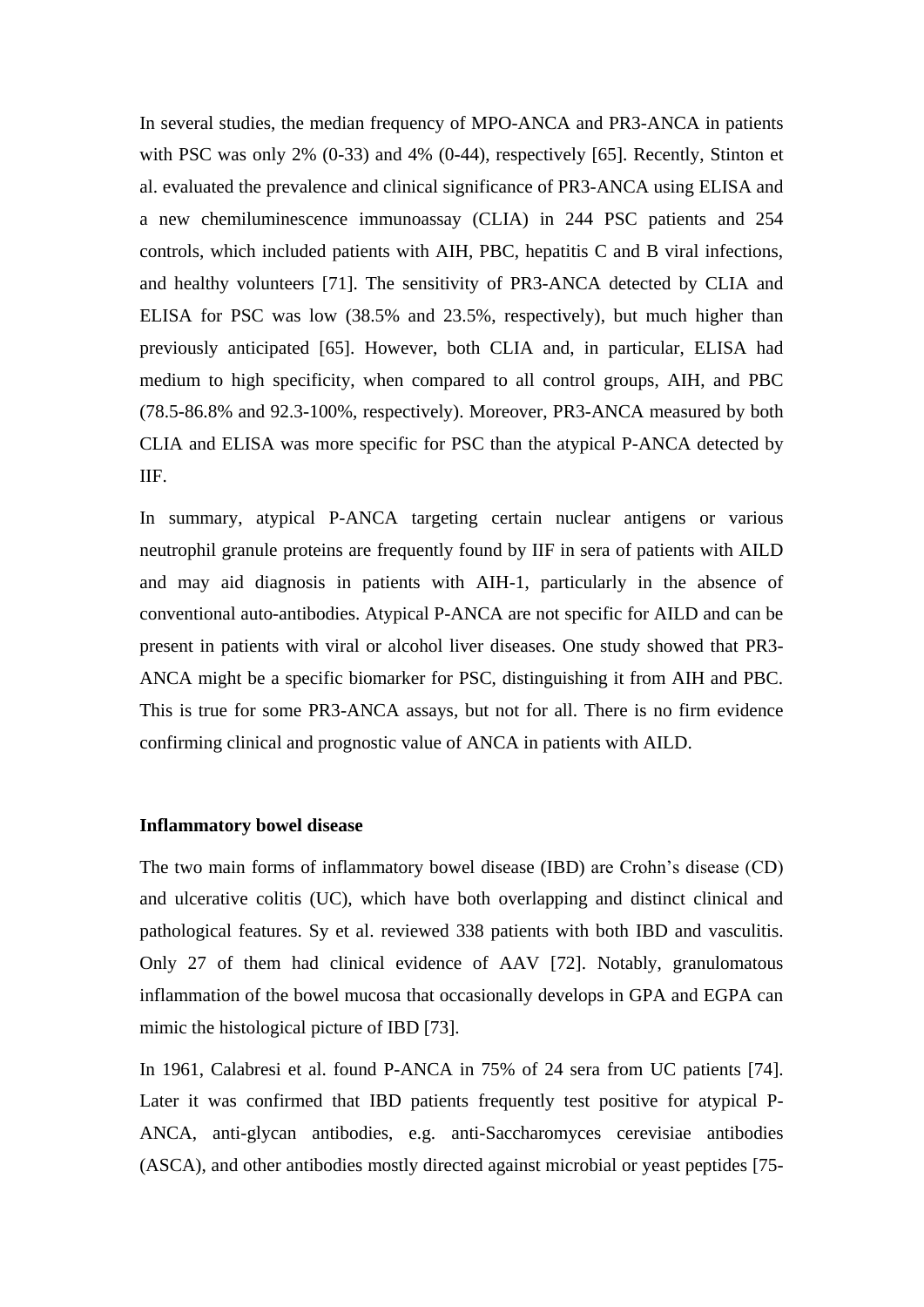77]. ASCA, detected by ELISA, are directed against the cell wall mannan of the yeast Saccharomyces that shares homology with intestinal bacteria [78]. In case of diagnostic uncertainty, serological profiles may be useful for differentiating CD from UC, which has treatment implications especially when surgery is needed. According to a systematic review, ASCA and atypical P-ANCA were found, respectively, in 29- 69% and 6-38% of patients with CD, 0-29% and 41-73% of patients with UC, 0-23% and 8% of patients with other gastrointestinal diseases, 0-16% and 0-8% healthy controls. ASCA had the best sensitivity and specificity for CD, and P-ANCA for UC [76]. ASCA positivity was associated with small bowel disease, whereas atypical P-ANCA positivity was associated with a greater likelihood of colonic disease [76].

In some patients with colonic disease, particularly in children, the diagnosis of IBD cannot be further differentiated into CD or UC. The proportion of IBD that remained unclassified (IBD-U) ranged from 1 to 20% in adults and from 4 to 22% in pediatric patients [79], and was on average 6% and 13%, respectively, in a meta-analysis [80]. In a prospective study that included 97 patients with IBD-U, ASCA+/atypical P-ANCA- predicted an ultimate diagnosis of CD in 80% of patients, and ASCA- /atypical P-ANCA+ predicted a diagnosis of UC in 63.6% of patients [81]. The most intriguing observation in this study was that almost half of the patients with IBD-U were negative for ASCA and P-ANCA. A similar trend was found in other studies [82,83]. However, in another prospective study, both atypical P-ANCA and ASCA were of limited utility in predicting a subsequent disease phenotype in patients with IBD-U [84].

High P-ANCA titers were observed in active UC. However, in several studies, there was no association between atypical P-ANCA positivity and activity of UC [85,86], whereas others reported more aggressive UC in seropositive patients [87,88]. In a multicenter retrospective study involving 406 children with UC, atypical P-ANCA+/ASCA- patients more frequently had severe disease at diagnosis and more often required rescue therapy [83]. In a European cohort of 432 UC patients, atypical P-ANCA positivity was associated with an increased risk of relapsing disease and the total number of relapses [89]. In a recent study in 601 UC patients, serum levels of atypical P-ANCA and ASCA were not associated with severe UC, proximal disease extension or colectomy [90]. In UC patients, atypical P-ANCA seronegativity was reported as a predictor of a better early response to infliximab [91,92]. In contrast, in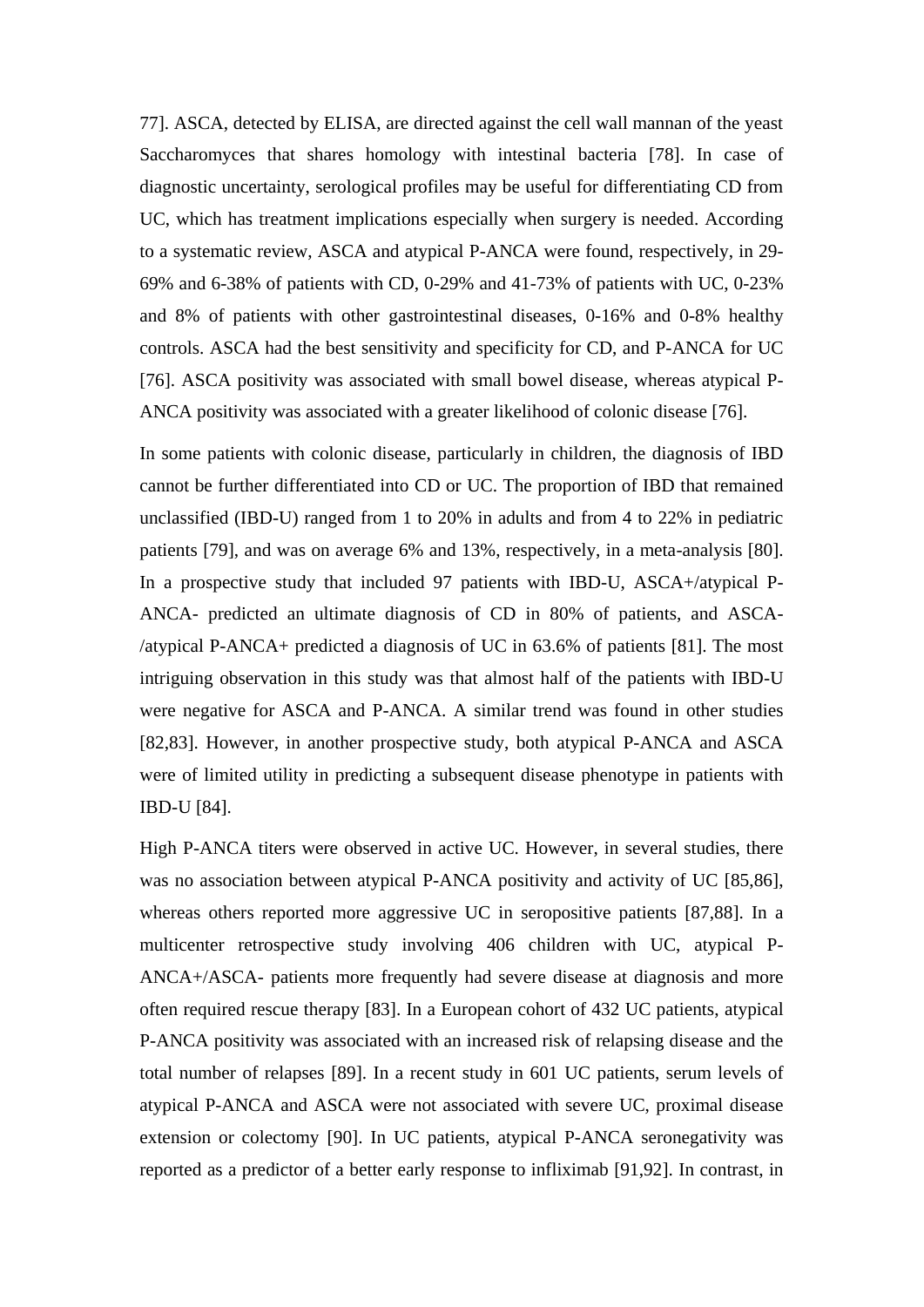279 CD patients, there was no relationship between ASCA or atypical P-ANCA and response to infliximab [93].

DNA-bound lactoferrin has been shown to be a major target for P-ANCA in UC patients [94,95].

Recently, PR3-ANCA has emerged as a potential biomarker for IBD. Serum PR3- ANCA, as detected by CLIA, were more prevalent in UC patients than in CD patients (29.2% vs. 2.7%;  $P < 0.0001$ ) [96]. However, no statistically relevant differences were found between PR3-ANCA-positive and PR3-ANCA-negative UC patients with respect to disease location and severity, treatment, and complication rate. In 283 UC patients and 208 CD patients, both PR3-ANCA as tested by CLIA and ELISA accurately discriminated UC from CD [97]. However, CLIA was more sensitive than ELISA. The presence of PR3-ANCA in UC was associated with more extensive colitis and shorter disease duration. In 61 pediatric patients, PR3-ANCA had the most balanced ratio of sensitivity and specificity for UC (58% and 93%, respectively) [98]. In adults, the addition of ASCA-negativity to PR3-ANCA by CLIA only marginally improved the ability to distinguish UC from CD [99]. In another study using CLIA, PR3-ANCA and MPO-ANCA were detected in 39.2% and 12.8% of 102 patients with UC, respectively, whereas the prevalence of PR3-ANCA in patients with CD, intestinal and healthy controls was very low (1.5-6.0%), and no patients or controls were positive for MPO-ANCA [100]. The presence of PR3-ANCA had a sensitivity of 39.2% and specificity of 96.1% for UC in this study. On balance, distinguishing UC from CD based on PR3-ANCA, as is the case for diagnosing PSC, is assay-dependent because CLIA but to a lesser extent fluoroenzyme or multiplexed bead assays provide this distinction [101]. Further, the levels of PR3-ANCA in UC by CLIA are lower than the levels in AAV [101].

Like IBD, celiac disease is characterized by chronic diarrhea and the presence of distinct autoantibodies directed to tissue transglutaminase, deimidated gliadin and other antigens. Damoiseaux et al showed high prevalence of atypical P-ANCA and ASCA in 37 patients with celiac disease (22% and 43%, respectively) [102]. Therefore, the presence of atypical P-ANCA or ASCA in the serum of patients with chronic diarrhea does not exclude the diagnosis of celiac disease.

In summary, atypical P-ANCA can be detected by IIF in up to 40-70% patients with UC, whereas ASCA is found in CD patients. Determination of these antibodies may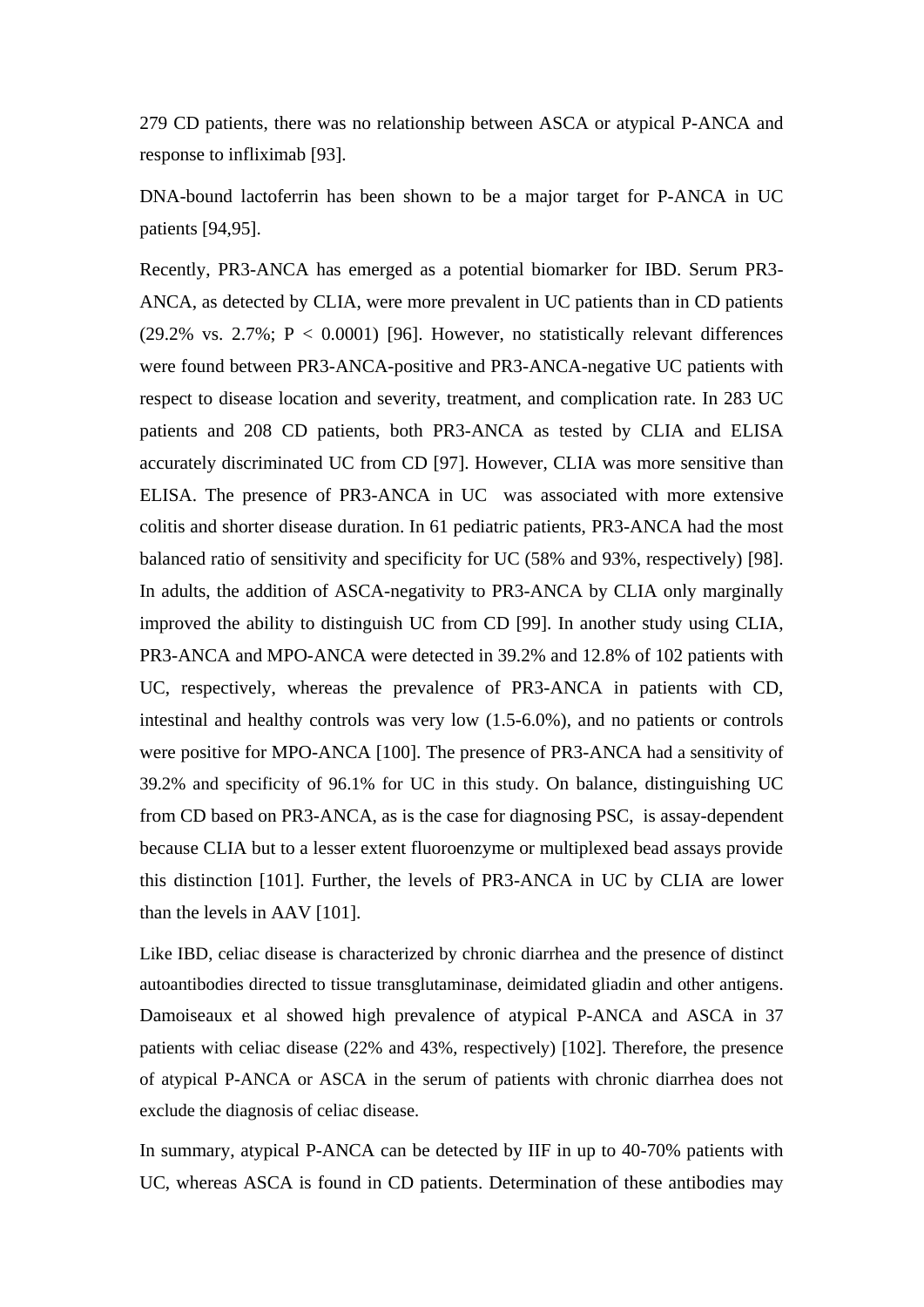aid in discriminating UC from CD in cases of diagnostic uncertainty. Accumulating evidence suggests that PR3-ANCA, as detected by CLIA but not other commonly used PR3-ANCA detection methods, may be a sensitive and specific biomarker for UC compared with CD. The existing data indicating an association between atypical P-ANCA positivity or PR3-ANCA positivity and more extensive or relapsing disease are inconclusive.

#### **Anti-glomerular basement membrane disease**

Anti-glomerular basement membrane (anti-GBM), or Goodpasture's disease, is a rare systemic vasculitis characterized by the development of autoantibodies to type IV collagen antigens expressed in the glomerular and alveolar basement membranes [103]. Approximately 50% of patients develop RPGN with concurrent alveolar hemorrhage. Several studies showed that up to 5-9% of ANCA positive AAV patients had detectable circulating anti-GBM antibodies [104-106]. On the other hand, 13 to 47% of patients with anti-GBM disease had ANCA [reviewed in 103], mostly MPO-ANCA (61-90% of double positive cases) [107-112].

Low level ANCA develop years to decades before the diagnosis of anti-GBM disease, followed later by the onset of low level anti-GBM antibodies persisting for years before an acute increase in the weeks to months prior to the onset of clinical disease [113]. These findings indicate that ANCA or their target antigens may play a causative role in the pathophysiology of anti-GBM disease, maybe by perturbing the quaternary structure of the α345NC1 hexamer in GBM, which in turn elicits an autoimmune response [114]. A recent study suggested that sera from over half of patients with anti-GBM disease could recognize deglycosylated MPO, indicating a potential common pathogenetic pathway between anti-GBM disease and MPO-ANCA vasculitis [115].

Bosch et al. suggested that in anti-GBM disease, MPO-ANCA may be a serologic marker of good prognosis identifying a subset of patients who may recover renal function [116]. In a Swedish study, 29 patients who tested positive for anti-GBM antibodies and ANCA were older and tended to have better renal survival than patients with isolated anti-GBM antibodies [107]. On the contrary, in other studies, renal outcomes in double positive patients were worse or comparable to those in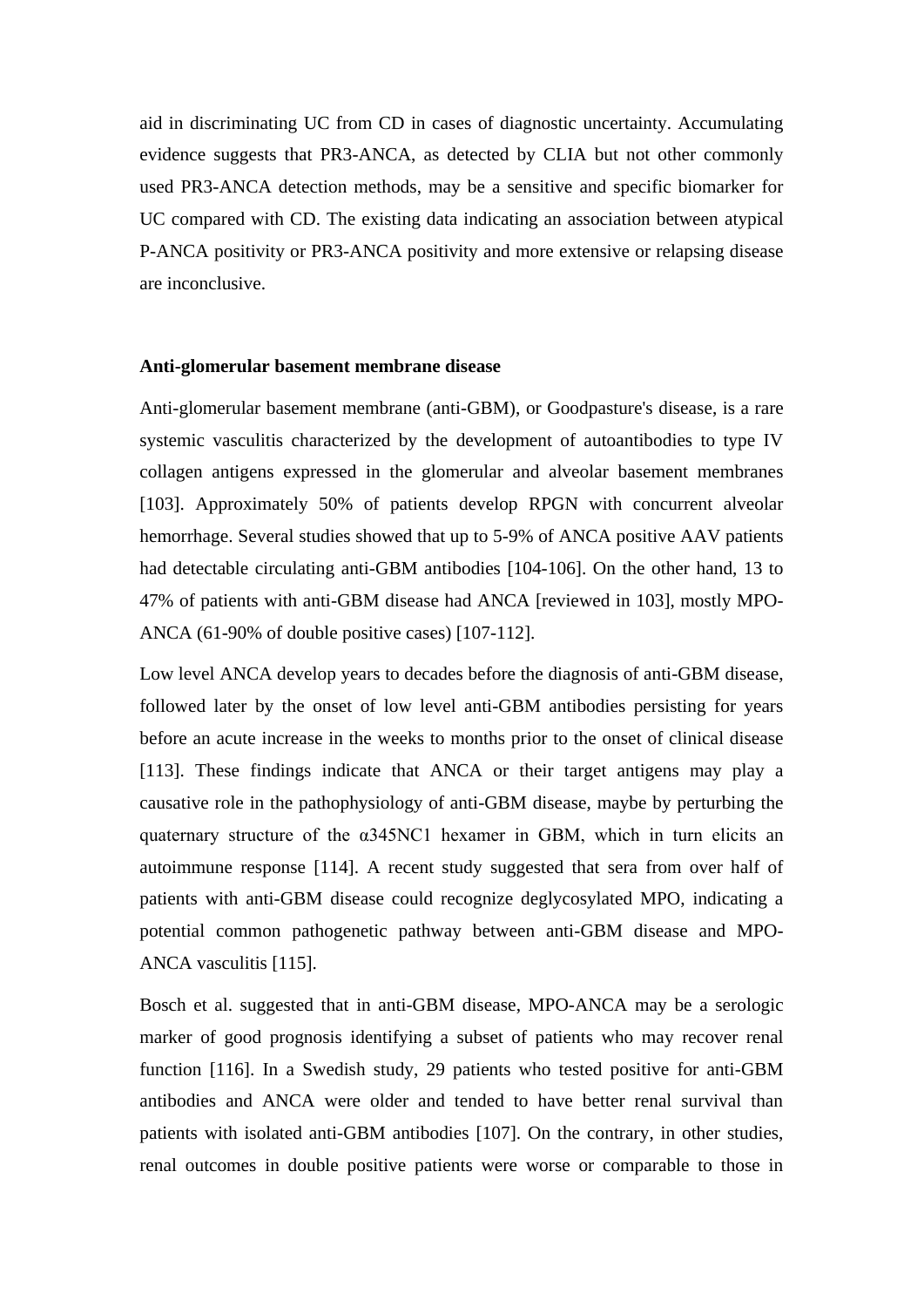patients with isolated anti-GBM antibodies [105,108,117]. This finding is compatible with animal studies showing that MPO-ANCA increase the severity of anti-GBMmediated glomerulonephritis in a rat model of anti-GBM nephritis [118].

McAdoo et al. compared clinical features and long-term outcomes in 568 patients with AAV, 41 patients with anti-GBM disease, and 37 double-positive patients with antigen-specific ANCA and anti-GBM disease from four European centers [109]. Double-positive patients shared characteristics of AAV, such as older age, additional extrarenal manifestations and longer symptom duration before diagnosis, and features of anti-GBM disease, such as severe renal disease and high frequency of lung hemorrhage at presentation. Double positive patients showed an intermediate risk of progression to end-stage renal disease (ESRD) compared with patients with AAV or anti-GBM disease without ANCA. More than one-third of the surviving patients who were double positive and required dialysis at presentation regained independent renal function by 3 months vs. only 10% among surviving single-positive patients with anti-GBM disease. There were no disease relapses in patients with ANCA-negative anti-GBM disease. On the contrary, approximately one-half of surviving double positive patients developed relapses at a frequency comparable to that in AAV patients. The authors suggested that anti-GBM disease was the dominant disease phenotype in patients who were positive for both anti-GBM antibodies and ANCA. However, these patients were more responsive to initial immunosuppressive treatment, and, in contrast to anti-GBM disease, had a substantial risk of recurrent disease. The latter was associated with ANCA rather than anti-GBM.

In another recent study, the proportion of double positivity among patients with anti-GBM disease was lower than in the study of McAdoo et al (33% vs. 47%), and none of these double positive patients experienced a disease relapse during a mean followup of 2.9 years [119].

Importantly, Rutgers et al. [108] and Sadeghi-Alavijeh et al. [120] reported patients with circulating anti-GBM antibodies and MPO-ANCA positive with focal necrotising crescentic glomerulonephritis but no linear GBM antibody deposition on immunohistochemistry. Therefore, biopsy is critical in deciding on the impact of the circulating antibody, as non-binding anti-GBM antibodies may be associated with significant renal recovery.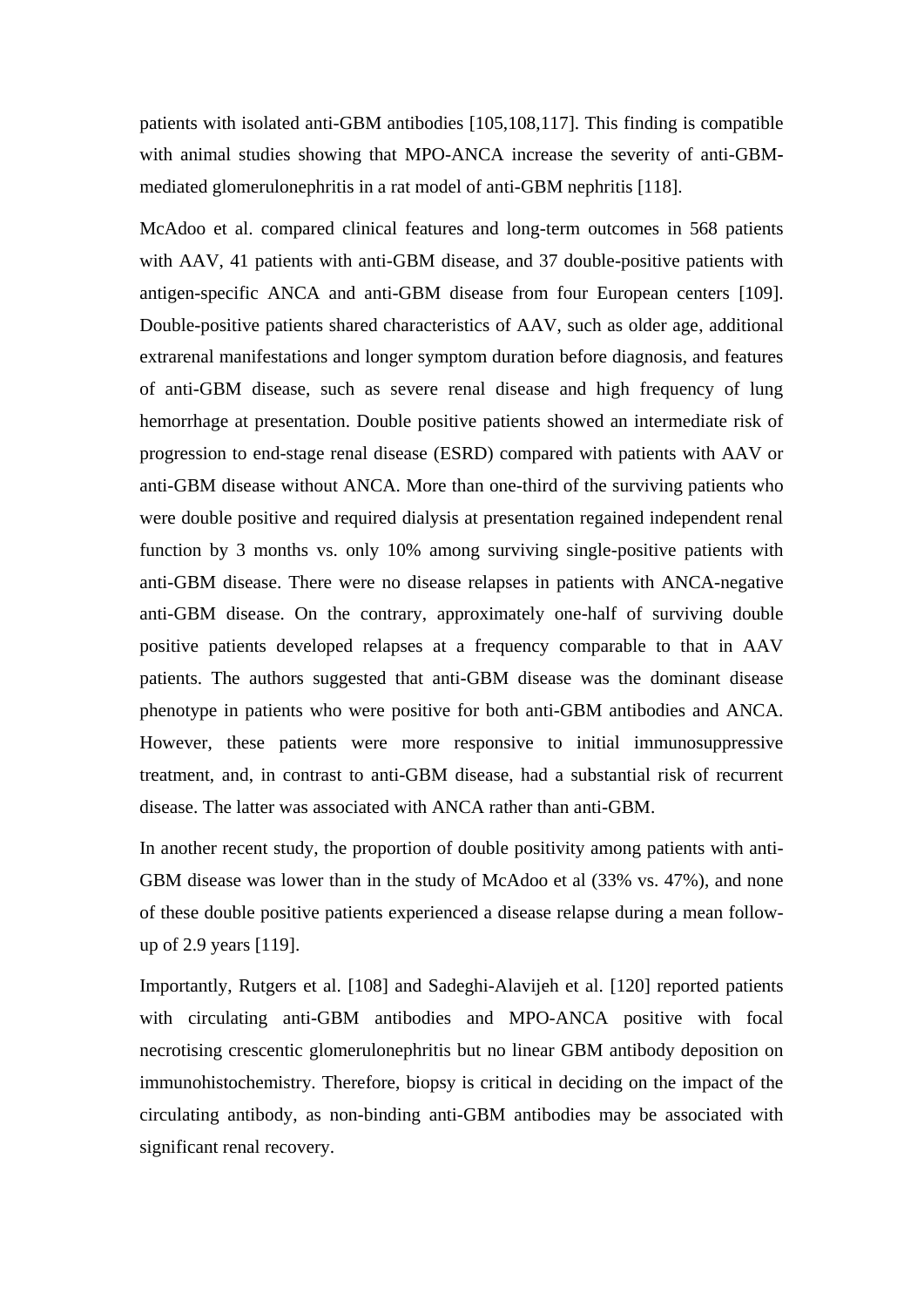Recently, Canney and Little suggested that individuals should be classified as having 'ANCA vasculitis with anti-GBM antibodies' or 'anti-GBM disease with ANCA' based on the demonstration of linear IgG deposition on the GBM [121].

In summary, ANCA, mostly MPO-ANCA, can be detected in approximately one third of patients with anti-GBM disease. Double-positive patients have a clinical phenotype similar to that of anti-GBM disease without ANCA, that is, severe kidney disease frequently requiring renal replacement therapy at presentation, and concurrent alveolar hemorrhage occurring in approximately 40% of patients. Patients who have both ANCA and anti-GBM antibodies may share certain clinical features with AAV, such as older age, the presence of extrarenal manifestations, a greater propensity to renal recovery, as well as the risk of relapses requiring careful long-term monitoring.

# **Interstitial lung disease**

The idiopathic interstitial pneumonias (IIPs), which overlap with ILD, can be classified based on histopathologic, radiographic and clinical parameters (table 1) [122]. Many IIP patients have clinical and/or serological features suggesting an underlying autoimmune disease, but not meeting the established classification criteria for a particular connective tissue disease (CTD). The European Respiratory Society/American Thoracic Society task force has recently proposed the term 'interstitial pneumonia with autoimmune features' (IPAF) and offered classification criteria for this entity from three domains [123]. ANCA were not included in the serologic domain, because, in the opinion of this expert group, they are associated with vasculitides, rather than CTD. This approach is flawed given the ill-defined criteria for CTD, and the fine line between CTD and systemic vasculitides [124].

Table 1. American Thoracic Society/European Respiratory Society classification of idiopathic interstitial pneumonias [122]

| Major idiopathic interstitial pneumonias            |  |  |  |  |
|-----------------------------------------------------|--|--|--|--|
| Idiopathic pulmonary fibrosis                       |  |  |  |  |
| Idiopathic nonspecific interstitial pneumonia       |  |  |  |  |
| Respiratory bronchiolitis-interstitial lung disease |  |  |  |  |
| Desquamative interstitial pneumonia                 |  |  |  |  |
| Cryptogenic organizing pneumonia                    |  |  |  |  |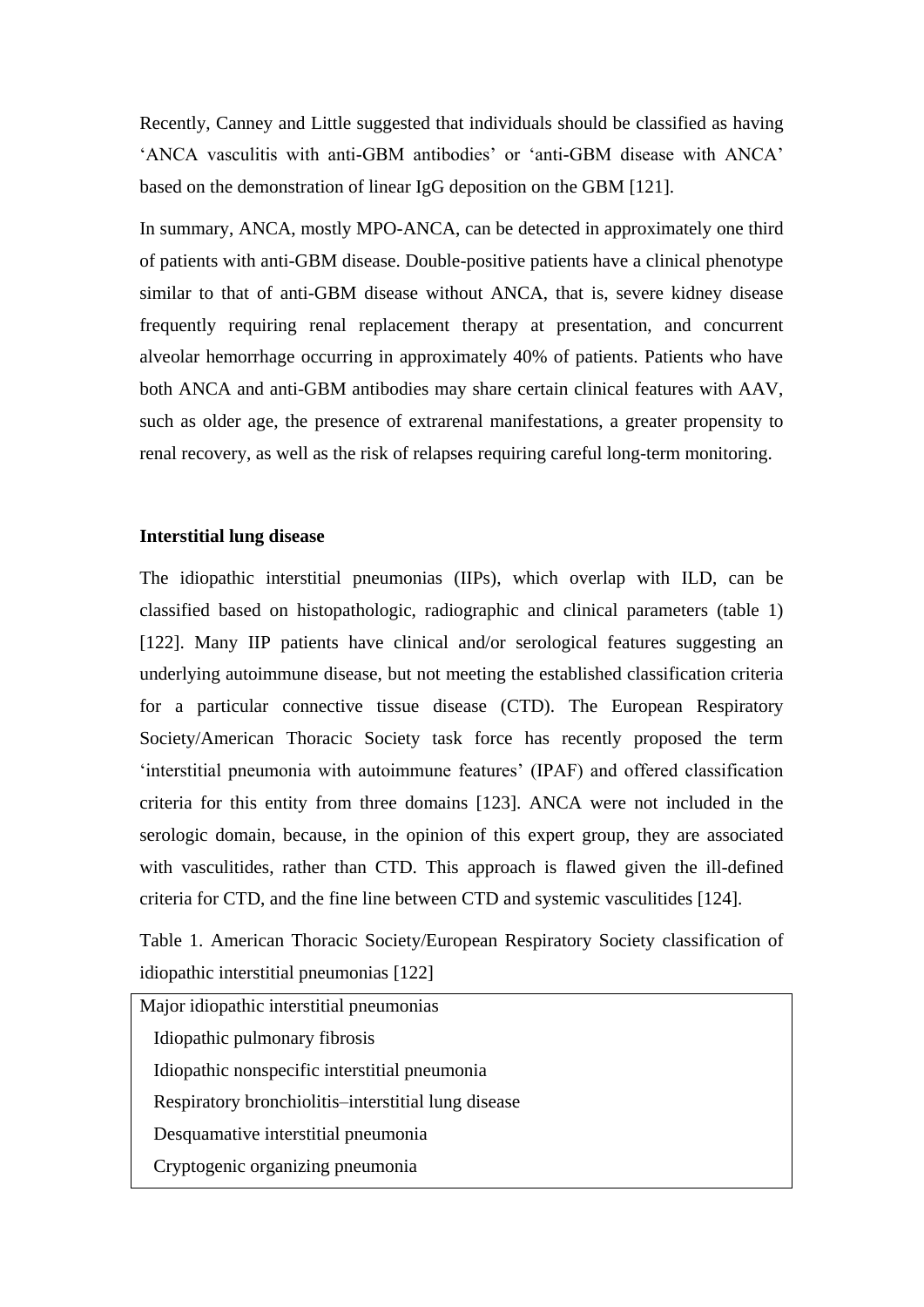Acute interstitial pneumonia Rare idiopathic interstitial pneumonias Idiopathic lymphoid interstitial pneumonia Idiopathic pleuroparenchymal fibroelastosis Unclassifiable idiopathic interstitial pneumonias

ILD is not uncommon in patients with AAV [125-127]. It occurs more frequently in MPA or MPO-ANCA vasculitis than in GPA or PR3-ANCA vasculitis. In addition, ILD often precedes clinical manifestations of MPO-ANCA associated vasculitis [127]. In recent cohort studies, the prevalence of ILD varied from 7.2% to 15.9% in MPA and from 0% to 3.0% in GPA [128-131]. In two studies, ILD was found exclusively in MPO-ANCA positive patients (12%-21%) [130,131]. For most cases, the ILD either has radiographic and histopathologic features of usual interstitial pneumonia (UIP) or nonspecific interstitial pneumonia (NSIP) [125,128]. ILD in AAV is more common in Asian countries (up to 50% in MPA) than in Western countries [132,133].

The prevalence of ANCA in cohorts of patients who initially presented with ILD ranged between 4–36% for MPO-ANCA and 2–4% for PR3-ANCA [reviewed in 125]. During follow-up, 5–10% of ANCA negative patients went on to develop autoantibodies against MPO or PR3, whereas 25% of MPO-ANCA positive patients developed clinical features of MPA [125].

Kagiyama et al. studied the medical records of 504 Asian patients with idiopathic pulmonary fibrosis (IPF) [134], of whom 4.0% had MPO-ANCA and 3.2% had PR3- ANCA when first evaluated. During follow-up, seroconversion to MPO-ANCA and PR3-ANCA occurred in 5.7% and 5.3% of patients, respectively. Nine (25.7%) of 35 patients who were either MPO-ANCA positive at IPF diagnosis or who subsequently seroconverted developed MPA, but none of the PR3-ANCA positive patients progressed to overt vasculitis. None of these nine patients had been previously treated with steroids. In a recent US study, Liu et al retrospectively evaluated the prevalence of ANCA in two independent cohorts of IPF patients. Antigen specific ANCA were detected in 4.0% of 353 and 5.1% of 292 patients, respectively. Two of 6 (33%) and three of 12 (25%) MPO-ANCA positive patients developed AAV during follow-up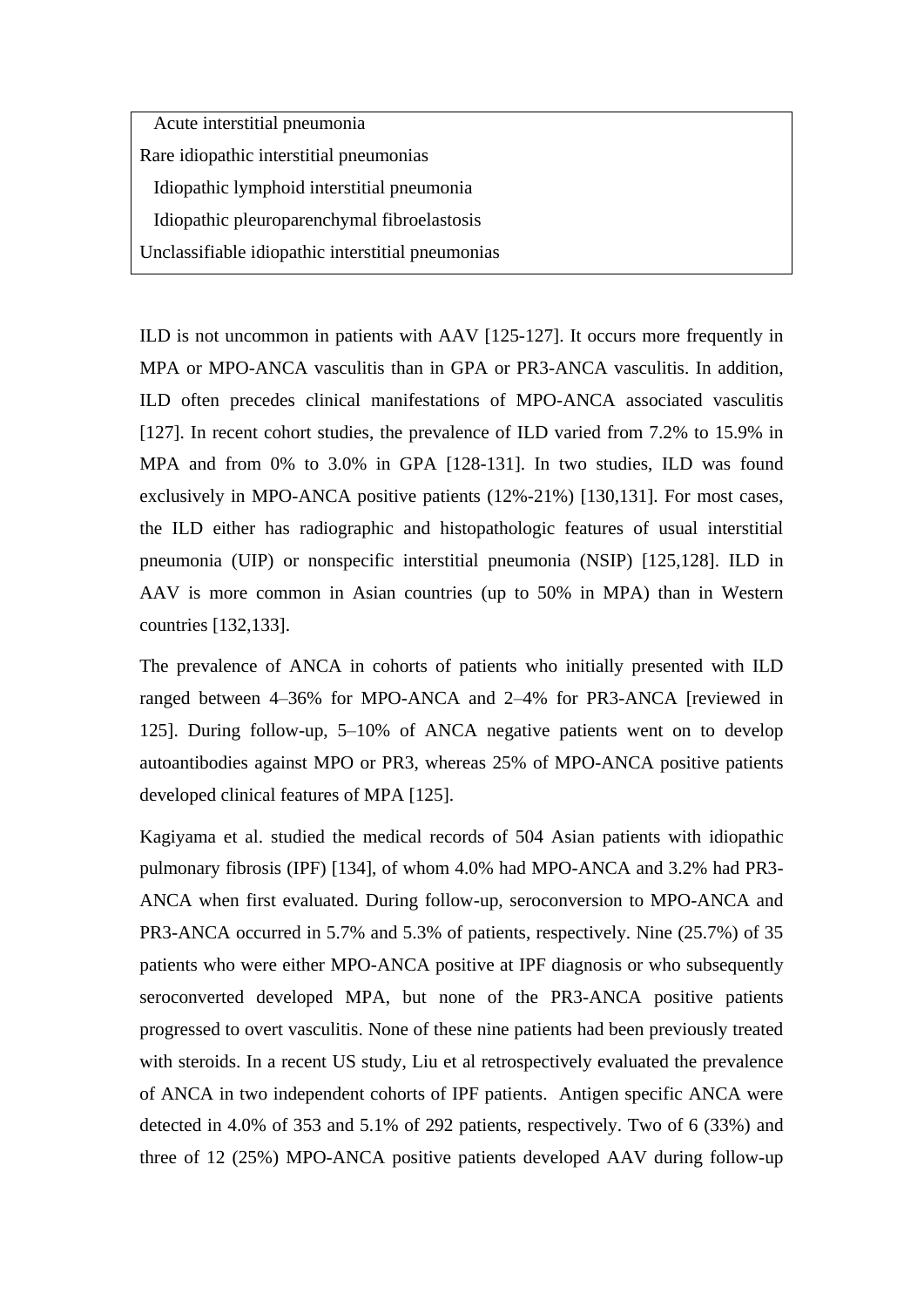[135]. In the combined cohort of 745 patients, median transplant-free survival was not significantly different in patients who were ANCA-positive or ANCA-negative at diagnosis of IPF.

In the study of Hozumi et al., 8.5% of 305 patients who were initially diagnosed with IIP were MPO-ANCA-positive [136]. The cumulative 5-year MPA incidence was 24.3% in the MPO-ANCA-positive patients and 0% in the MPO-ANCA-negative patients (P < 0.0001). The independent risk factors for developing MPA included UIP pattern on HRCT and no immunosuppressive or anti-fibrotic treatment for IIP.

The same authors studied the clinical significance of PR3-ANCA positivity in 16 (4.4%) of 360 patients with IIP [137]. The HRCT patterns of PR3-ANCA-positive IIP patients were more variable than those of the IPF patients, but the high IIP-onset age, male predominance, and prognosis were similar between the groups.

In summary, ANCA positivity can be detected initially or during follow-up in a relatively small proportion of patients with IIP, particularly with a UIP and/or NSIP pattern on HCRT. One quarter of MPO-ANCA positive patients with IIP will develop clinical manifestations of MPO-ANCA associated vasculitis within the following months or years. We suggest that MPO-ANCA and PR3-ANCA should be tested in all patients with IIP and may be included in the serological criteria for IPAF. Currently, ANCA-positivity in ILD/IIP patients may guide treatment decisions, such as the use of immunosuppressive or antifibrotic agents [127].

## **Infections**

Various viral, bacterial, fungal, or protozoal infections can mimic AAV or can complicate the immunosuppressive treatment. Conversely, infections have been implicated as a trigger for ANCA production, AAV developing or relapses [138-140]. ANCA positivity has been reported in patients with many chronic infections of various etiology (Table 2) [139]. Moreover, experiments in rats showed that immunisation with Staphylococcus aureus or Escherichia coli could induce AAV in a few animals [141].

Table 2. Infections associated with ANCA positivity [139].

Viruses HIV, hepatitis B virus, hepatitis C virus, Parvovirus B-19 Epstein-Barr virus,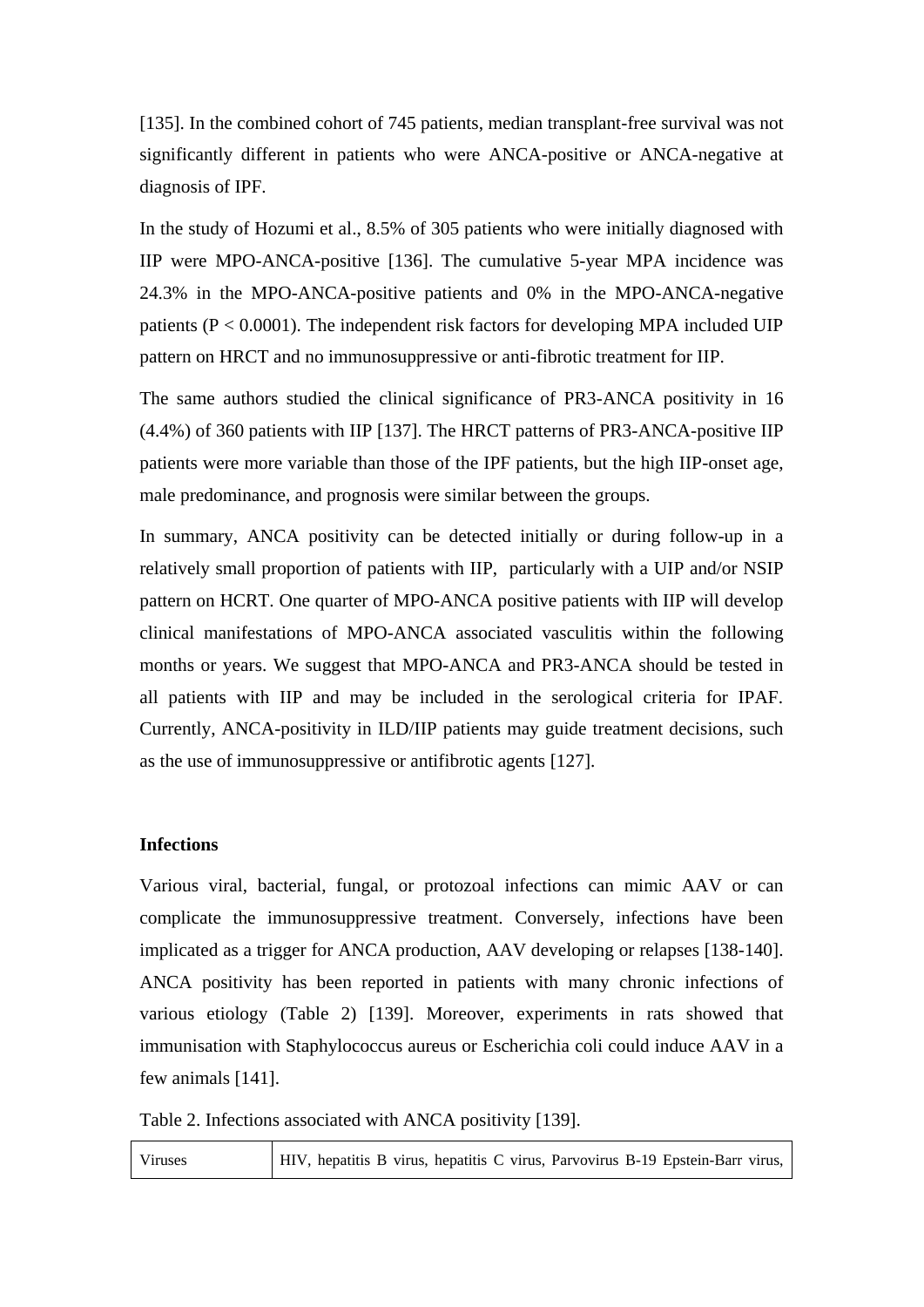|                            | Arbovirus, Ross river virus                                                                                                                                                                                                                                                                                                                          |
|----------------------------|------------------------------------------------------------------------------------------------------------------------------------------------------------------------------------------------------------------------------------------------------------------------------------------------------------------------------------------------------|
| Bacteria                   | Streptococcus, Staphylococcus, Enterococcus, Bartonella, Gemella,<br>Propionibacterium, Neisseria, Actinobacillus, Pseudomonas, Escherichia,<br>Bacteroides, Campylobacter, Helicobacter, Yersinia, Salmonella, Proteus,<br>Corynebacterium, Stenotrophomonas, Klebsiella, Mycoplasma, Chlamydia,<br>Ricketsia, Treponema, Leptospira, Mycobacterium |
| Fungi                      | Aspergillus, Histoplasma, Sporothrix, Pneumocystis, Paracoccidioides,<br>Saccharomyces                                                                                                                                                                                                                                                               |
| Protozoa                   | Entamoeba histolytica, Plasmodium, Leishmania                                                                                                                                                                                                                                                                                                        |
| Multicellular<br>organisms | Echinococcus, Strongyloides, Toxocara                                                                                                                                                                                                                                                                                                                |

*Staphylococcus aureus* has been found to be associated with PR3-AAV and several lines of investigation suggest that these bacteria contribute to disease pathophysiology [142]. Chronic nasal carriage of *Staphylococcus aureus* is associated with a higher risk of relapse of GPA [143], whereas trimethoprim–sulfamethoxazole prevents relapses [144-146].

In cohort studies, the prevalence of ANCA positivity by antigen-specific immunoassays in patients with chronic hepatitis B and C was low (MPO-ANCA 2% and 7%, PR3-ANCA 8% and 0%, respectively) [147,148], while the findings of studies in patients with tuberculosis were conflicting (from 40% in one study to 0- 1.5% in three other studies) [149-152].

Several studies showed that ANCA, mostly PR3-ANCA, can be found in a substantial proportion of patients with infective endocarditis (8-33% by ELISA) [153-156]. The link between PR3-ANCA and infection is especially high with Bartonella endocarditis. In a literature review of 54 cases of *Bartonella* infective endocarditis associated glomerulonephritis reported in 14 publications, 78% were ANCA positive by IIF and/or ELISA, including 67% positive for PR3-ANCA [157]. Langlois et al. suggested that ANCA may be associated with a subacute form of infective endocarditis leading to multiple valve involvement and more frequent renal impairment [155]. Importantly, infective endocarditis should always be excluded in patients presenting with AAV [158,159]. The evidence on the clinical implication of ANCA-positivity in infective endocarditis is inconclusive. ANCA testing may be useful in patients with infective endocarditis associated with renal impairment [160].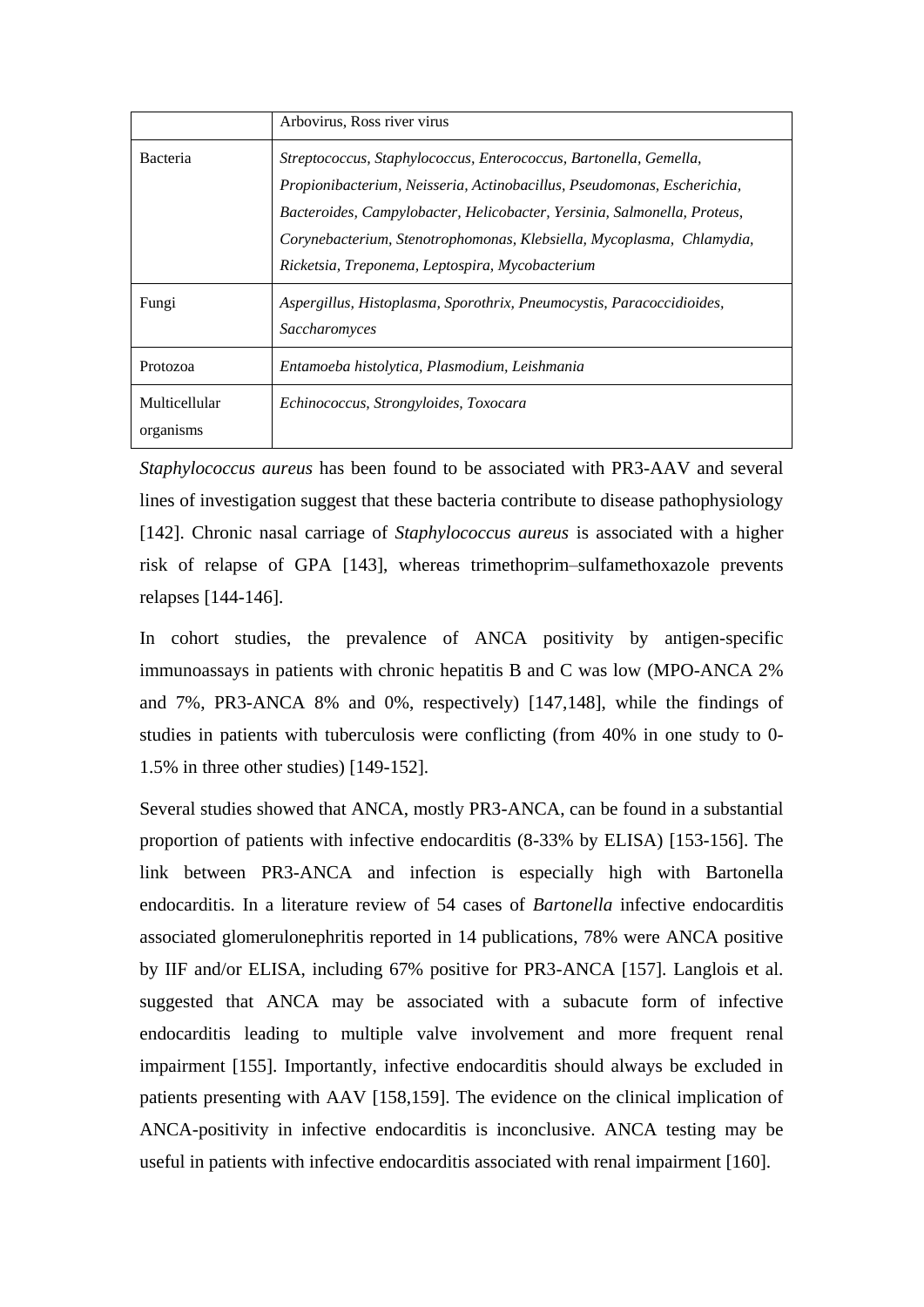ANCA were also reported in symptomatic and asymptomatic HIV-infected patients on highly active antiretroviral therapy. However, their target antigens are not well defined [161,162].

Temporal association of influenza vaccination with onset or relapse of AAV has been reported in isolated cases [163-167]. The nature of this association remains unknown. Jeffs et al. showed that only influenza vaccines that contained viral ribonucleic acid (RNA), the natural ligand for Toll-like receptor-7, were able to stimulate PR3-ANCA production blood from a patient who developed AAV shortly following influenza vaccination [168]. Other lines of evidence have implicated vaccine adjuvants in the induction of autoimmune syndromes, including two females who developed ANCAassociated vasculitis after receiving hyaluronic acid and influenza vaccine [169].

In summary, infections can be associated with ANCA-positivity and can mimic AAV. Infection may induce an ANCA autoimmune response that causes AAV. Exclusion of underlying infection in patients with suspected AAV is crucial, since immunosuppressive therapy can lead to devastating consequences.

#### **Malignancy**

Patients with AAV used to have an increased malignancy risk compared with the general population, particularly of the non-melanoma skin cancer (NMSC), leukemia and bladder cancer [170]. As less and less cyclophosphamide is being used for AAV, patients with AAV receiving immunosuppressive therapy currently only show an increased risk of developing NMSC [171]. Some studies suggested an increased incidence of cancer preceding the development of AAV and a causal relationship or shared pathogenic pathways between the two diseases [172,173], whereas an association between malignancies and systemic vasculitis was not confirmed in a recent study in 203 patients with AAV [174]. A possible pathophysiological link between malignancy, particularly, haematologic malignancies and AAV cannot be excluded [175-177]. Fortunately, the occurrence of AAV in these diseases is extremely rare. PR3, the main autoantigen for GPA, is a feedback regulator in myeloid differentiation and may be of relevance for the crosstalk between autoimmunity and hematopoietic proliferation [178,179]. Overexpression of PR3 was shown in acute and chronic myeloid leukemia cell lines [180,181]. PR3 can induce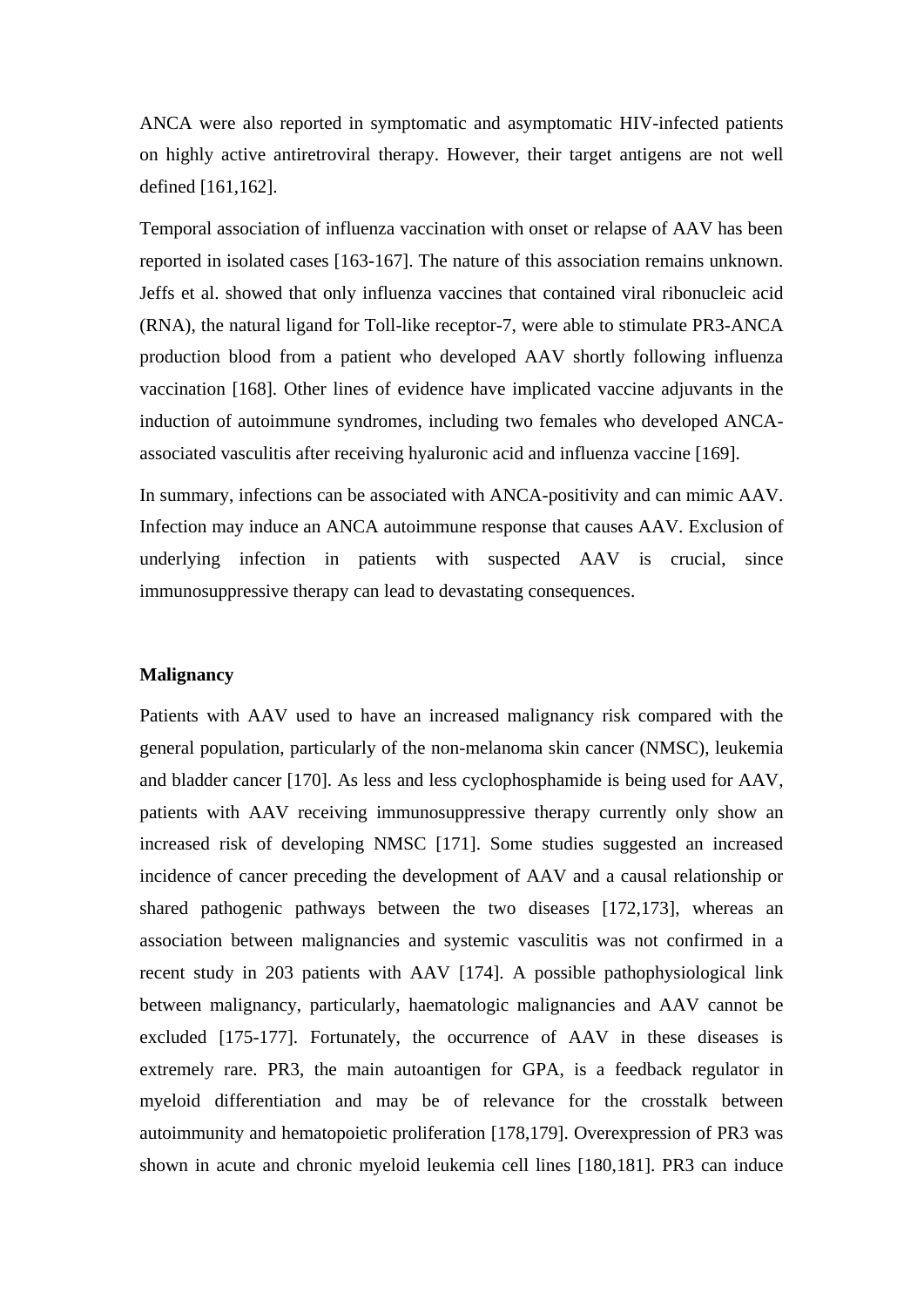growth of hematopoietic progenitors cells, which could represent one of the early stages in the development of leukemia [179].

Various malignancies can be associated with ANCA formation without other evidence for systemic vasculitis [182]. Houben et al. detected malignancy in 4 (4.6%) of 87 antigen-specific ANCA-positive patients without AAV and suggested that a higher ANCA titre and multiple affected organs may help to discriminate AAV from other diseases [183]. In a study from Turkey, ANCA positivity was detected by IIF in 13.3% of 60 patients with Hodgkin lymphoma and in none of 119 patients with non-Hodgkin lymphoma [184]. This association is clinically relevant in the context of differential diagnosis since malignancy, particularly lymphoma, with a high serum ANCA level, can resemble AAV [185-187].

## **Drug-induced AAV**

Various drugs can trigger development of AAV, including anti-thyroid medications (prophythiouracil, methimazole), antibiotics (cephotaxime, minocycline, rifampicin), tumour necrosis factor- $\alpha$  inhibitors (adalimumab, etanercept, infliximab), psychoactive agents (clozapine, thioridazine), hydralazine, allopurinol, Dpenicillamine, sulfasalazine, and levamisole as found in levamisole-adulterated cocaine [188-194]. The association between biologic therapy and AAV is of particular importance, given the increased use of TNF inhibitors [195]. Also, it has been recently reported that immune checkpoint inhibitors, which are increasingly used to treat various forms of cancer, may induce AAV [196]. Most patients with druginduced AAV have MPO-ANCA, frequently in combination with antibodies to other neutrophil cytoplasmic proteins (such as PR3 and human neutrophil elastase [HNE]) and anti-nuclear antibodies [193]. Dual positivity for MPO and PR3 antibodies is suggestive of drug-induced disease. Data suggest that the overall prognosis of druginduced AAV might be better than that of primary AAV, although strong evidence for this suggestion is lacking [189,191].

In several studies, the median prevalence of ANCA-positivity was 30% with propylthiouracil, and 6% with methyl-mercapto-imidazole derivatives [197]. Young age and the duration of antithyroid drug therapy were the main factors contributing to the emergence of ANCA. In total, ANCA positivity was found in 223 of 1056 patients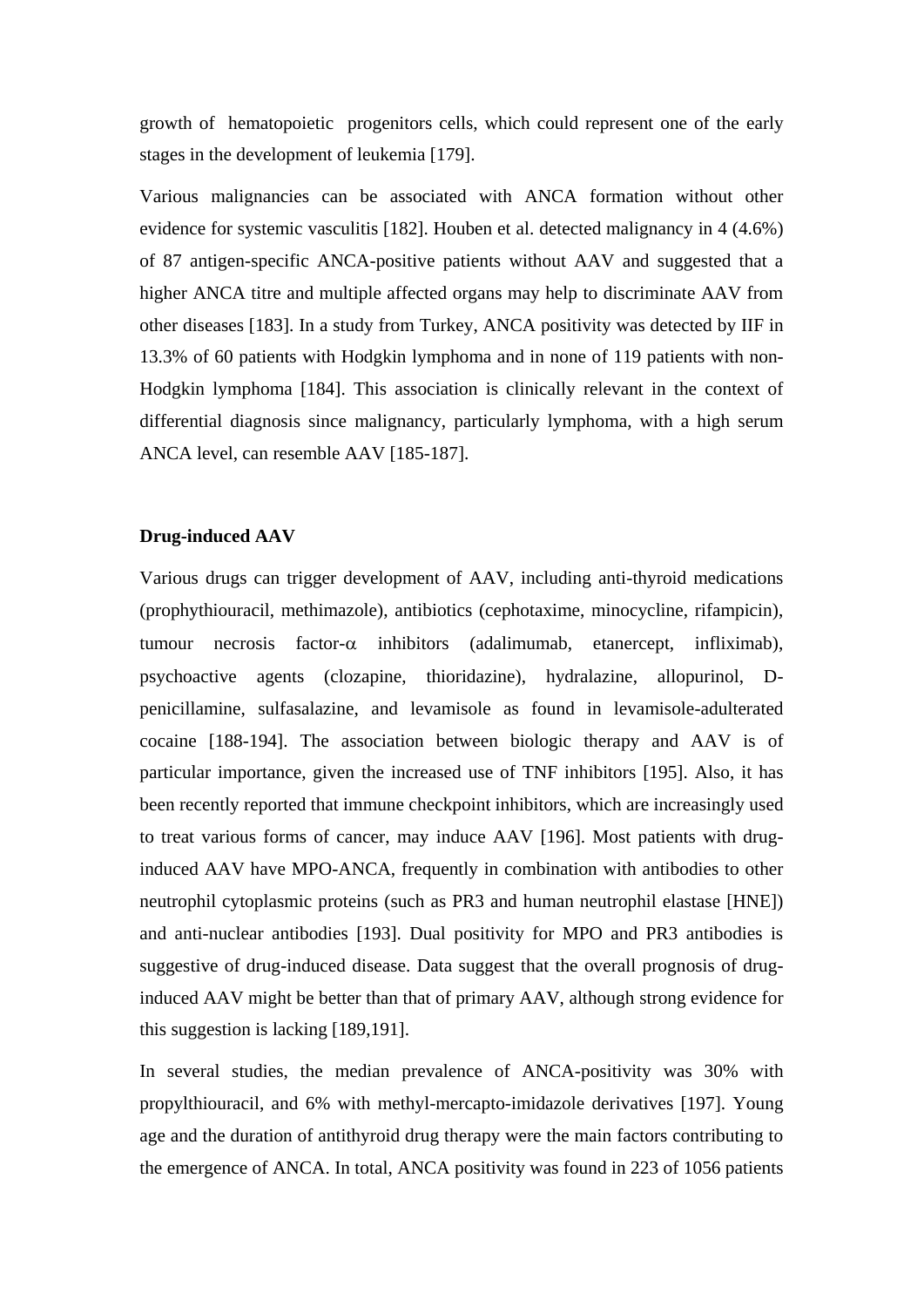(21%), irrespective of the type of antithyroid drug administered. Only 33 (3% of the total population or 15% of the ANCA-positive cases) presented with clinical manifestations of AAV. Similar findings were previously also observed in long-term follow-up studies as performed in the Netherlands and China [188,198]. Whether routine screening for ANCA during antithyroid drug therapy should be performed is, however, still controversial.

Cocaine inhalation can induce a destructive chronic inflammatory syndrome of the upper respiratory tract with similarities to GPA. ANCA with reactivities to elastase, cathepsin G have been reported in this setting but PR3-ANCA can also be found, further complicating the differential diagnosis [199]. Systemic vasculitis and/or cutaneous vasculitis associated with both PR3 and MPO-ANCA has been reported following the use of levamisole adulterated cocaine that is either inhaled as cocaine powder or smoked as crack cocaine.

## **Other diseases**

Cholesterol emboli syndrome occurring in patients with severe atherosclerosis is associated with acrocyanosis, livedo reticularis, progressive renal failure, and other signs and symptoms (e.g. fever, weight loss, myalgia, leucocytosis, eosinophilia, raised ESR and CRP) mimicking vasculitis. ANCA-positivity, mostly MPO-ANCA, has been reported in a few patients with this syndrome. Some have responded to treatment with glucocorticoids with or without cyclophosphamide [200,201]. Nevertheless, the role of ANCA in cholesterol emboli syndrome is unclear [202]. In one study, the prevalence of P-ANCA was found to be 5.6% in 286 patients with premature atherosclerosis, whereas the prevalence of MPO-ANCA was 1% [203]. However, ANCA did not appear to play a role in early atherosclerosis given the absence of any differences in the incidence of cardiovascular risk factors or in serum markers of inflammation between ANCA-positive and ANCA-negative patients.

Antineutrophil cytoplasmic antibodies with bactericidal/permeability-increasing protein (BPI-ANCA) specificity have been reported to occur in 17.9% to 83.0% cystic fibrosis patients with a pooled prevalence of 49.5% [204]. ANCA against BPI, an endogenous protein with a potent killing activity against Gram-negative bacteria, such as *Pseudomonas aeruginosa*, develop in response to bacterial infection and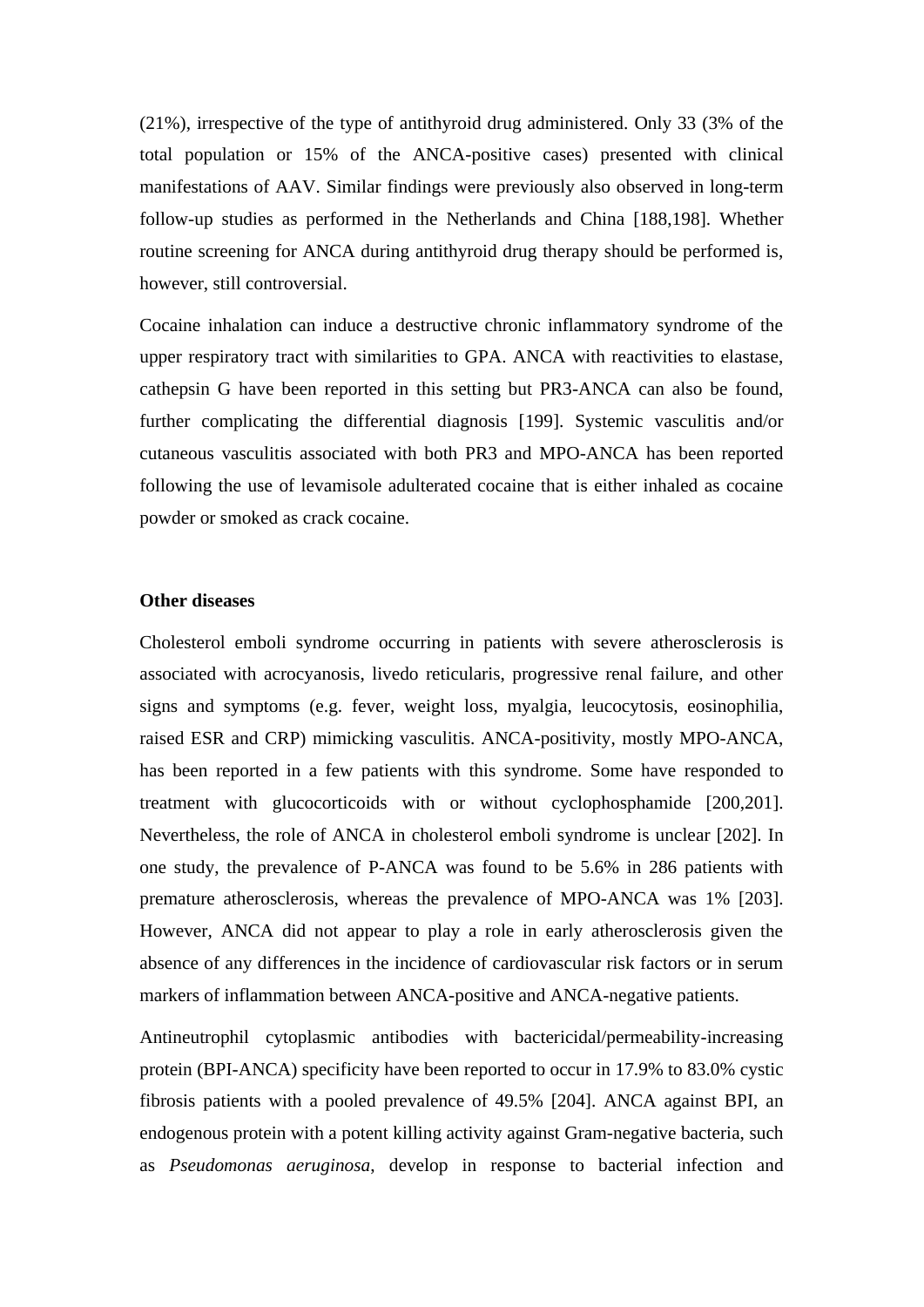colonization and may decrease host defense responses in the lung parenchyma and slow bacterial clearance. Several studies suggested that BPI-ANCA may be a biomarker for deteriorating lung function and a poor prognosis in patients with cystic fibrosis [205,206]. However, prospective clinical studies are needed to determine the clinical relevance of BPI-ANCA, which were also demonstrated in various CTD and IBD [207].

ANCA with or without PR3 or MPO specificity have been reported in patients with relapsing polychondritis that can mimic GPA [208]. Finally, ANCA may occur in IgG4-related disease [209,210].

# **Conclusion**

Available evidence suggests that in certain settings, e.g. in patients with other autoimmune diseases, such as anti-GBM disease, ANCA may have clinical and pathogenic relevance, whereas in other disorders ANCA testing may be helpful to support the diagnosis or for differential diagnosis (table 3). ANCA testing is mandatory for any patient with clinical features suggesting AAV. In addition, all patients with anti-GBM disease, IIP or infective endocarditis associated with nephritis should be tested for ANCA. In all these patients, PR3-ANCA and MPO-ANCA should be tested according to the 2017 international consensus [1]. In patients with other disorders (e.g. IBD; AILD), ANCA testing may be justified in certain circumstances as listed in table 4. In these cases, ANCA should be tested by IIF as the target antigens are not yet well characterized.

These recommendations are based on current evidence, however they cannot replace clinical judgement, and individual clinicians may have their own reasons for requesting ANCA in a disease of interest.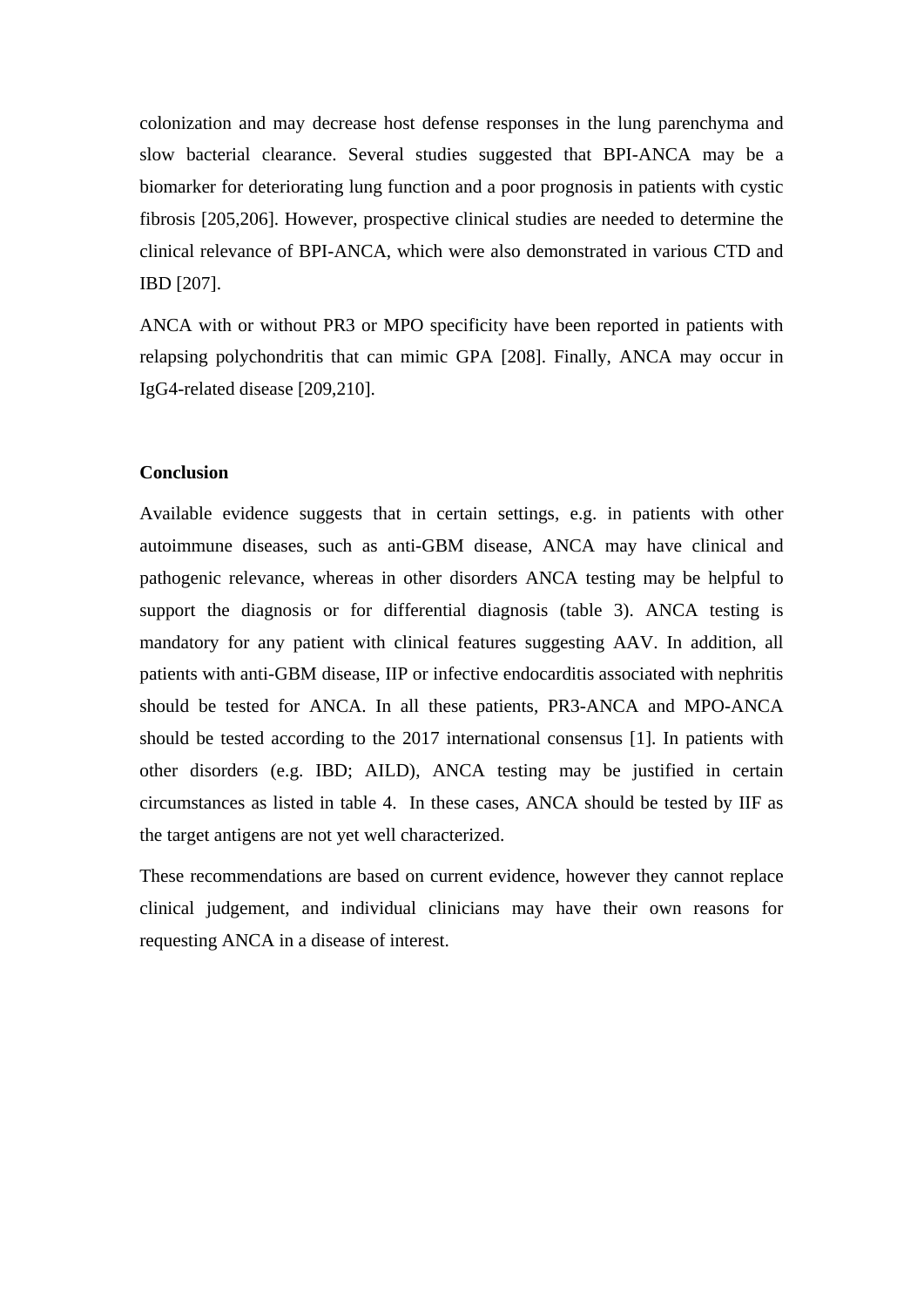# Table 3. Overview of non-AAV diseases in which ANCA can be found.

For each disease, the ANCA positivity rate is indicated as well as the occurrence of AAV.

| Disease                            | ANCA-positivity<br>(% )                                                                                | $AAV$ (%)     | Comments                                                                                                                                                                                                                                                                                                                                                                                 |
|------------------------------------|--------------------------------------------------------------------------------------------------------|---------------|------------------------------------------------------------------------------------------------------------------------------------------------------------------------------------------------------------------------------------------------------------------------------------------------------------------------------------------------------------------------------------------|
| Rheumatoid<br>arthritis            | P-ANCA by IIF:<br>16-50%<br>MPO-ANCA by<br>ELISA: 0-4% (up<br>to 18%)                                  | Very rare     | The clinical value of P-ANCA that can be<br>detected by IIF in a significant proportion of RA<br>patients is not definitely established. MPO-<br>ANCA positivity was rarely found by antigen-<br>specific immunoassay. Testing for MPO-ANCA<br>may be justified in RA patients with severe<br>kidney disease, particularly necrotizing<br>crescentic glomerulonephritis on renal biopsy. |
| Systemic<br>lupus<br>erythematosis | P-ANCA by IIF:<br>14-31.4%<br>MPO-ANCA<br>$(ELISA): 0-$<br>23.8%<br>PR3-ANCA<br>$(ELISA): 0-$<br>12.7% | Very rare     | SLE can be associated with ANCA positivity in<br>up to 15-20% of patients (particularly MPO-<br>ANCA). One study suggested that the presence<br>of ANCA may be associated with the severity of<br>lupus nephritis and disease activity. However,<br>the clinical implication of ANCA positivity in<br>SLE is not clearly established.                                                    |
| Systemic<br>sclerosis              | $0-9.1%$                                                                                               | $0.2 - 0.4\%$ | MPO-ANCA predominated in all except one<br>study. In one large study (n=1303), ANCA were<br>associated with a higher prevalence of ILD, PE,<br>and death. Rapidly progressive<br>glomerulonephritis in ANCA-positive patients<br>with SSc should be differentiated from SRC.                                                                                                             |
| Primary<br>Sjögren's<br>syndrome   | P-ANCA by IIF<br>5.4-17.0%<br>MPO-ANCA<br>(ELISA)<br>$2.0-$<br>6.7%                                    | Very rare     | The prevalence of MPO-ANCA in patients with<br>primary Sjögren's syndrome was 3%. ANCA<br>positivity was associated with a higher<br>prevalence of extraglandular manifestations of<br>Sjögren's syndrome. Testing for ANCA may be<br>justified in the presence of renal disease or other<br>features suggesting AAV.                                                                    |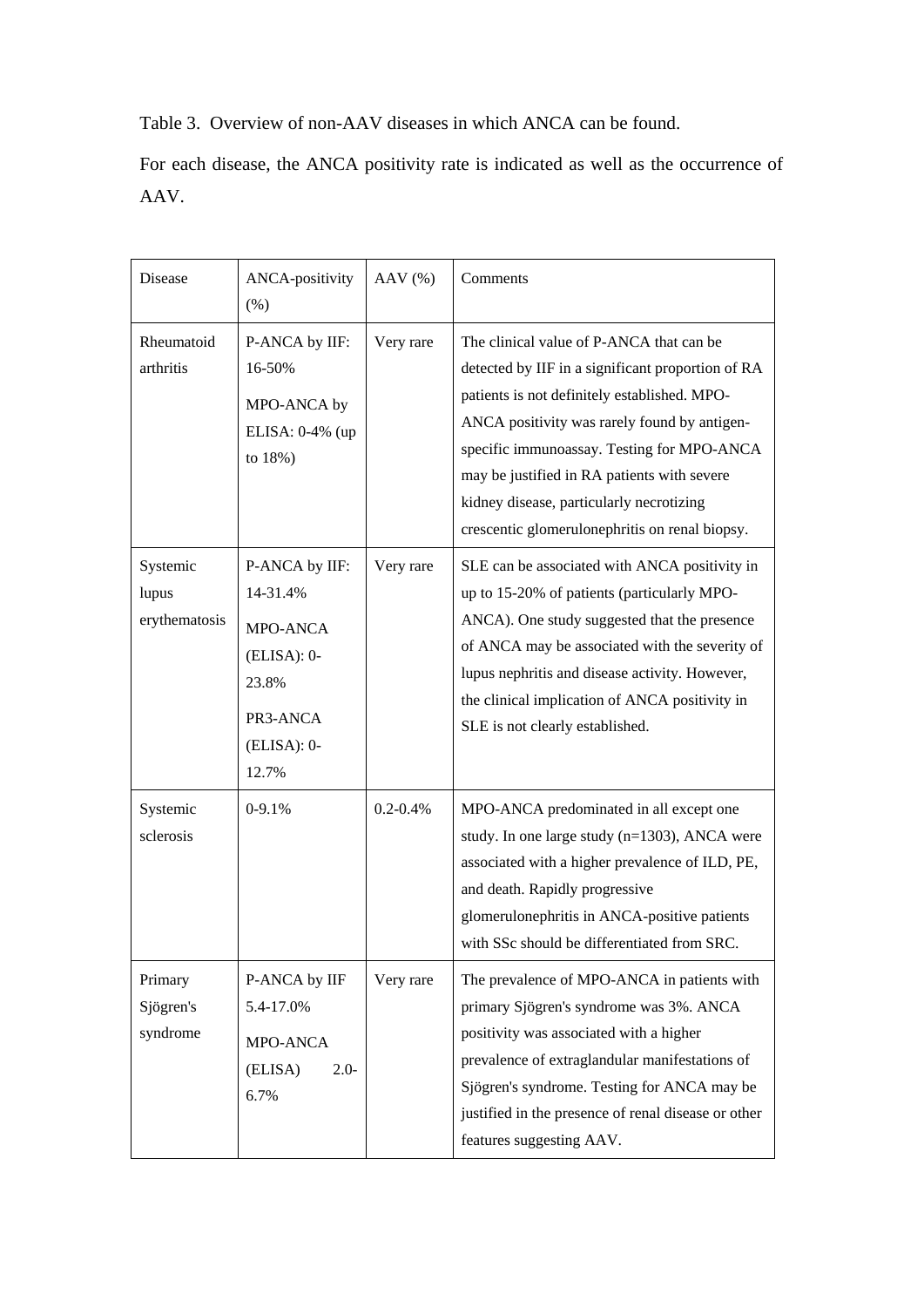| Autoimmune<br>liver diseases            | Atypical P-<br>ANCA (IIF): $65-$<br>81% in AIH type-<br>1, 26-67% in<br>PBC, 26-94% in<br><b>PSC</b>                                                                                         | Very rare | Atypical P-ANCA targeting nuclear antigens or<br>neutrophil granule proteins are frequently found<br>by IIF in patients with AILD and may assist<br>diagnosis of AIH type-1 in the absence of<br>conventional auto-antibodies. Their clinical or<br>prognostic value is not established. In one study,<br>PR3-ANCA by CLIA was a specific biomarker<br>for PSC though with a low sensitivity. |
|-----------------------------------------|----------------------------------------------------------------------------------------------------------------------------------------------------------------------------------------------|-----------|-----------------------------------------------------------------------------------------------------------------------------------------------------------------------------------------------------------------------------------------------------------------------------------------------------------------------------------------------------------------------------------------------|
| Inflammatory<br>bowel<br>diseases       | Atypical P-<br><b>ANCA</b> (IIF): 41-<br>73% in UC and<br>6-38% in CD<br>PR3-ANCA<br>(CLIA): 29.2-<br>57.6% in UC<br>1.9-2.7% in CD<br>MPO-ANCA<br>(CLIA):<br>9.1-12.8 in UC<br>0-3.6% in CD | Very rare | Atypical P-ANCA and ASCA may aid in<br>discriminating UC from CD in case of<br>diagnostic uncertainty. PR3-ANCA, as detected<br>by CLIA, may be a sensitive and specific<br>biomarker for UC. Routine testing of the<br>serological profile for diagnosis or for predicting<br>the course or response to treatment cannot be<br>recommended.                                                  |
| Anti-GBM<br>disease                     | MPO-ANCA<br>(more frequent)<br>and PR3-ANCA:<br>13-47%                                                                                                                                       |           | ANCA-positivity may identify patients who<br>have better response to initial<br>immunosuppressive therapy and a greater<br>propensity to renal recovery, but can relapse<br>during follow-up and require careful long-term<br>monitoring.                                                                                                                                                     |
| Idiopathic<br>interstitial<br>pneumonia | MPO-ANCA 4-<br>36%, PR3-<br><b>ANCA 2-4%</b>                                                                                                                                                 |           | Interstitial lung disease may precede diagnosis<br>of AAV, e.g. MPA develops in up to 25% of<br>MPO-ANCA positive patients initially<br>diagnosed with IIP. ANCA-positivity in IIF<br>cannot guide treatment decision                                                                                                                                                                         |
| Infections                              | IIF: 18-24%<br>ELISA: 8-14%<br>$(33\% \text{ in one})$<br>study)                                                                                                                             |           | In IE, ANCA-positivity may be linked with<br>multiple valve involvement and more frequent<br>renal impairment. However, the presence of<br>ANCA seems more important in the context of<br>differential diagnosis with AAV                                                                                                                                                                     |
| Malignancy                              |                                                                                                                                                                                              | Very rare | The evidence indicating a causal relationship                                                                                                                                                                                                                                                                                                                                                 |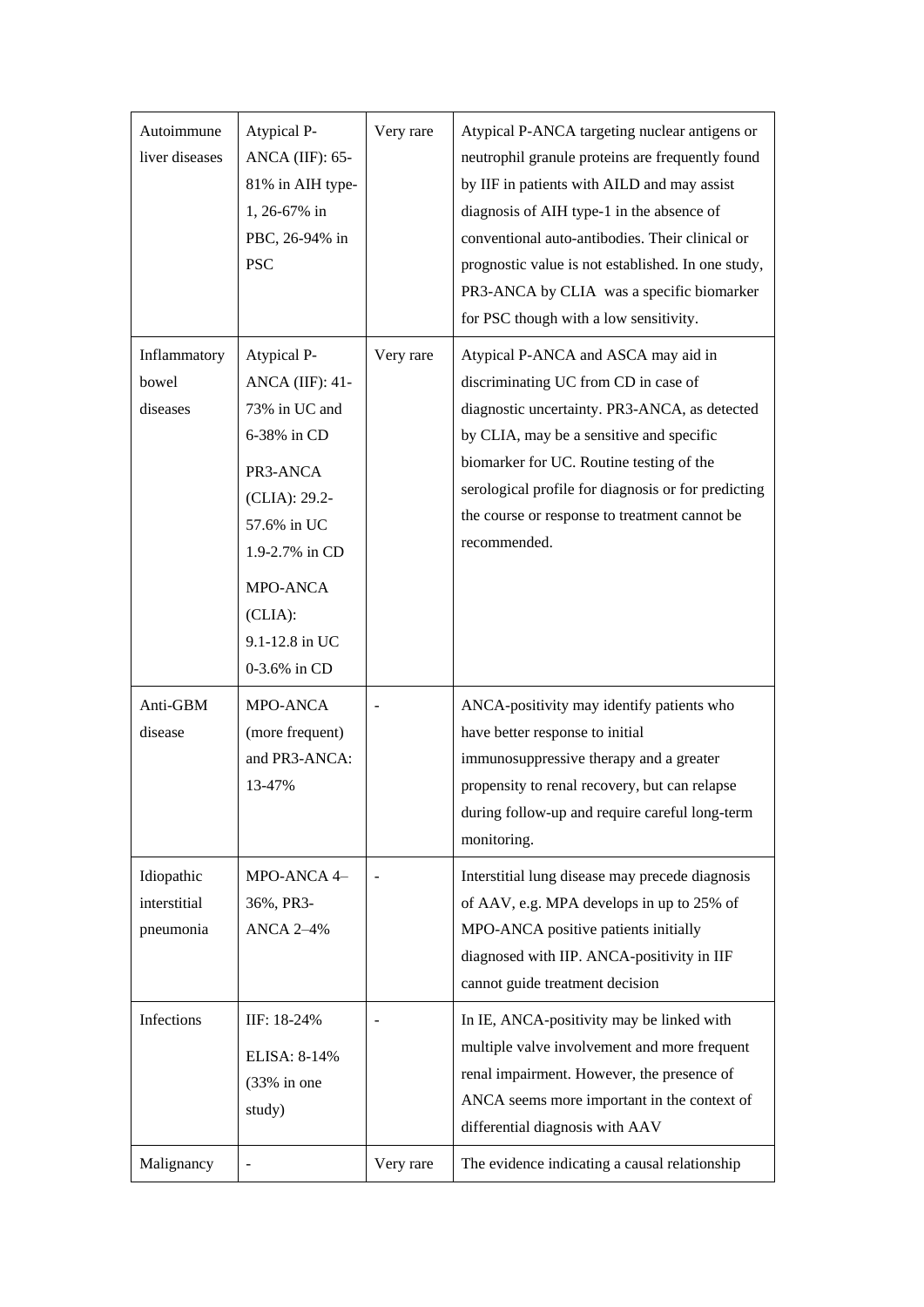|          |      | between malignancy and AAV is inconclusive.<br>However, it cannot be excluded in some |
|----------|------|---------------------------------------------------------------------------------------|
|          |      | patients.                                                                             |
| Drugs    | Rare |                                                                                       |
| Other    |      | Antigen-specific ANCA were reported in                                                |
| diseases |      | patients with midline destructive disease induced                                     |
|          |      | by cocaine inhalation, cholesterol emboli                                             |
|          |      | syndrome, cystic fibrosis, relapsing                                                  |
|          |      | polychondritis, and IgG4-related disease. In                                          |
|          |      | patients with cystic fibrosis, BPI-ANCA may                                           |
|          |      | have prognostic significance.                                                         |

Note: RA – rheumatoid arthritis, SLE – systemic lupus erythematosus, AIH-1 – autoimmune hepatitis type 1, PBC – primary biliary cholangitis, PSC – primary sclerosing cholangitis , CD – Crohn's diseases, UC – ulcerative colitis, ASCA – anti-*Saccharomyces cerevisiae* antibodies, CLIA – chemiluminescent assay, IIF – indirect immunofluorescence, BPI – bactericidal/permeability-increasing protein.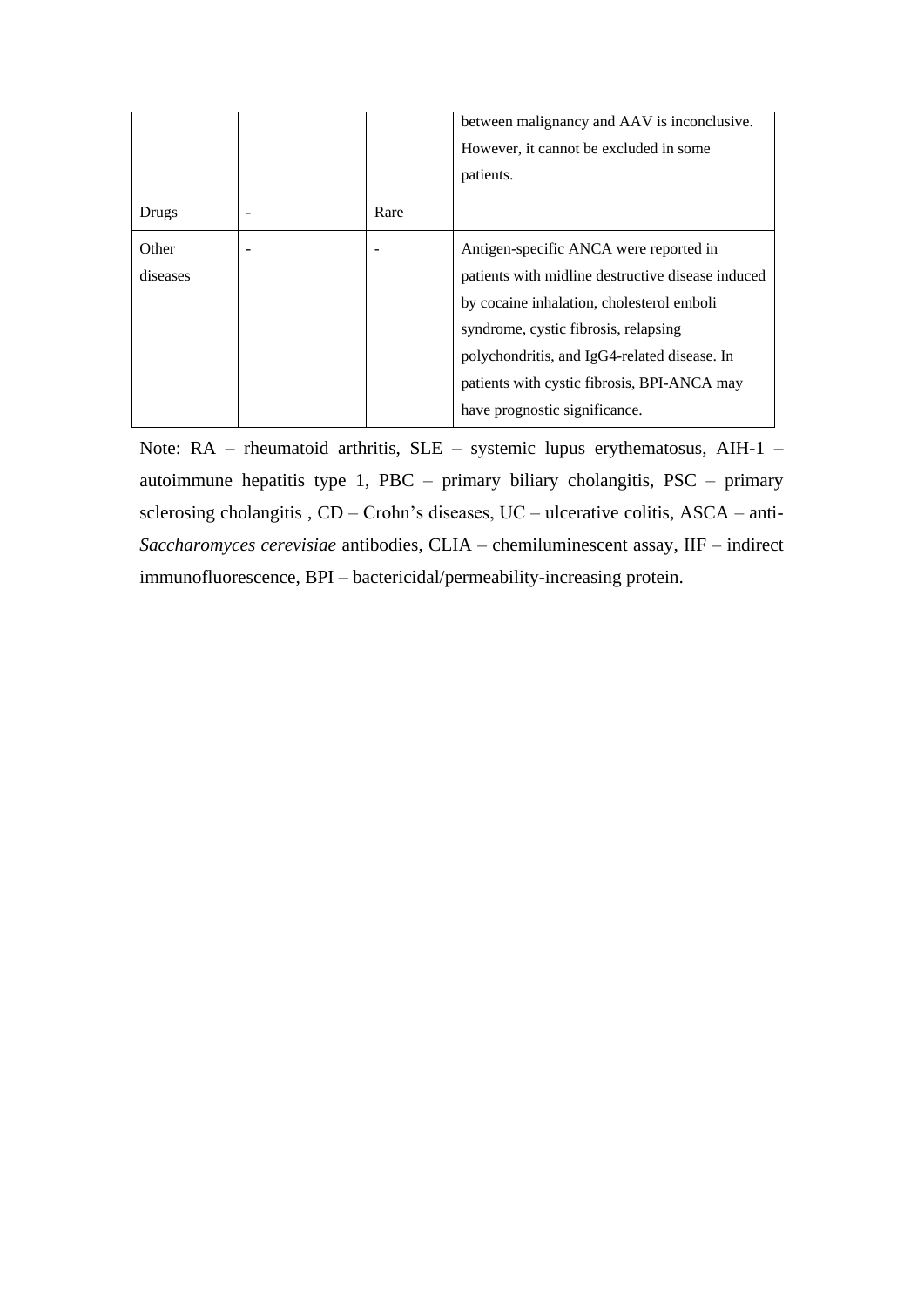| Disease                                              | <b>Statements</b>                                                                                                                                                                   | Strongly<br>disagree | Disagree | Undecided | Agree | Strongly<br>agree |
|------------------------------------------------------|-------------------------------------------------------------------------------------------------------------------------------------------------------------------------------------|----------------------|----------|-----------|-------|-------------------|
| Any disease                                          | ANCA testing* is mandatory for<br>any patient with clinical features<br>suggesting AAV                                                                                              |                      |          |           |       | X                 |
| Rheumatoid<br>arthritis                              | Routine testing is not<br>recommended. Recommended*<br>in patients with kidney disease<br>with a nephritic sediment                                                                 |                      |          |           |       | X                 |
| Systemic<br>lupus<br>erythematosus                   | Routine testing is not<br>recommended. Recommended*<br>in patients with a kidney biopsy<br>with prominent necrotizing and<br>crescentic lesions                                     |                      |          |           |       | X                 |
| Systemic<br>sclerosis                                | Routine testing is not<br>recommended. Recommended*<br>in patients with kidney disease<br>with a nephritic sediment                                                                 |                      |          |           |       | X                 |
| Primary<br>Sjögren's<br>syndrome                     | Routine testing is not<br>recommended. Recommended*<br>in patients with kidney disease<br>with a nephritic sediment                                                                 |                      |          |           |       | X                 |
| Autoimmune<br>liver diseases<br>(AIH-1, PBC,<br>PSC) | Routine testing is not<br>recommended. Testing for<br>atypical P-ANCA by IIF may be<br>useful in patients with suspected<br>AIH-1 in the absence of<br>conventional auto-antibodies |                      |          |           |       | X                 |
| Inflammatory<br>bowel<br>diseases (CD,<br>UC         | Routine testing is not<br>recommended. Atypical P-ANCA<br>(IIF) and ASCA may be tested in<br>case of diagnostic uncertainty to<br>discriminate UC from CD                           |                      |          |           |       | X                 |
| Anti-GBM<br>disease                                  | Routine testing is recommended*                                                                                                                                                     |                      |          |           |       | X                 |

Table 4. Recommendations statements for ANCA testing in non-AAV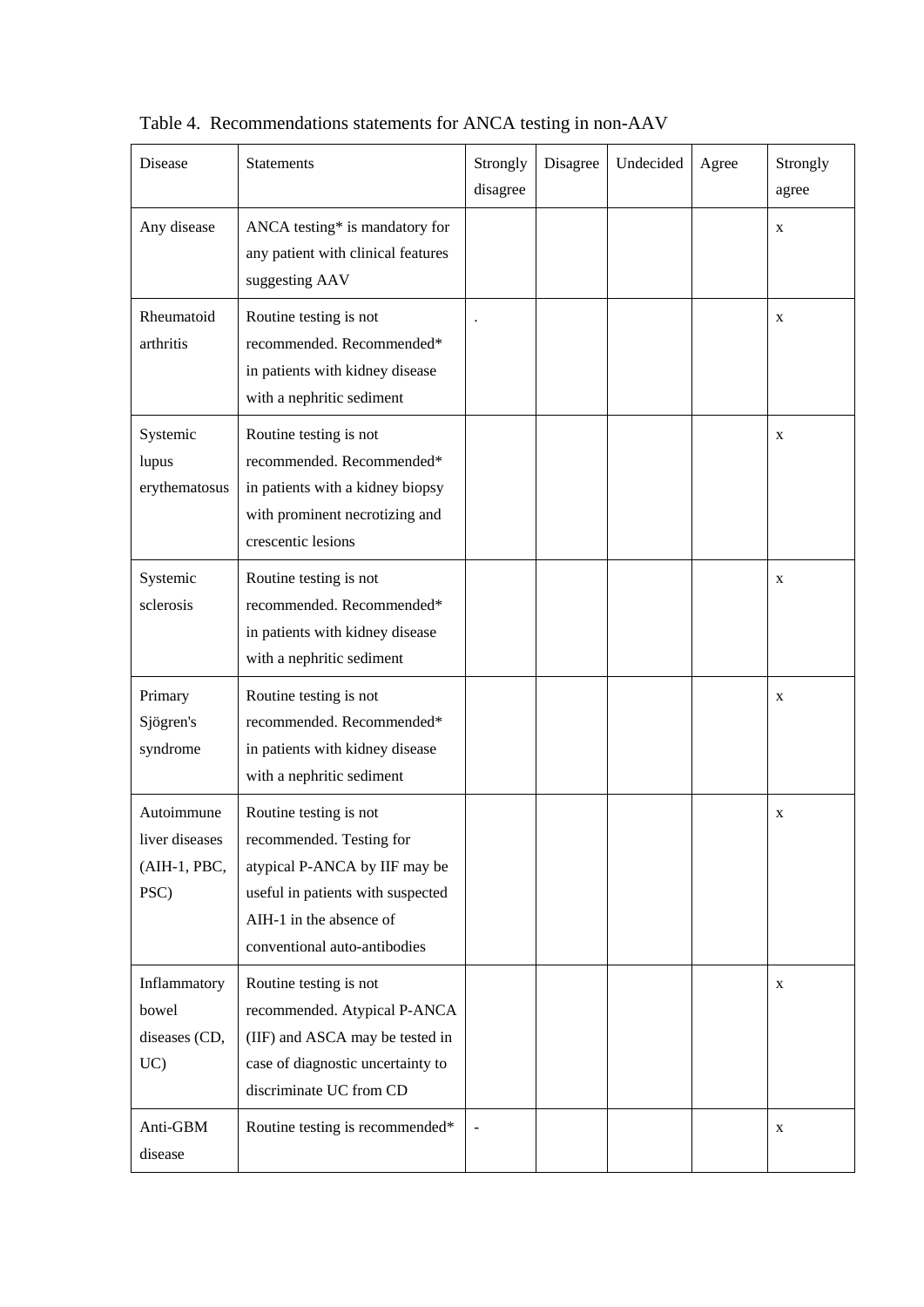| Idiopathic<br>interstitial<br>pneumonia | Routine testing is recommended*                                                                                                                                     |   |  | $\mathbf{x}$ |
|-----------------------------------------|---------------------------------------------------------------------------------------------------------------------------------------------------------------------|---|--|--------------|
| Infections                              | Routine testing is not<br>recommended. ANCA testing*<br>may be useful in patients with<br>renal impairment, especially<br>associated with infective<br>endocarditis | X |  |              |
| Malignancy                              | Routine testing is not<br>recommended                                                                                                                               |   |  | X            |

Note: \*MPO-ANCA and PR3-ANCA according to the 2017 consensus. AIH-1 – autoimmune hepatitis type 1, PBC – primary biliary cholangitis, PSC – primary sclerosing cholangitis , CD – Crohn's diseases, UC – ulcerative colitis, ASCA – anti-*Saccharomyces cerevisiae* antibodies.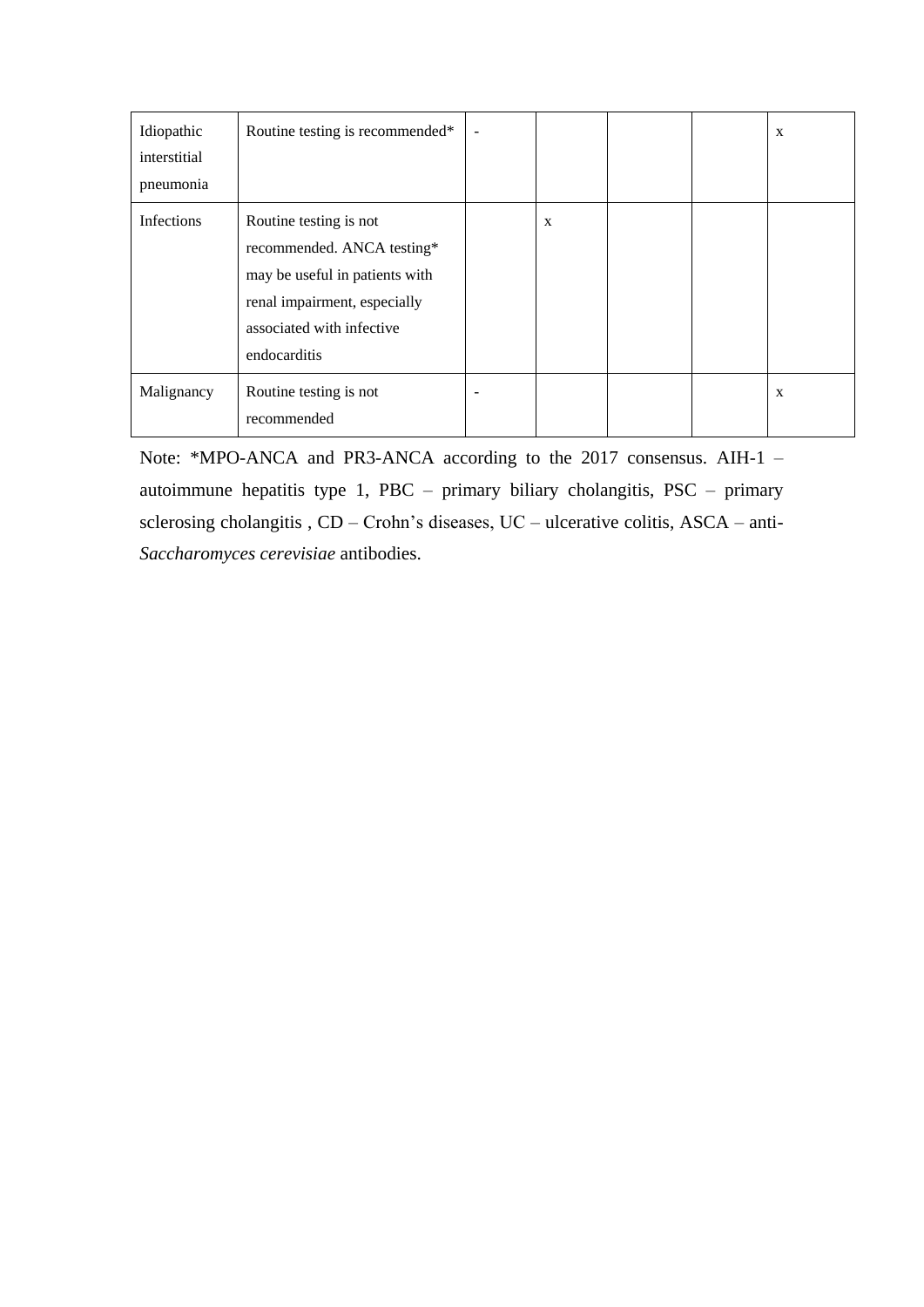### **References**

1. Bossuyt X, Cohen Tervaert JW, et al. Position paper: Revised 2017 international consensus on testing of ANCA in granulomatosis with polyangiitis and microscopic polyangiitis. Nat Rev Rheumatol. 2017;13(11):683-692.

2. Savige J, Trevisin M, Pollock W. Testing and reporting antineutrophil cytoplasmic antibodies (ANCA) in treated vasculitis and non-vasculitic disease. J Immunol Methods. 2018;458:1-7.

3. Savige J, Gillis D, Benson E, et al. International Consensus Statement on Testing and Reporting of Antineutrophil Cytoplasmic Antibodies (ANCA). Am J Clin Pathol. 1999;111(4):507-513.

4. Savige J, Dimech W, Fritzler M, et al.; International Group for Consensus Statement on Testing and Reporting of Antineutrophil Cytoplasmic Antibodies (ANCA). Addendum to the International Consensus Statement on testing and reporting of antineutrophil cytoplasmic antibodies. Quality control guidelines, comments, and recommendations for testing in other autoimmune diseases. Am J Clin Pathol. 2003;120(3):312-318.

5. van Beers JJBC, Vanderlocht J, Roozendaal C, Damoiseaux J. Detection of anti-neutrophil cytoplasmic antibodies (ANCA) by indirect immunofluorescence. Methods Mol Biol. 2019;1901:47-62.

6. Vanderlocht J, van Beers JJBC, Limburg PC, Damoiseaux J, Roozendaal C. Antigen-specific detection of autoantibodies against myeloperoxidase (MPO) and proteinase 3 (PR3). Methods Mol Biol. 2019;1901:153-176.

7. Draibe J, Salama A. Association of ANCA associated vasculitis and rheumatoid arthritis: a lesser recognized overlap syndrome. Springerplus 2015;4:50.

8. Góis M, Messias A, Carvalho D, et al. MPO-ANCA-associated necrotizing glomerulonephritis in rheumatoid arthritis; a case report and review of literature. J Nephropathol. 2017;6(2):58-62.

9. Reitblat T, Reitblat O. Appearance of ANCA associated vasculitis under tumor necrosis factor-alpha inhibitors treatment. AM J Case Rep. 2013;14:80-2.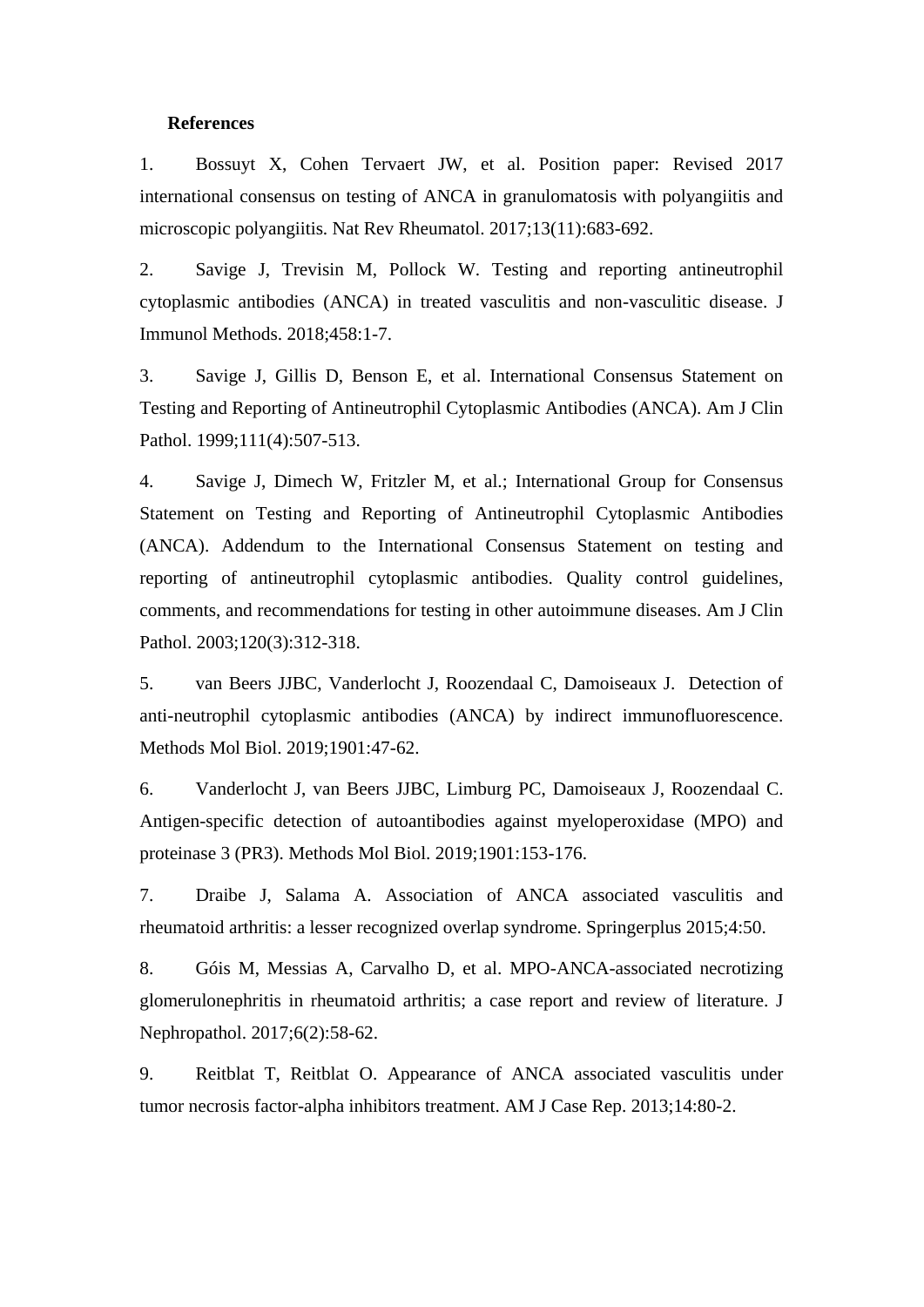10. Ramos-Casals M, Brito-Zeron P, Soto MJ, Cuadrado MJ, Khamashta MA. Autoimmune diseases induced by TNF-targeted therapies. Best Pract Res Clin Rheumatol. 2008;22(5):847–861.

11. Calabresi P, Edwards EA, Schilling RF. Fluorescent antiglobulin studies in leukopenic and related disorders. J Clin Invest. 1959;38:2091-2100.

12. Savige JA, Gallicchio M, Stockman A, et al. Anti-neutrophil cytoplasm antibodies in rheumatoid arthritis. Clin Exp Immunol. 1991;86(1):92-98.

13. Kallenberg CG, Mulder AH, Tervaert JW. Antineutrophil cytoplasmic antibodies: a still-growing class of autoantibodies in inflammatory disorders. Am J Med. 1992;93(6):675-682.

14. Falk RJ, Jennette JC. Anti-neutrophil cytoplasmic autoantibodies with specificity for myeloperoxidase in patients with systemic vasculitis and idiopathic necrotizing and crescentic glomerulonephritis. N Engl J Med. 1988;318(25):1651- 1657.

15. Braun MG, Csernok E, Schmitt WH, Gross WL. Incidence, target antigens, and clinical implications of antineutrophil cytoplasmic antibodies in rheumatoid arthritis. J Rheumatol. 1996;23(5):826–830.

16. Mustila A, Korpela M, Mstonen J, et al. Perinuclear antineutrophil cytoplasmic antibody in rheumatoid arthritis. Arthritis Rheum. 1997;40(4):710-717.

17. Mustila A, Paimela L, Leirisalo-Repo M, Huhtala H, Miettinen A. Antineutrophil cytoplasmic antibodies in patients with early rheumatoid arthritis: an early marker of progressive erosive disease. Arthritis Rheum. 2000;43(6):1371-7.

18. Vittecoq O, Jouen-Beades F, Krzanowska K, et al. Prospective evaluation of the frequency and clinical significance of antineutrophil cytoplasmic and anticardiolipin antibodies in community cases of patients with rheumatoid arthritis. Rheumatology 2000;39(5):481-489.

19. Vasiliauskiene L, Wiik A, Høier-Madsen M. Prevalence and clinical significance of antikeratin antibodies and other serological markers in Lithuanian patients with rheumatoid arthritis. Ann Rheum Dis. 2001;60(5):459-466.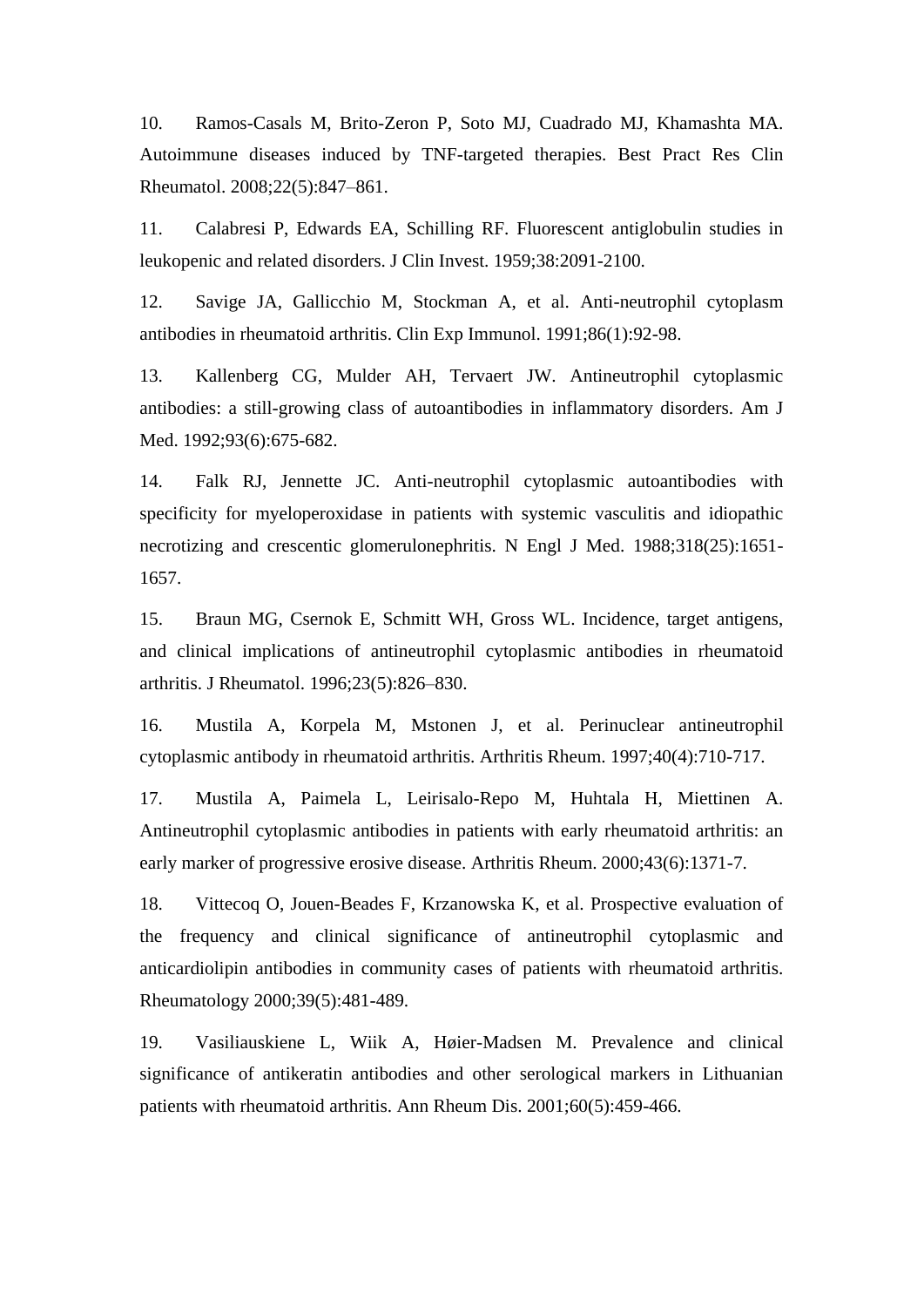20. Cambridge G, Williams M, Leaker B, Corbett M, Smith CR. Antimyeloperoxidase antibodies in patients with rheumatoid arthritis: prevalence, clinical correlates, and IgG subclass. Ann Rheum Dis. 1994;53(1):24–29.

21. Mulder AHL, Horst G, van Leeuwen MA, Limburg PC, Kallenberg CGM. Antineutrophil cytoplasmic antibodies in rheumatoid arthritis: characterization and clinical correlations. Arthritis Rheum 1993;36(8):1054-1060.

22. Kida I, Kobayashi S, Takeuchi K, Tsuda H, Hashimoto H, Takasaki Y. Antineutrophil cytoplasmic antibodies against myeloperoxidase, proteinase 3, elastase, cathepsin G and lactoferrin in Japanese patients with rheumatoid arthritis. Mod Rheumatol. 2011;21(1):43-50.

23. Jarrot PA, Chiche L, Hervier B, et al. Systemic lupus erythematosus and antineutrophil cytoplasmic antibody-associated vasculitis overlap syndrome in patients with biopsy-proven glomerulonephritis. Medicine (Baltimore). 2016;95(22):e3748.

24. Tervaert JW, Mulder AH, Kallenberg CG. Perinuclear antineutrophil cytoplasmic antibodies (p-ANCA): clinical significance and relation to antibodies against myeloid lysosomal enzymes. Adv Exp Med Biol. 1993;336:253-256.

25. Schnabel A, Csernok E, Isenberg DA, Mrowka C, Gross WL. Antineutrophil cytoplasmic antibodies in systemic lupus erythematosus. Prevalence, specificities, and clinical significance. Arthritis Rheum. 1995;38(5):633-637.

26. Galeazzi M, Morozzi G, Sebastiani GD, et al. Anti-neutrophil cytoplasmic antibodies in 566 European patients with systemic lupus erythematosus: prevalence, clinical associations and correlation with other autoantibodies. European Concerted Action on the Immunogenetics of SLE. Clin Exp Rheumatol. 1998;16(5):541–546.

27. Sen D, Isenberg DA. Antineutrophil cytoplasmic autoantibodies in systemic lupus erythematosus. Lupus. 2003;12:651–658.

28. Yu F, Tan Y, Liu G, Wang SX, Zou WZ, Zhao MH. Clinicopathological characteristics and outcomes of patients with crescentic lupus nephritis. Kidney Int. 2009;76(3):307–317.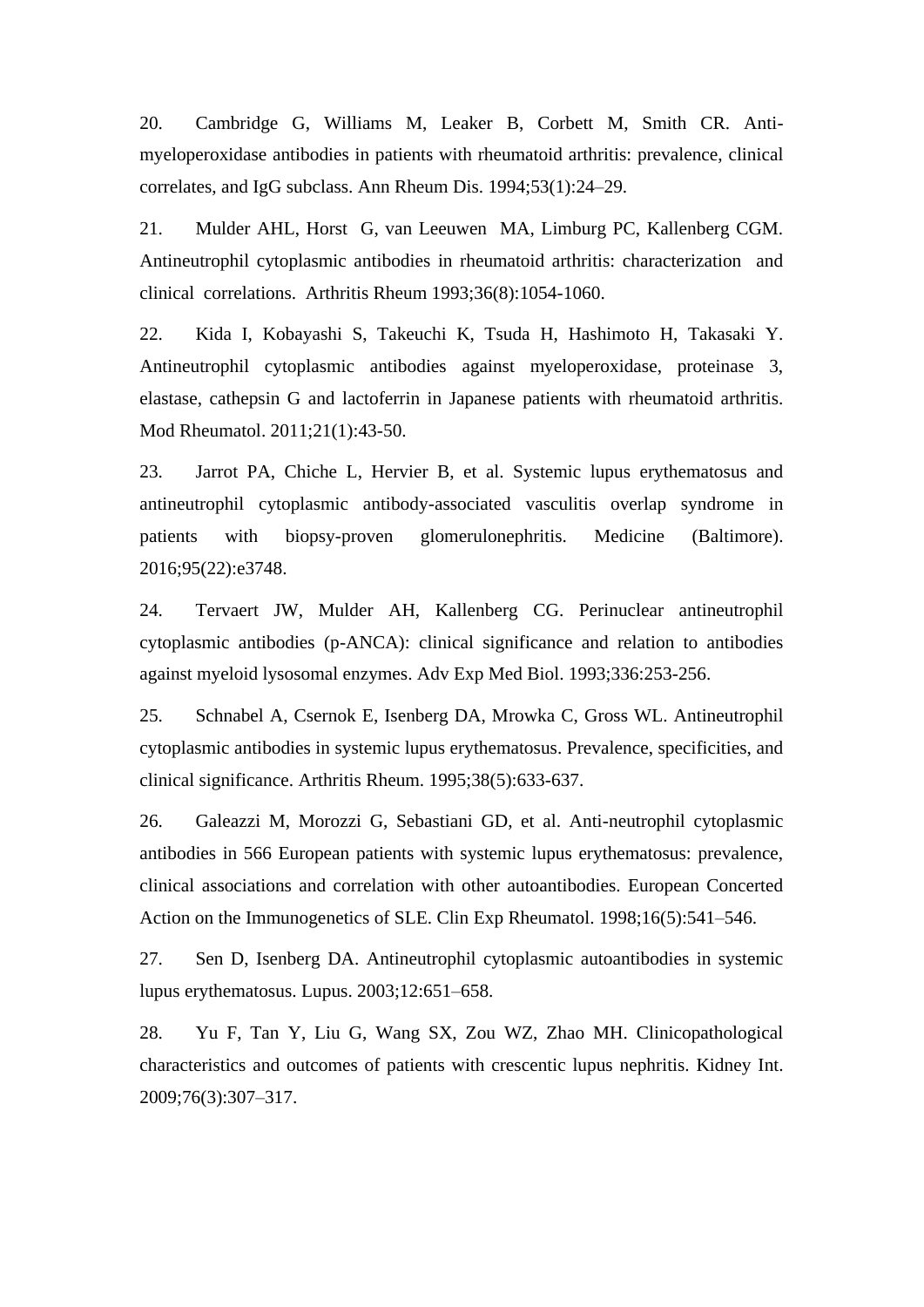29. Turner-Stokes T, Wilson HR, Morreale M, et al. Positive antineutrophil cytoplasmic antibody serology in patients with lupus nephritis is associated with distinct histopathologic features on renal biopsy. Kidney Int. 2017;92(5):1223-1231.

30. Li C, Zhou ML, Liang DD, et al. Treatment and clinicopathological characteristics of lupus nephritis with anti-neutrophil cytoplasmic antibody positivity: a case-control study. BMJ Open. 2017;7(7):e015668.

31. Olson SW, Lee JJ, Poirier M, et al. Anti-myeloperoxidase antibodies aassociate with future proliferative lupus nephritis. Autoimmune Dis. 2017;2017:1872846.

32. Cohen Tervaert JW. Autoantibodies in systemic vasculitis. Aust N Z J Med. 1992;22(2):171-172.

33. Jethwa HS, Nachman PH, Falk RJ, Jennette JC. False-positive myeloperoxidase binding activity due to DNA/anti-DNA antibody complexes: a source for analytical error in serologic evaluation of anti-neutrophil cytoplasmic autoantibodies. Clin Exper Immunol. 2000;121(3):544–550.

34. Denton CP, Khanna D. Systemic sclerosis. Lancet. 2017;390(10103):1685- 1699.

35. Nihtyanova SI, Denton CP. Autoantibodies as predictive tools in systemic sclerosis. Nat Rev Rheumatol. 2010;6(2):112-116.

36. Akimoto S, Ishikawa O, Tamura T, Miyachi Y. Antineutrophil cytoplasmic autoantibodies in patients with systemic sclerosis. Br J Dermatol. 1996;134(3):407- 410.

37. Merkel PA, Polisson RP, Chang Y, Skates SJ, Niles JL. Prevalence of antineutrophil cytoplasmic antibodies in a large inception cohort of patients with connective tissue disease. Ann Intern Med. 1997;126(11):866-873.

38. Casari S, Haeney M, Farrand S, Herrick A. Antineutrophil cytoplasmic antibodies a ''red flag'' in patients with systemic sclerosis. J Rheumatol. 2002;29(12):2666-2667.

39. Ruffatti A, Sinico RA, Radice A, et al. Autoantibodies to proteinase 3 and myeloperoxidase in systemic sclerosis. J Rheumatol. 2002;29(5):918-923.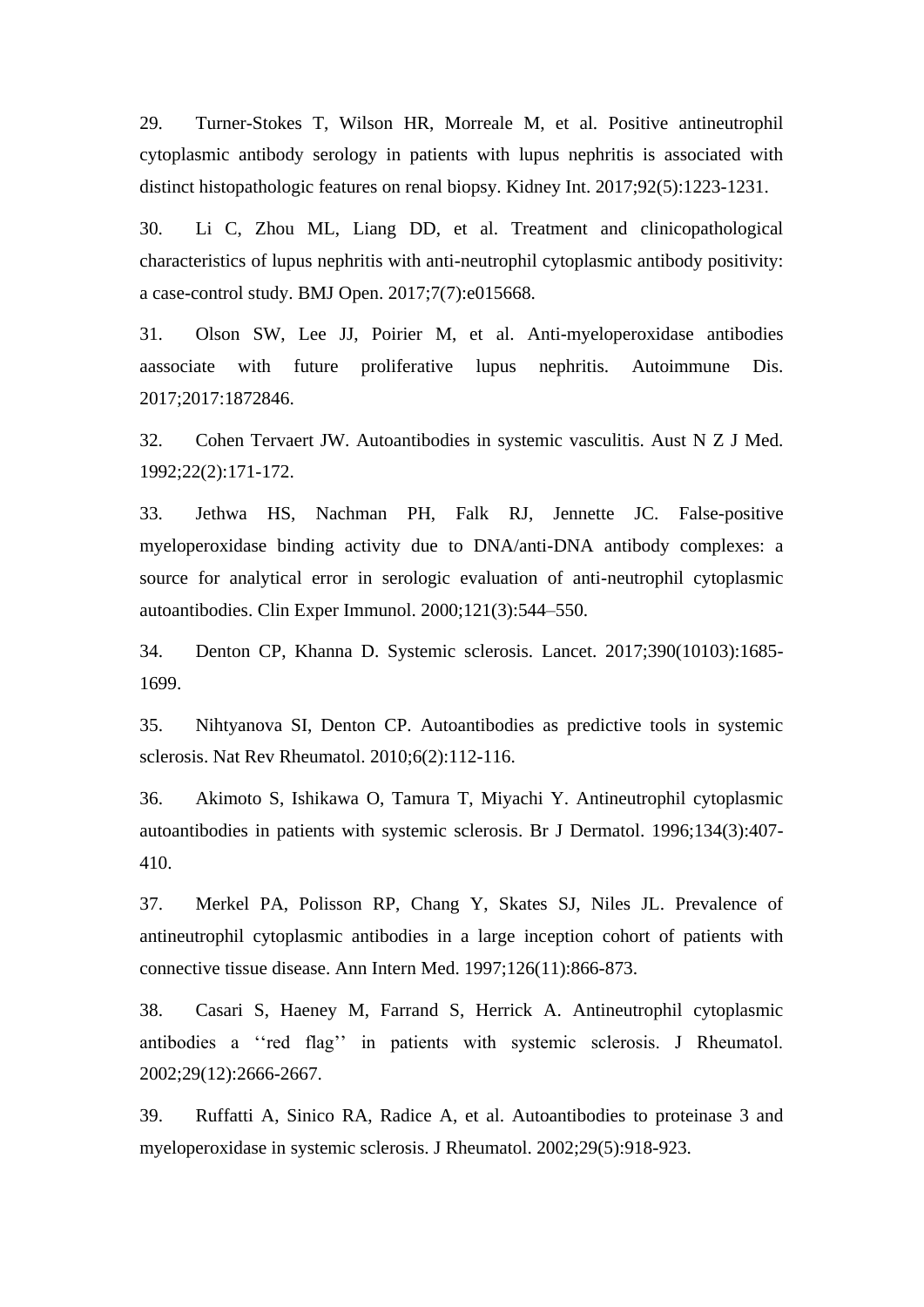40. Derrett-Smith EC1, Nihtyanova SI, Harvey J, Salama AD, Denton CP. Revisiting ANCA-associated vasculitis in systemic sclerosis: clinical, serological and immunogenetic factors. Rheumatology (Oxford). 2013;52(10):1824-1831.

41. Kant S, Shah AA, Hummers LK, Wigley FM, Geetha D. ANCA-associated vasculitis in scleroderma: A renal perspective. Clin Nephrol. 2018;90(6):413-418.

42. Quéméneur T, Mouthon L, Cacoub P, et al. Systemic vasculitis during the course of systemic sclerosis. Medicine (Baltimore). 2013;92(1):1-9.

43. Arad U, Balbir-Gurman A, Doenyas-Barak K, Amit-Vazina M, Caspi D, Elkayam O. Anti-neutrophil antibody associated vasculitis in systemic sclerosis. Semin Arthritis Rheum. 2011;41(2):223-229.

44. Arnaud L, Huart A, Plaisier E, et al. ANCA-related crescentic glomerulonephritis in systemic sclerosis: revisiting the "normotensive scleroderma renal crisis". Clin Nephrol. 2007;68(3):165-170.

45. Moxey J, Huq M, Proudman S, et al. Significance of anti-neutrophil cytoplasmic antibodies in systemic sclerosis. Arthritis Res Ther. 2019;21(1):57.

46. Guellec D, Cornec-Le G, Groh M, et al. ANCA-associated vasculitis in patients with primary Sjogren's syndrome: detailed analysis of 7 new cases and systematic literature review. Autoimmun Rev. 2015;14(8):742-750.

47. Font J, Ramos-Casals M, Cervera R, et al. Antineutrophil cytoplasmic antibodies in primary Sjögren's syndrome: prevalence and clinical significance. Br J Rheumatol. 1998;37(12):1287–1291.

48. Nishiya K, Chikazawa H, Hashimoto K, Miyawaki S. Antineutrophil cytoplasmic antibody in patients with primary Sjögren's syndrome. Clin Rheumatol. 1999;18(3):268–271.

49. Ramos-Casals M, Nardi N, Brito-Zerón P, et al. Atypical autoantibodies in patients with primary Sjögren syndrome: clinical characteristics and follow-up of 82 cases. Semin Arthritis Rheum. 2006;35(5):312–321.

50. Tovoli F, Vannini A, Fusconi M, Frisoni M, Zauli D. Autoimmune liver disorders and small-vessel vasculitis: four case reports and review of the literature. Ann Hepatol. 2013 Jan-2014 Feb;13(1):136-141.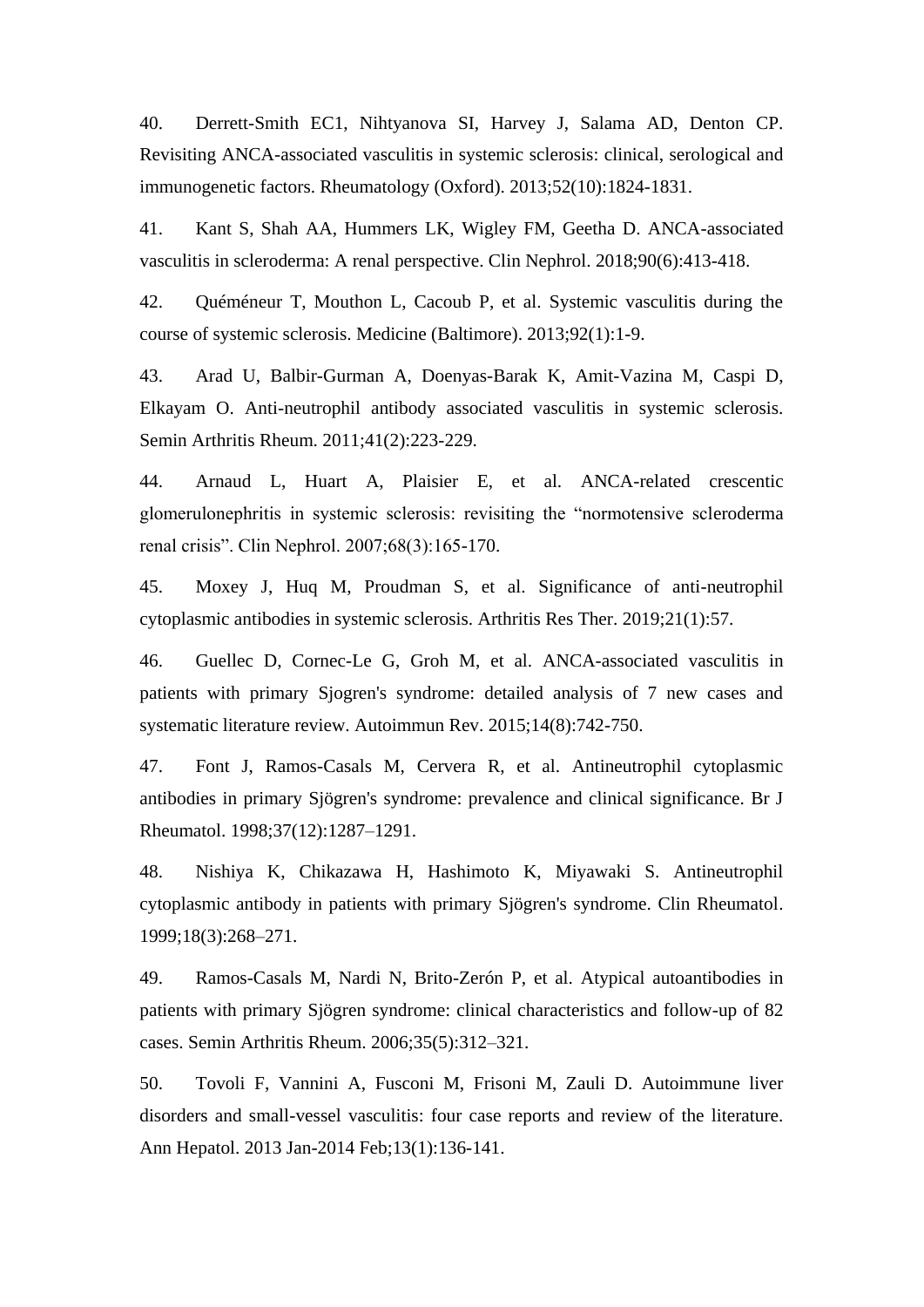51. Lohani S, Nazir S, Tachamo N, Pagolu P. Autoimmune hepatitis and eosinophilic granulomatosis with polyangiitis: a rare association. BMJ Case Rep. 2017 Jan 20;2017.

52. Manns MP, Czaja AJ, Gorham JD, et al. Diagnosis and management of autoimmune hepatitis. Hepatology 2010;51(6):2193-2213.

53. Terjung B, Söhne J, Lechtenberg B, et al. p-ANCA in autoimmune liver disorders recognise human beta-tubulin isotype 5 and cross-react with microbial protein FtsZ. Gut. 2010;59(6):808-816.

54. Op De Beeck K, Van den Bergh K, Vermeire S, et al. Immune reactivity to βtubulin isotype 5 and vesicular integralmembrane protein 36 in patients with autoimmune gastrointestinal disorders. Gut 2011;60(11):1601-1602.

55. Deniziaut G, Ballot E, Johanet C.Antineutrophil cytoplasmic auto-antibodies (ANCA) in autoimmune hepatitis and primary sclerosing cholangitis. Clin Res Hepatol Gastroenterol. 2013;37(1):105-107.

56. De Riva V, Celadin M, Pittoni M, Plebani M, Angeli P. What is behind the presence of antineutrophil cytoplasmatic antibodies in chronic liver disease? Liver Int 2009;29(6):865-870.

57. Mieli-Vergani G, Vergani D, Czaja AJ, et al. Autoimmune hepatitis. Nat Rev Dis Primers. 2018;4:18017.

58. Zauli D, Ghetti S, Grassi A, et al. Anti-neutrophil cytoplasmic antibodies in type 1 and 2 autoimmune hepatitis. Hepatology. 1997;25(5):1105-1107.

59. Orth T, Gerken G, Meyer Zum Büschenfelde KH, Mayet WJ. Antineutrophil nuclear antibodies (ANNA) in primary biliary cirrhosis: their prevalence and antigen specificity. Z Gastroenterol. 1997;35(2):113-121.

60. Roozendaal C, de Jong MA, van den Berg AP, van Wijk RT, Limburg PC, Kallenberg CG. Clinical significance of anti-neutrophil cytoplasmic antibodies (ANCA) in autoimmune liver diseases. J Hepatol. 2000;32(5):734-741.

61. Terjung B, Bogsch F, Klein R, et al. Diagnostic accuracy of atypical p-ANCA in autoimmune hepatitis using ROC- and multivariate regression analysis. Eur J Med Res. 2004;9(9):439-448.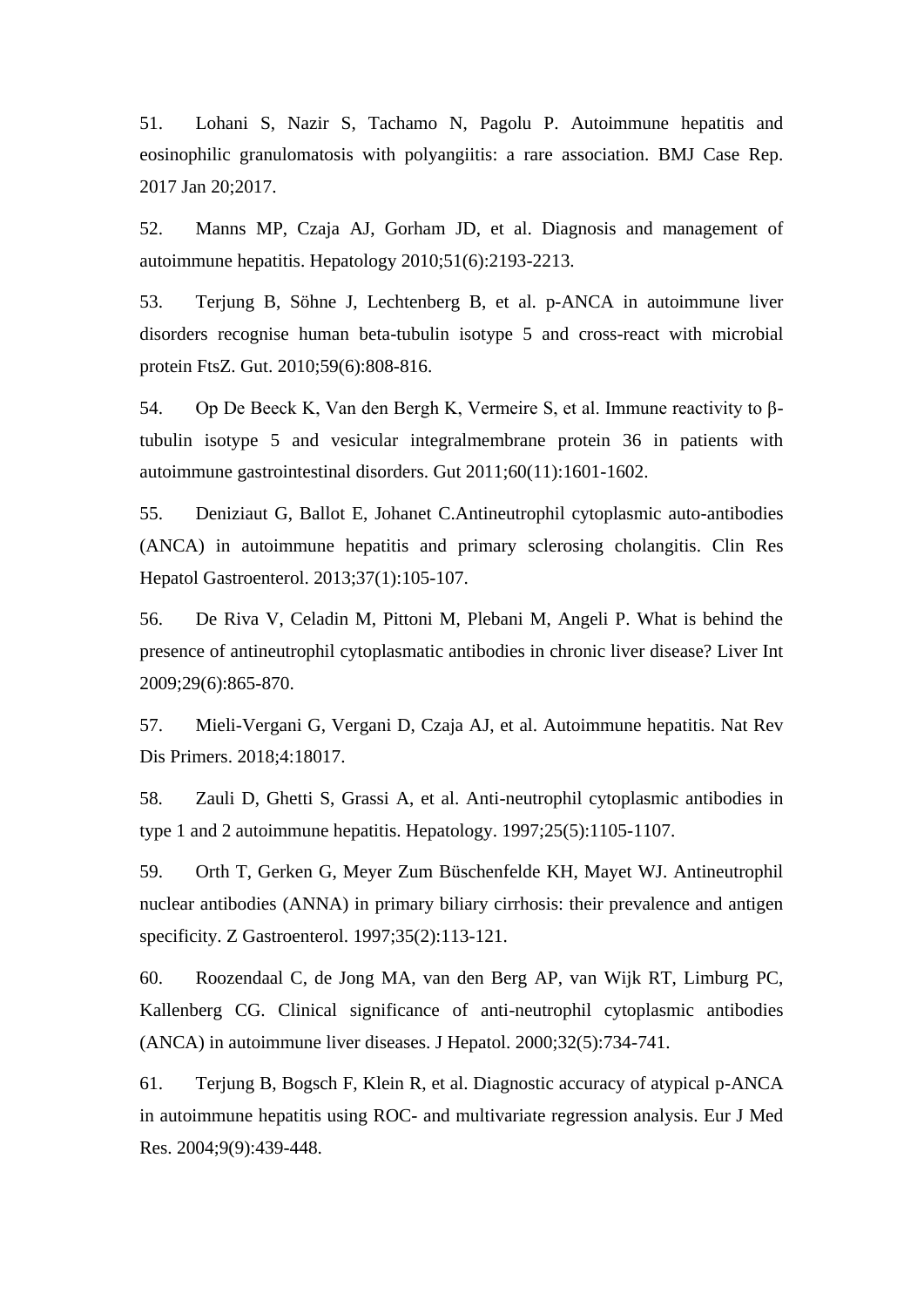62. Roozendaal C, Van Milligen de Wit AW, et al. Antineutrophil cytoplasmic antibodies in primary sclerosing cholangitis: defined specificities may be associated with distinct clinical features. Am J Med. 1998;105(5):393-399.

63. Lindgren S, Nilsson S, Nässberger L, Verbaan H, Wieslander J. Antineutrophil cytoplasmic antibodies in patients with chronic liver diseases: prevalence, antigen specificity and predictive value for diagnosis of autoimmune liver disease. Swedish Internal Medicine Liver Club (SILK). J Gastroenterol Hepatol. 2000;15(4):437-442.

64. Karlsen TH, Folseraas T, Thorburn D, Vesterhus M. Primary sclerosing cholangitis - a comprehensive review. J Hepatol. 2017;67(6):1298-1323.

65. Hov JR, Boberg KM, Karlsen TH. Autoantibodies in primary sclerosing cholangitis. World J Gastroenterol. 2008;14(24):3781-3791.

66. Pokorny CS, Norton ID, McCaughan GW, Selby WS. Anti-neutrophil cytoplasmic antibody: a prognostic indicator in primary sclerosing cholangitis. J Gastroenterol Hepatol. 1994;9(1):40-44.

67. Bansi DS, Fleming KA, Chapman RW. Importance of antineutrophil cytoplasmic antibodies in primary sclerosing cholangitis and ulcerative colitis: prevalence, titre, and IgG subclass. Gut 1996;38(3):384-389.

68. Hov JR, Boberg KM, Taraldsrud E, et al. Antineutrophil antibodies define clinical and genetic subgroups in primary sclerosing cholangitis. Liver Int. 2017;37(3):458-465.

69. Lenzen H, Weismüller TJ, Negm AA, et al. Antineutrophil cytoplasmic antibodies in bile are associated with disease activity in primary sclerosing cholangitis. Scand J Gastroenterol. 2013;48(10):1205-1212.

70. Tervaert JW, van Hoek B, Koek G. Antineutrophil cytoplasmic antibodies in small-duct primary sclerosing cholangitis. Gastroenterology. 2009;136(1):364.

71. Stinton LM, Bentow C, Mahler M, et al. PR3-ANCA: a promising biomarker in primary sclerosing cholangitis (PSC). PLoS One. 2014;9(11):e112877.

72. Sy A, Khalidi N, Dehghan N, et al.Vasculitis in patients with inflammatory bowel diseases: A study of 32 patients and systematic review of the literature. Semin Arthritis Rheum. 2016;45(4):475-448.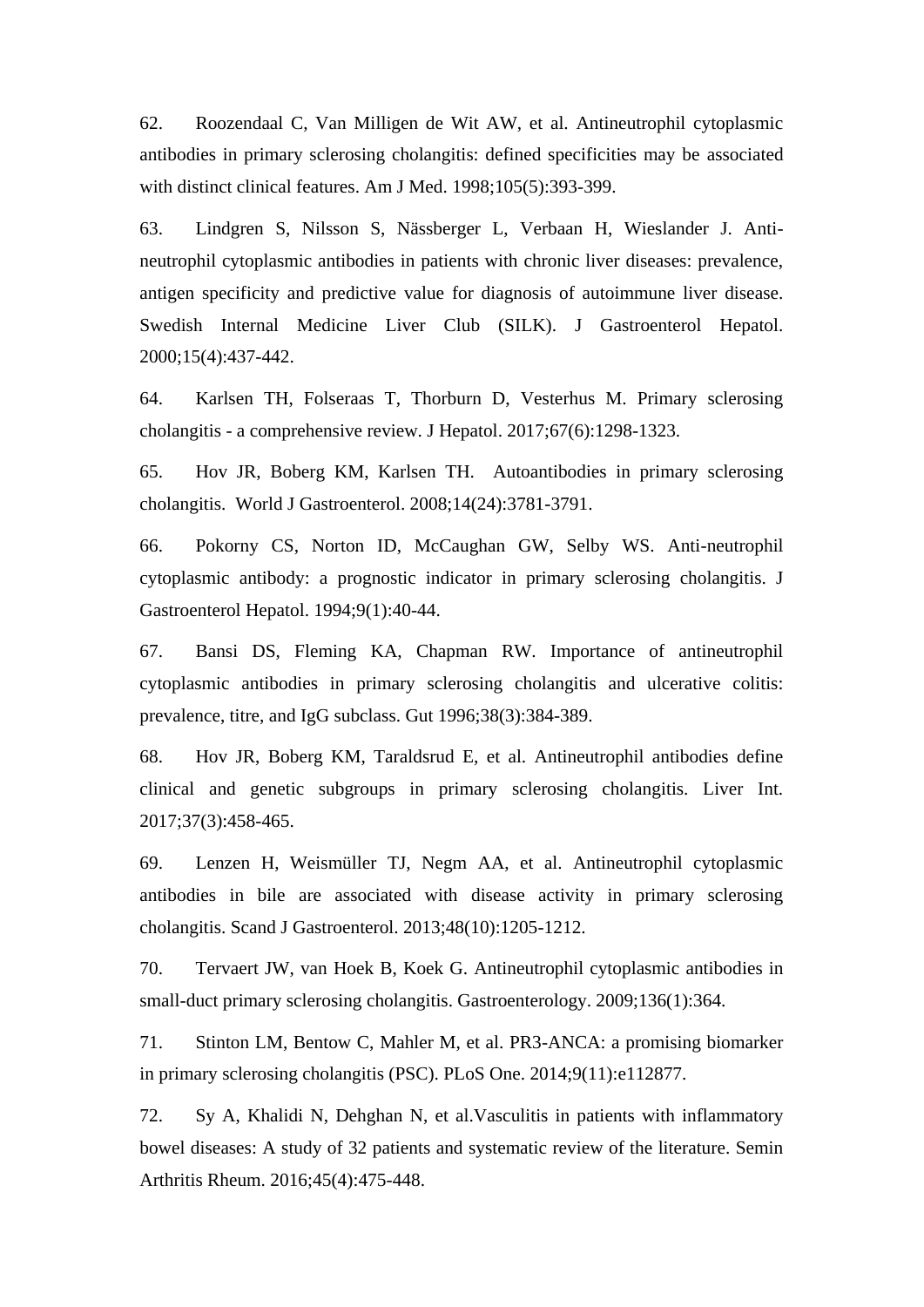73. Pagnoux C, Mahr A, Cohen P, Guillevin L. Presentation and outcome of gastrointestinal involvement in systemic necrotizing vasculitides: analysis of 62 patients with polyarteritis nodosa, microscopic polyangiitis, Wegener granulomatosis, Churg–Strauss syndrome, or rheumatoid arthritis-associated vasculitis. Medicine. 2005;84:115-128.

74. Calabresi P, Thayer WR Jr, Spiro HM. Demonstration of circulating antinuclear globulins in ulcerative colitis. J Clin Invest. 1961;40(12):2126-2133.

75. Kossa K, Coulthart A, Ives CT, Pusey CD, Hodgson HJ. Antigen specificity of circulating anti-neutrophil cytoplasmic antibodies in inflammatory bowel disease. Eur J Gastroenterol Hepatol. 1995;7(8):783-789.

76. Prideaux L, De Cruz P, Ng SC, Kamm MA. Serological antibodies in inflammatory bowel disease: A systematic review. Inflamm Bowel Dis. 2012;18(7):1340–1355.

77. Bossuyt X. Serologic markers in inflammatory bowel disease. Clin Chem. 2006;52(2):171-181.

78. Sendid B, Colombel JF, Jacquinot PM, et al. Specific antibody response to oligomannosidic epitopes in Crohn's disease. Clin Diagn Lab Immunol. 1996;3(2):219–226.

79. Everhov AH, Sachs MC, Malmborg P, et al. Changes in inflammatory bowel disease subtype during follow-up and over time in 44,302 patients. Scand J Gastroenterol. 2019;54(1):55-63.

80. Prenzel F, Uhlig HH. Frequency of indeterminate colitis in children and adults with IBD – a metaanalysis. J Crohns Colitis. 2009;3(4):277-281.

81. Joossens S, Reinisch W, Vermeire S, et al. The value of serologic markers in indeterminate colitis: a prospective follow-up study. Gastroenterology. 2002;122(5):1242–1247.

82. Peeters M, Joossens S, Vermeire S, Vlietinck R, Bossuyt X, Rutgeerts P. Diagnostic value of anti-Saccharomyces cerevisiae and antineutrophil cytoplasmic autoantibodies in inflammatory bowel disease. Am J Gastroenterol. 2001;96(3):730- 734.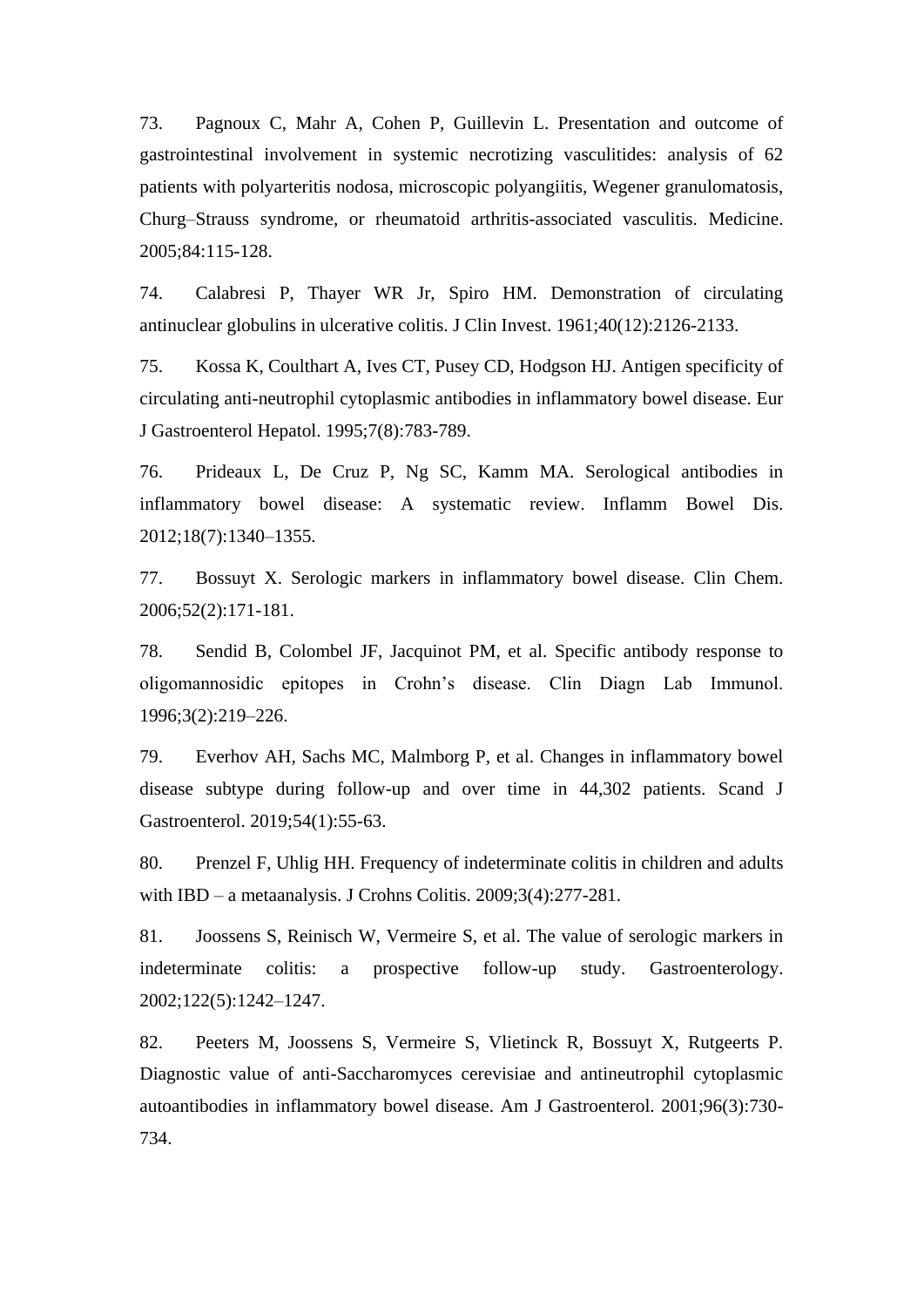83. Birimberg-Schwartz L, Wilson DC, Kolho KL, et al. P-ANCA and ASCA in children with IBD-unclassified, Crohn's colitis, and ulcerative colitis – a longitudinal report from the IBD Porto Group of ESPGHAN. Inflamm Bowel Dis. 2016;22(8):1908-1914.

84. Sura SP, Ahmed A, Cheifetz AS, Moss AC. Characteristics of inflammatory bowel disease serology in patients with indeterminate colitis. J Clin Gastroenterol. 2014;48(4):351-355.

85. Reumaux D, Colombel JF, Masy E, et al. Anti-neutrophil cytoplasmic autoantibodies (ANCA) in ulcerative colitis (UC): no relationship with disease activity. Inflamm Bowel Dis. 2000;6(4):270-274.

86. Roozendaal C, Pogany K, Hummel EJ, et al. Titres of antineutrophil cytoplasmic antibodies in inflammatory bowel disease are not related to disease activity. QJM. 1999;92(11):651–658.

87. Broekroelofs J, Mulder AH, Nelis GF, Westerveld BD, Tervaert JW, Kallenberg CG. Anti-neutrophil cytoplasmic antibodies (ANCA) in sera from patients with inflammatory bowel disease (IBD). Relation to disease pattern and disease activity. Dig Dis Sci. 1994;39(3):545-549.

88. Vecchi M, Bianchi MB, Calabresi C, et al. Long-term observation of the perinuclear anti-neutrophil cytoplasmic antibody status in ulcerative colitis patients. Scand J Gastroenterol. 1998;33(2):170–173.

89. Høie O, Aamodt G, Vermeire S, et al. Serological markers are associated with disease course in ulcerative colitis. A study in an unselected population-based cohort followed for 10 years. J Crohns Colitis. 2008;2(2):114-122.

90. Waterman M, Knight J, Dinani A, et al. Predictors of outcome in ulcerative colitis. Inflamm Bowel Dis. 2015;21(9):2097-2105.

91. Jürgens M, Laubender RP, Hartl F, et al. Disease activity, ANCA, and IL23R genotype status determine early response to infliximab in patients with ulcerative colitis. Am J Gastroenterol. 2010;105(8):1811-1819.

92. Ferrante M, Vermeire S, Katsanos KH, et al. Predictors of early response to infliximab in patients with ulcerative colitis. Inflamm Bowel Dis. 2007;13(2):123- 128.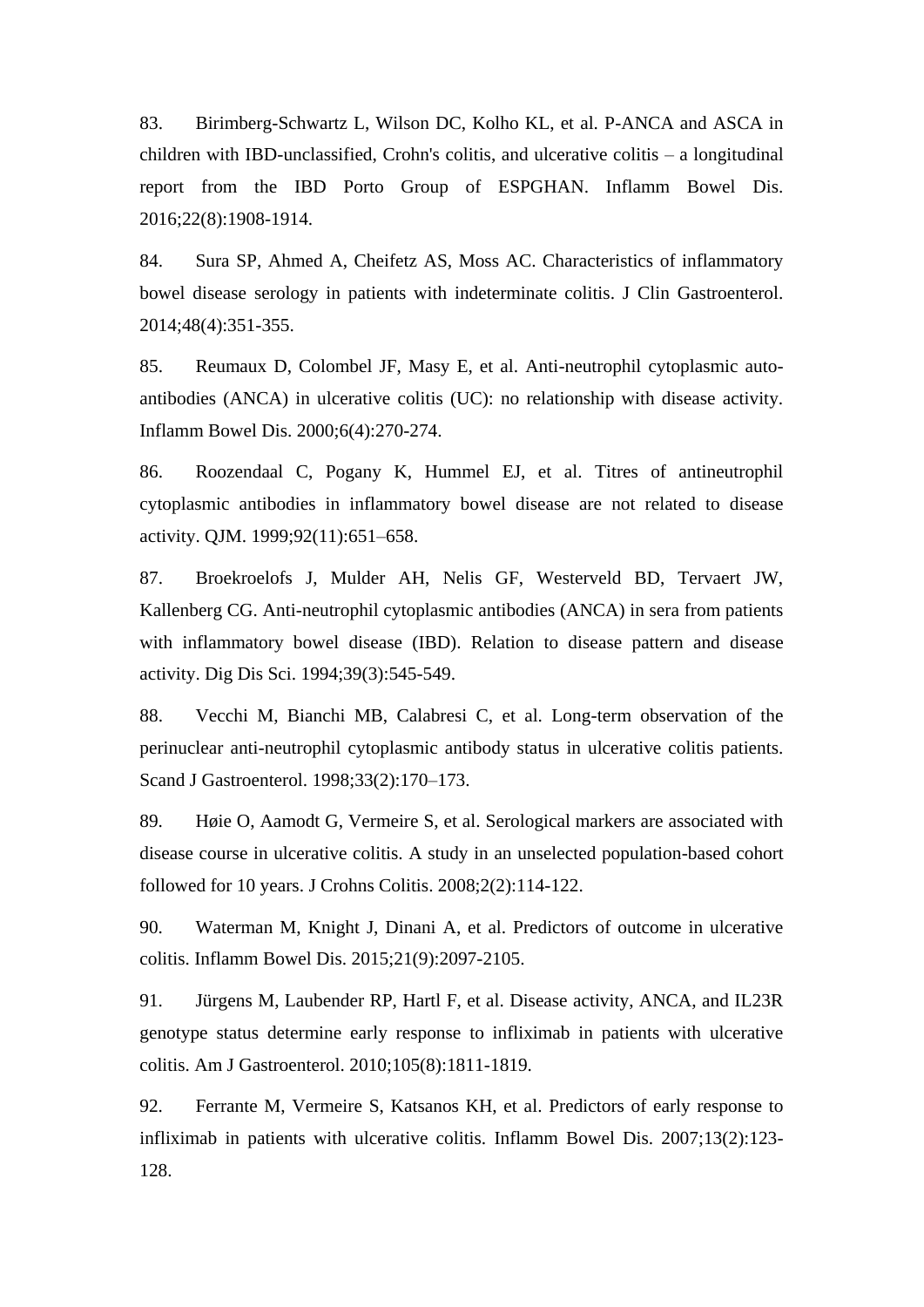93. Esters N, Vermeire S, Joossens S, et al. Serological markers for prediction of response to anti-tumor necrosis factor treatment in Crohn's disease. Am J Gastroenterol. 2002;97:1458–1462.

94. Teegen B, Niemann S, Probst C, Schlumberger W, Stöcker W, Komorowski L. DNA-bound lactoferrin is the major target for antineutrophil perinuclear cytoplasmic antibodies in ulcerative colitis. Ann N Y Acad Sci. 2009;1173:161-165.

95. Kovacs G, Sipeki N, Suga B, et al. Significance of serological markers in the disease course of ulcerative colitis in a prospective clinical cohort of patients. PLoS One. 2018;13(3):e0194166.

96. Arias-Loste MT, Bonilla G, Moraleja I, et al. Presence of anti-proteinase 3 antineutrophil cytoplasmic antibodies (anti-PR3 ANCA) as serologic markers in inflammatory bowel disease. Clin Rev Allergy Immunol. 2013;45(10:109-116.

97. Mahler M, Bogdanos DP, Pavlidis P et al. PR3-ANCA: a promising biomarker for ulcerative colitis with extensive disease. Clin Chim Acta. 2013;424:267-273.

98. Horn MP, Peter AM, Righini Grunder F, et al. PR3-ANCA and panel diagnostics in pediatric inflammatory bowel disease to distinguish ulcerative colitis from Crohn's disease. PLoS One. 2018;13(12):e0208974.

99. Arias-Loste MT, Bonilla G, Moraleja I, et al. Presence of anti-proteinase 3 antineutrophil cytoplasmic antibodies (anti-PR3 ANCA) as serologic markers in inflammatory bowel disease. Clin Rev Allergy Immunol. 2013;45(1):109-116.

100. Takedatsu H, Mitsuyama K, Fukunaga S, et al. Diagnostic and clinical role of serum proteinase 3 antineutrophil cytoplasmic antibodies in inflammatory bowel disease. J Gastroenterol Hepatol. 2018 Mar 7. doi: 10.1111/jgh.14140. [Epub ahead of print].

101. Mahler M, Damoiseaux J, Ballet V, et al. PR3-anti-neutrophil cytoplasmic antibodies (ANCA) in ulcerative colitis. Clin Chem Lab Med. 2017;56(1):e27-e30.

102. Damoiseaux JG, Bouten B, Linders AM, et al. Diagnostic value of anti-*Saccharomyces cerevisiae* and antineutrophil cytoplasmic antibodies for inflammatory bowel disease: high prevalence in patients with celiac disease. J Clin Immunol. 2002;22:281-288.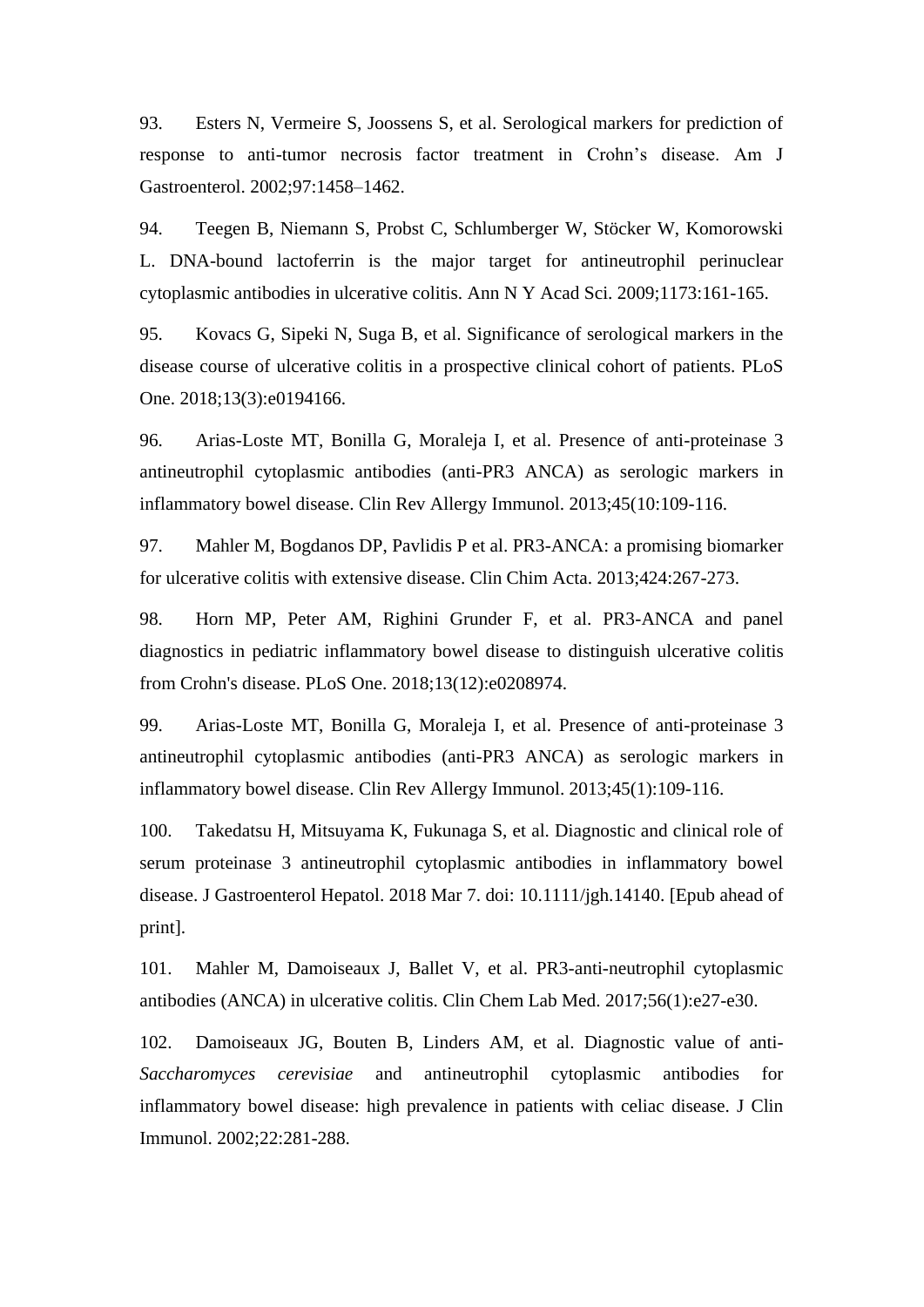103. McAdoo SP, Pusey CD. Antiglomerular basement membrane disease. Semin Respir Crit Care Med. 2018;39(4):494–503.

104. Jayne DR, Marshall PD, Jones SJ, Lockwood CM. Autoantibodies to GBM and neutrophil cytoplasm in rapidly progressive glomerulonephritis. Kidney Int. 1990 37(3):965–970.

105. Levy JB, Hammad T, Coulthart A, Dougan T, Pusey CD. Clinical features and outcome of patients with both ANCA and anti-GBM antibodies. Kidney Int. 2004;66(4):1535–1540.

106. Zhao J, Yang R, Cui Z, Chen M, Zhao MH, Wang HY. Characteristics and outcome of Chinese patients with both antineutrophil cytoplasmic antibody and antiglomerular basement membrane antibodies. Nephron Clin Pract. 2007;107(2):56- 62.

107. Segelmark M, Hellmark T, Wieslander J. The prognostic significance in Goodpasture's disease of specificity, titre and affinity of anti-glomerular-basementmembrane antibodies. Nephron Clin Pract. 2003;94(3):c59-68.

108. Rutgers A, Slot M, van Paassen P, van Breda Vriesman P, Heeringa P, Tervaert JW. Coexistence of anti-glomerular basement membrane antibodies and myeloperoxidase-ANCAs in crescentic glomerulonephritis. Am J Kidney Dis. 2005;46(2):253–262.

109. McAdoo SP, Tanna A, Hrušková Z, et al. Patients double-seropositive for ANCA and anti-GBM antibodies have varied renal survival, frequency of relapse, and outcomes compared to single-seropositive patients. Kidney Int. 2017;92(3):693–702.

110. Alchi B, Griffiths M, Sivalingam M, Jayne D, Farrington K. Predictors of renal and patient outcomes in anti-GBM disease: clinicopathologic analysis of a twocentre cohort. Nephrol Dial Transplant. 2015;30(05):814–821.

111. Cui Z, Zhao J, Jia XY, et al. Anti-glomerular basement membrane disease: outcomes of different therapeutic regimens in a large single-center Chinese cohort study. Medicine (Baltimore). 2011;90(5):303–311.

112. van Daalen EE, Jennette JC, McAdoo SP, et al. Predicting outcome in patients with anti-GBM glomerulonephritis. Clin J Am Soc Nephrol. 2018;13(1):63-72.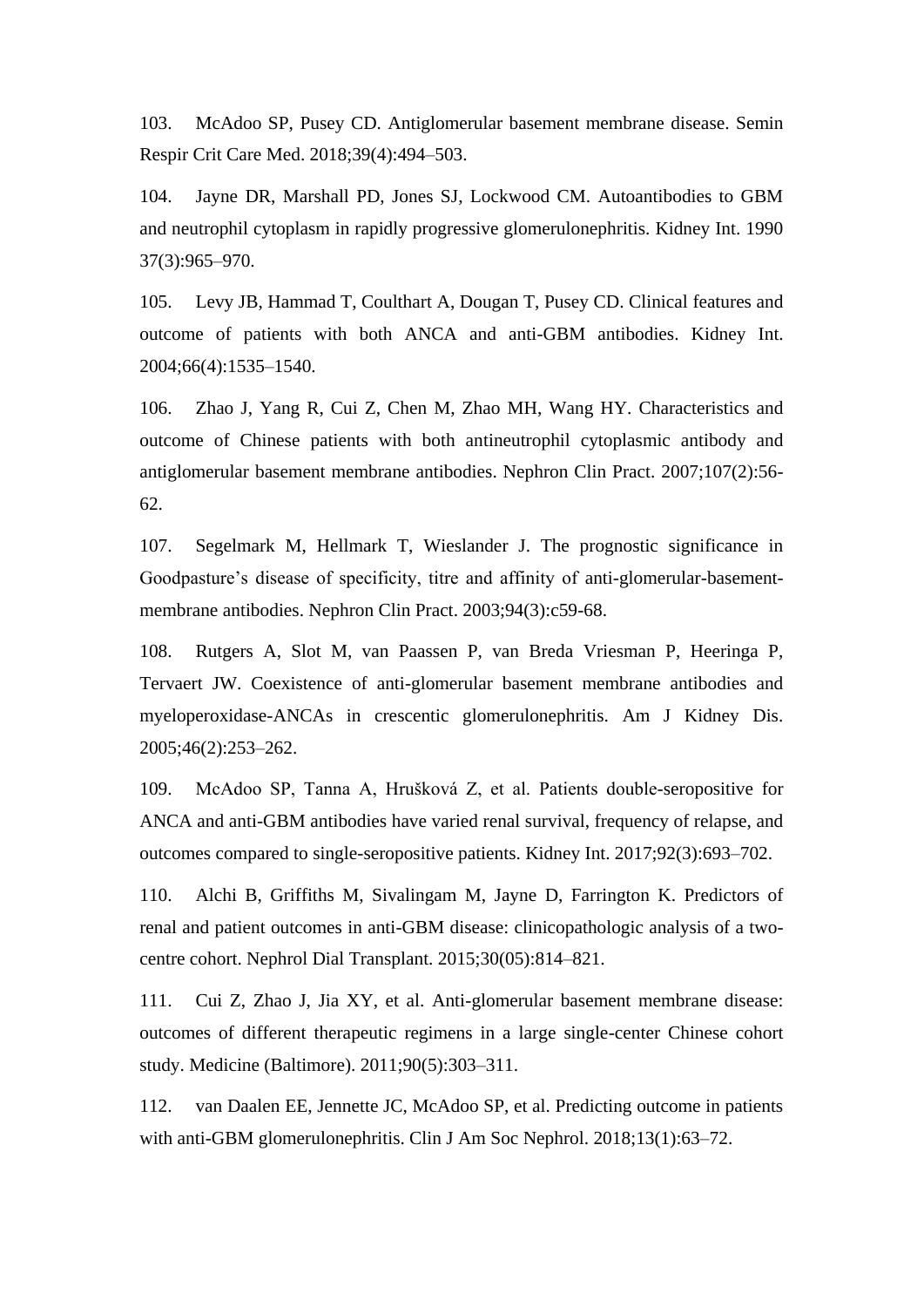113. Olson SW, Arbogast CB, Baker TP, et al. Asymptomatic autoantibodies associate with future anti-glomerular basement membrane disease. J Am Soc Nephrol. 2011;22(10):1946–1952.

114. Pedchenko V, Bondar O, Fogo AB, et al. Molecular architecture of the Goodpasture autoantigen in anti-GBM nephritis. N Engl J Med. 2010;363(18):343– 354.

115. Yu JT, Li JN, Wang J, Jia XY, Cui Z, Zhao MH. Deglycosylation of myeloperoxidase uncovers its novel antigenicity. Kidney Int. 2017;91(6):1410-1419.

116. Bosch X, Mirapeix E, Font J, et al. Prognostic implication of anti-neutrophil cytoplasmic autoantibodies with myeloperoxidase specificity in anti-glomerular basement membrane disease. Clin Nephrol 1991;36(3):107-113.

117. Srivastava A, Rao GK, Segal PE, Shah M, Geetha D. Characteristics and outcome of crescentic glomerulonephritis in patients with both antineutrophil cytoplasmic antibody and anti-glomerular basement membrane antibody. Clin Rheumatol. 2013;32(9):1317–1322.

118. Heeringa P, Brouwer E, Klok PA, et al. Autoantibodies to myeloperoxidase aggravate mild anti-glomerula basement membrane-mediated glomerular injury in the rat. Am J Pathol. 1996;149(5):1695-16706.

119. Canney M, O'Hara PV, McEvoy CM, et al. Spatial and temporal clustering of anti-glomerular basement membrane disease. Clin J Am Soc Nephrol. 2016;11(8):1392-9.

120. Sadeghi-Alavijeh O, Henderson S, Bass P, Cook T, DeGroot K, Salama AD. Crescentic glomerulonephritis with anti-GBM antibody but no glomerular deposition. BMC Nephrol 2018;19(1):228.

121. Canney M, Little MA. ANCA in anti-GBM disease: moving beyond a onedimensional clinical phenotype. Kidney Int. 2017;92(3):544–546.

122. Travis WD, Costabel U, Hansell DM, et al. An official American Thoracic Society/European Respiratory Society statement: Update of the international multidisciplinary classification of the idiopathic interstitial pneumonias. Am J Respir Crit Care Med. 2013;188(6):733-748.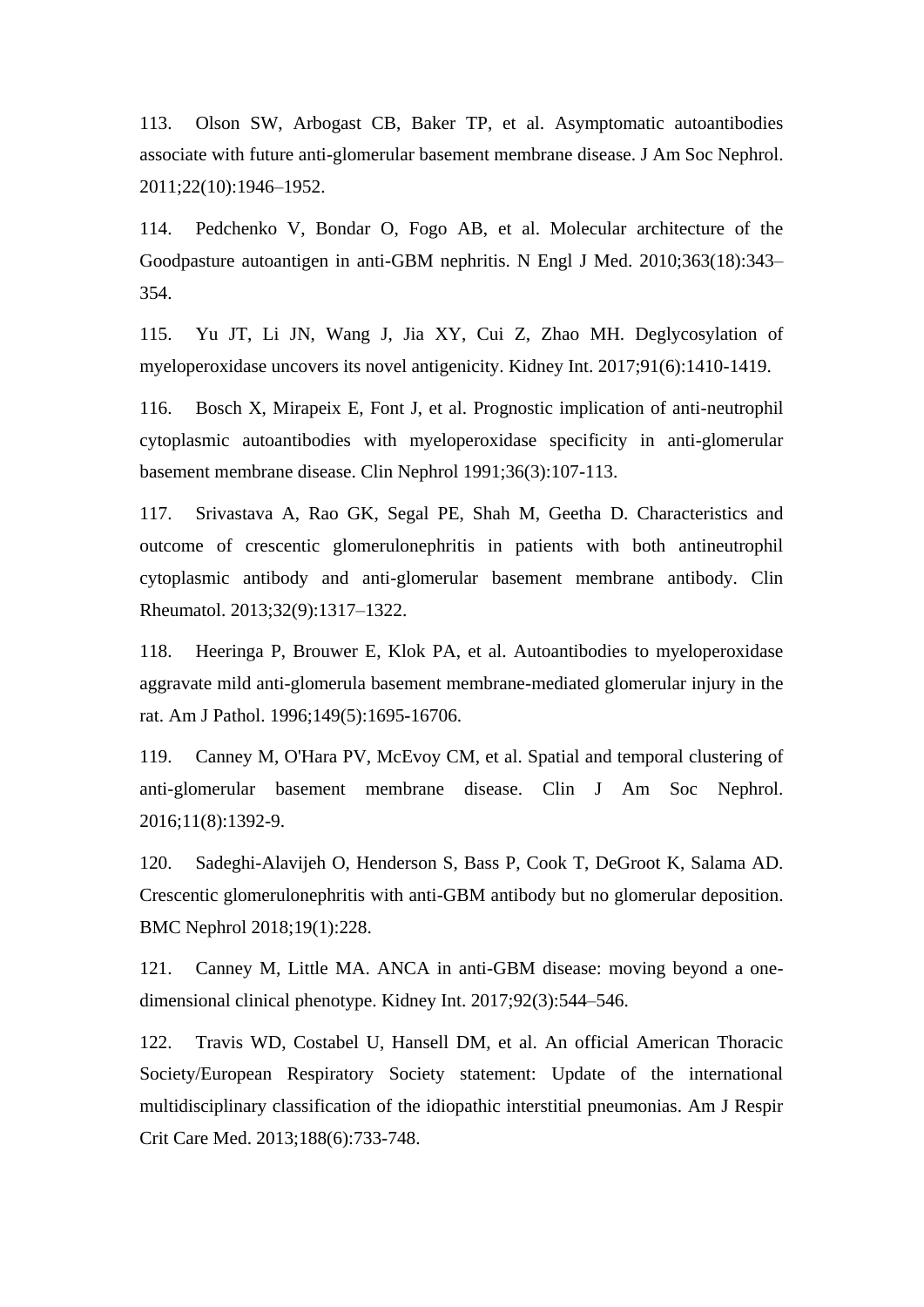123. Fischer A, Antoniou KM, Brown KK, et al. An official European Respiratory Society/American Thoracic Society research statement: interstitial pneumonia with autoimmune features. Europ Respir J. 2015;46(4):976-987.

124. Novikov P, Shchegoleva E, Akulkina L, Bulanov N, Vinogradova E, Moiseev S. Diagnostic pitfalls and treatment challenges in interstitial pneumonia with autoimmune features. Arthritis Rheumatol. 2019;71(4):651-652.

125. Alba MA, Flores-Suárez LF, Henderson AG, et al. Interstital lung disease in ANCA vasculitis. Autoimmun Rev. 2017;16(7):722–729.

126. Borie R, Crestani B. Antineutrophil cytoplasmic antibody-associated lung fibrosis. Semin Respir Crit Care Med. 2018;39(4):465-470.

127. Thompson GE, Specks U. Update on the management of respiratory manifestations of the antineutrophil cytoplasmic antibodies-associated vasculitides. Clin Chest Med. 2019;40(3):573-582.

128. Yamagata M, Ikeda K, Tsushima K, et al. Prevalence and responsiveness to treatment of lung abnormalities on chest computed tomography in patients with microscopic polyangiitis: A multicenter, longitudinal, retrospective study of one hundred fifty consecutive hospital-based Japanese patients. Arthritis Rheumatol. 2016;68(3):713-723.

129. Arulkumaran N, Periselneris N, Gaskin G, et al. Interstitial lung disease and ANCA-associated vasculitis: a retrospective observational cohort study. Rheumatology (Oxford). 2011;50(11):2035-2043.

130. Schirmer JH, Wright MN, Herrmann K, et al. Myeloperoxidase-antineutrophil cytoplasmic antibody (ANCA)-positive granulomatosis with polyangiitis (Wegener's) is a clinically distinct subset of ANCA-associated vasculitis: A retrospective analysis of 315 patients from a German vasculitis referral center. Arthritis Rheumatol. 2016;68(12):2953-2963.

131. Mohammad AJ, Mortensen KH, Babar J, et al. Pulmonary involvement in antineutrophil cytoplasmic antibodies (ANCA)-associated vasculitis: The influence of ANCA subtype. J Rheumatol. 2017;44(10):1458-1467.

132. Sada KE, Yamamura M, Harigai M, et al.; Research Committee on Intractable Vasculitides, the Ministry of Health, Labour and Welfare of Japan. Classification and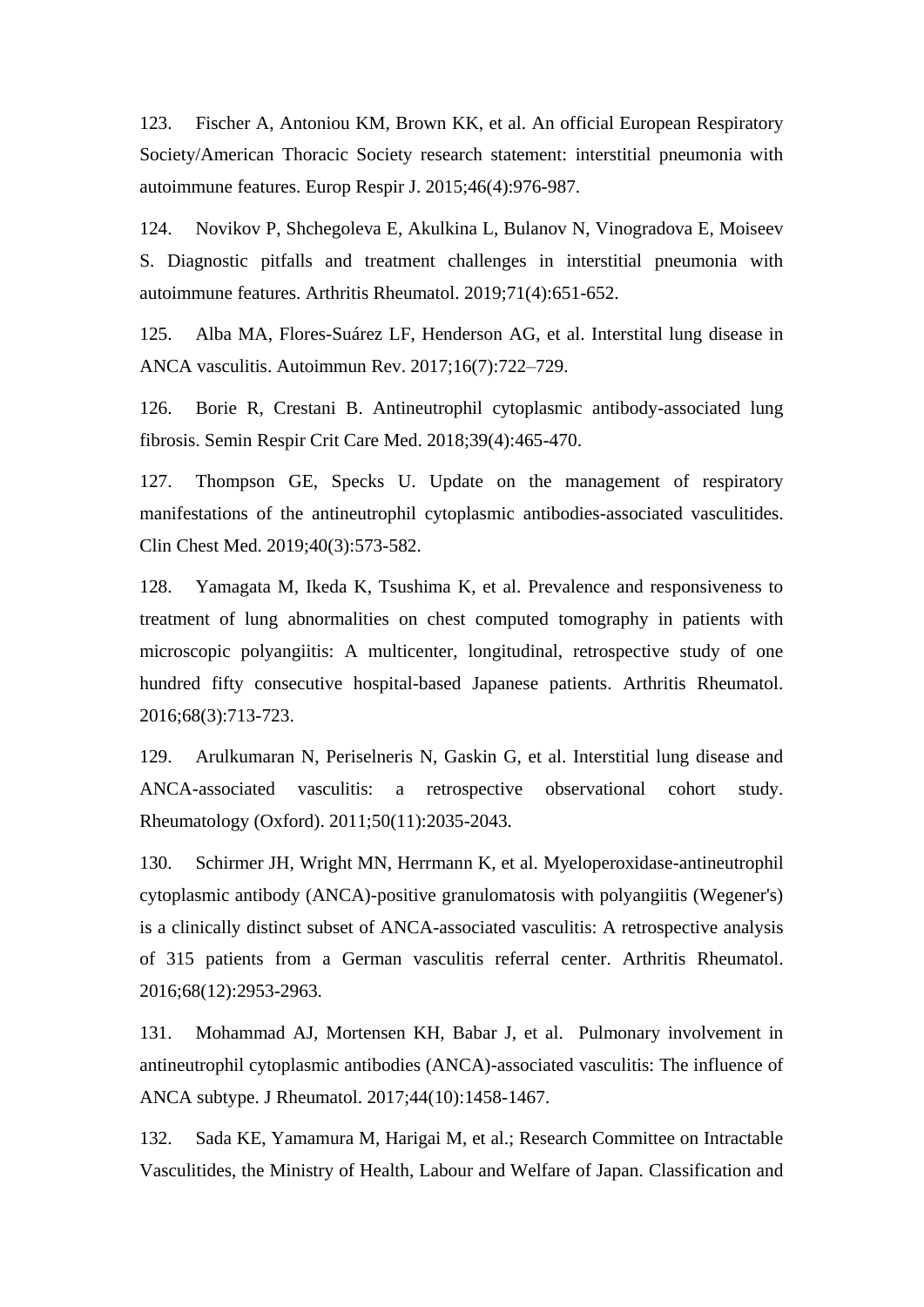characteristics of Japanese patients with antineutrophil cytoplasmic antibodyassociated vasculitis in a nationwide, prospective, inception cohort study. Arthritis Res Ther. 2014;16(2):R101.

133. Suzuki A, Sakamoto S, Kurosaki A, et al. Chest high-resolution CT findings of microscopic polyangiitis: A Japanese first nationwide prospective cohort study. Am J Roentgenol. 2019;213:104-114.

134. Kagiyama N, Takayanagi N, Kanauchi T, Ishiguro T, Yanagisawa T, Sugita Y. Antineutrophil cytoplasmic antibody-positive conversion and microscopic polyangiitis development in patients with idiopathic pulmonary fibrosis. BMJ Open Respir Res. 2015;2(1):e000058.

135. Liu GY, Ventura IB, Achtar-Zadeh N, et al. Prevalence and clinical significance of antineutrophil cytoplasmic antibodies in North American patients with idiopathic pulmonary fibrosis. Chest. 2019;156(4):715-723.

136. Hozumi H, Oyama Y, Yasui H, et al. Clinical significance of myeloperoxidase-antineutrophil cytoplasmic antibody in idiopathic interstitial pneumonias. PLoS One. 2018;13(6):e0199659.

137. Hozumi H, Enomoto N, Oyama Y, et al. Clinical implication of proteinase-3 antineutrophil cytoplasmic antibody in patients with idiopathic interstitial pneumonias. Lung 2016;194(2):235-242.

138. Pinching AJ, Rees AJ, Pussell BA, Lockwood CM, Mitchison RS, Peters DK. Relapses in Wegener's granulomatosis: the role of infection.Br Med J. 1980;281(6244):836-838.

139. Konstantinov KN, Ulff-Møller CJ, Tzamaloukas AH. Infections and antineutrophil cytoplasmic antibodies: triggering mechanisms. Autoimmun Rev. 2015;14(3):201-213.

140. Chan B, d'Intini V, Savige J. Anti-neutrophil cytoplasmic antibody (ANCA) associated microscopic polyangiitis following a suppurative wound infection. Nephrol Dial Transplant. 2006;21(10):2993-2994.

141. Savige J, Nassis L, Cooper T, Paspaliaris B, Martinello P, MacGregor D. Antineutrophil cytoplasmic antibody (ANCA)-associated systemic vasculitis after immunisation with bacterial proteins. Clin Exp Rheumatol. 2002;20(6):783-789.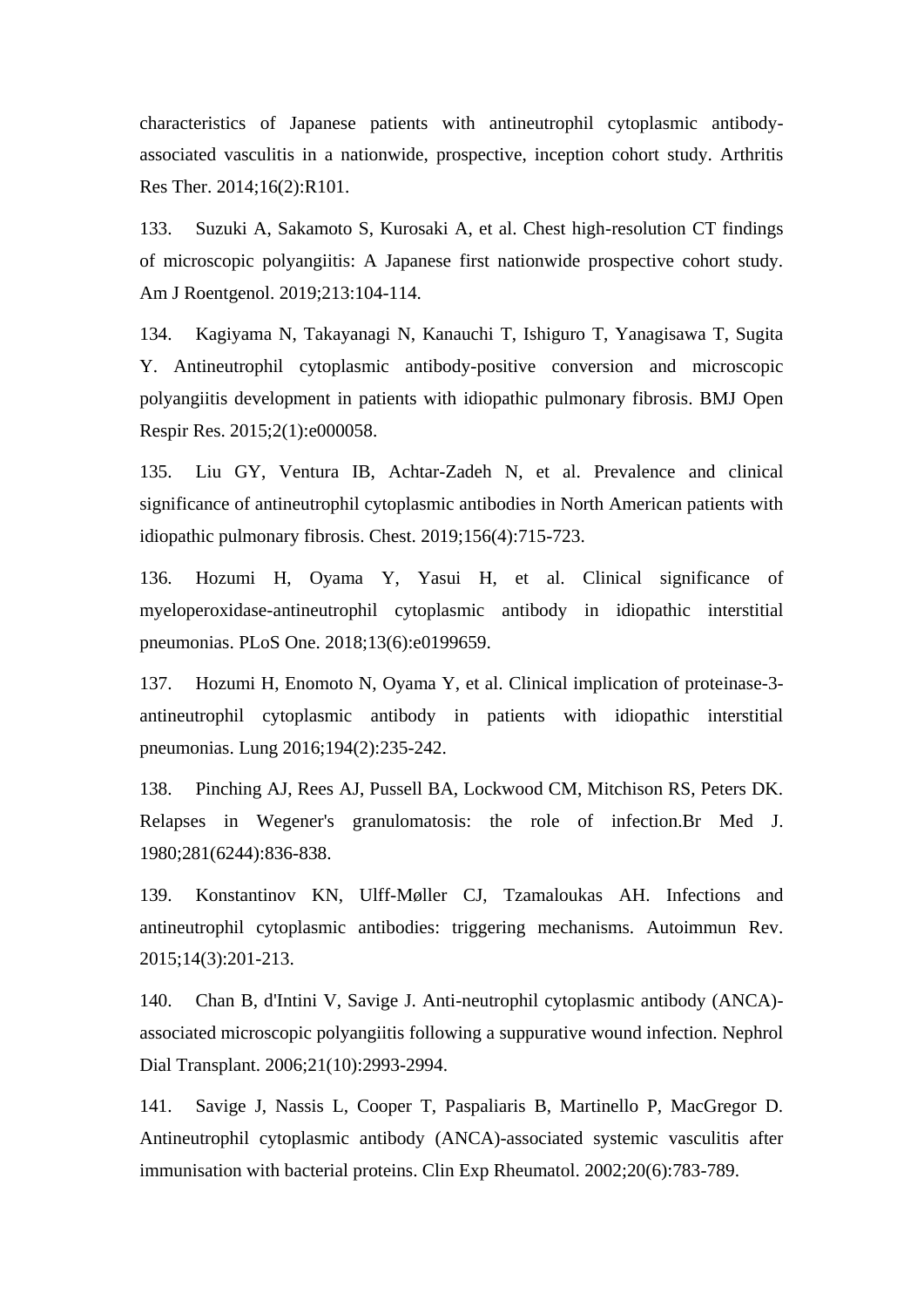142. Popa ER, Stegeman CA, Kallenberg CG, Tervaert JW. Staphylococcus aureus and Wegener's granulomatosis. Arthritis Res. 2002;4(2):77-79.

143. Stegeman CA, Tervaert JW, Sluiter WJ, Manson WL, de Jong PE, Kallenberg CG. Association of chronic nasal carriage of *Staphylococcus aureus* and higher relapse rates in Wegener granulomatosis. Ann Intern Med. 1994;120(1):12–17.

144. Stegeman CA, Tervaert JW, de Jong PE, Kallenberg CG. Trimethoprim– sulfamethoxazole (co-trimoxazole) for the prevention of relapses of Wegener's granulomatosis. Dutch Co-Trimoxazole Wegener Study Group. N Engl J Med. 1996;335(1):16–20.

145. Zycinska K, Wardyn KA, Zielonka TM, Krupa R, Lukas W. Co-trimoxazole and prevention of relapses of PR3-ANCA positive vasculitis with pulmonary involvement. Eur J Med Res. 2009;14(Suppl 4):265–267.

146. Cohen Tervaert JW. Trimethoprim-sulfamethoxazole and antineutrophil cytoplasmic antibodies-associated vasculitis. Curr Opin Rheumatol. 2018;30(4):388- 394.

147. Navarta LM, Espul CA, Acosta-Rivero N. High prevalence of a variety of autoantibodies in a population of hepatitis C virus-infected individuals. APMIS. 2018;126(6):515-522.

148. Calhan T, Sahin A, Kahraman R, et al. Antineutrophil cytoplasmic antibody frequency in chronic hepatitis B patients. Dis Markers. 2014;2014:982150.

149. Flores-Suárez LF, Cabiedes J, Villa AR, van der Woude FJ, Alcocer-Varela J. Prevalence of antineutrophil cytoplasmic autoantibodies in patients with tuberculosis. Rheumatology (Oxford). 2003;42(2):223-229.

150. Lima I, Oliveira RC, Cabral MS, et al. Anti-PR3 and anti-MPO antibodies are not present in sera of patients with pulmonary tuberculosis. Rheumatol Int. 2014;34(9):1231-1234.

151. Teixeira L, Mahr A, Jaureguy F, et al. Low seroprevalence and poor specificity of antineutrophil cytoplasmic antibodies in tuberculosis. Rheumatology (Oxford). 2005;44(2):247-250.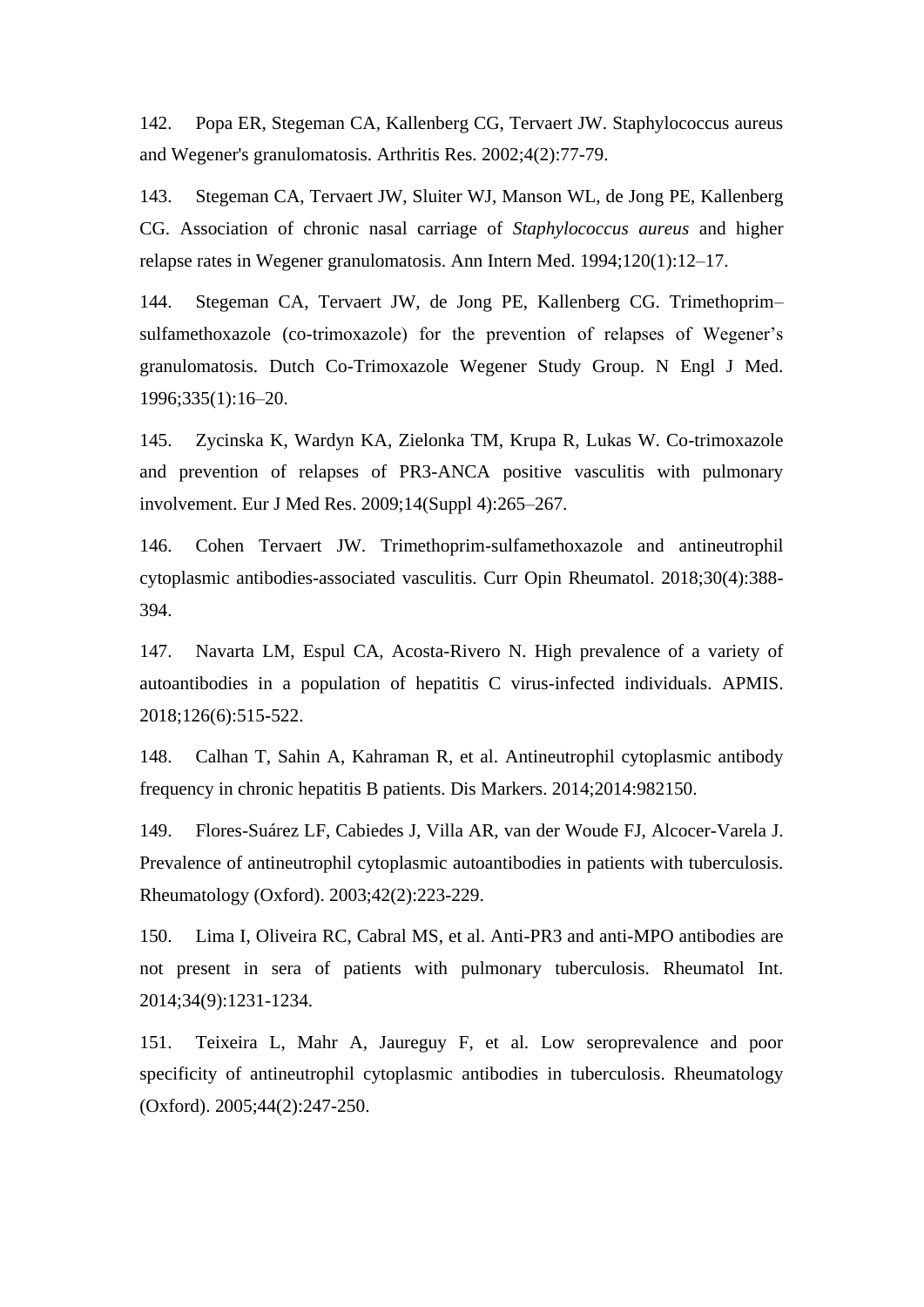152. Pradhan VD, Badakere SS, Ghosh K, Pawar AR. Spectrum of anti-neutrophil cytoplasmic antibodies in patients with pulmonary tuberculosis overlaps with that of Wegener's granulomatosis.Indian J Med Sci. 2004;58(7):283-8.

153. Mahr A, Batteux F, Tubiana S, et al.; IMAGE Study Group. Brief report: prevalence of antineutrophil cytoplasmic antibodies in infective endocarditis. Arthritis Rheumatol. 2014;66(6):1672-1677.

154. Ying CM, Yao DT, Ding HH, Yang CD. Infective endocarditis with antineutrophil cytoplasmic antibody: report of 13 cases and literature review. PLoS One. 2014;9(2):e89777.

155. Langlois V, Lesourd A, Girszyn N, et al. Antineutrophil cytoplasmic antibodies associated with infective endocarditis. Medicine (Baltimore). 2016;95(3):e2564.

156. Boils CL, Nasr SH, Walker PD, Couser WG, Larsen CP. Update on endocarditis-associated glomerulonephritis. Kidney Int. 2015;87(6):1241-1249.

157. Vercellone J, Cohen L, Mansuri S, Zhang PL, Kellerman PS. Bartonella endocarditis mimicking crescentic glomerulonephritis with PR3-ANCA positivity. Case Rep Nephrol. 2018;2018:9607582.

158. McAdoo SP, Densem C, Salama A, Pusey CD. Bacterial endocarditis associated with proteinase 3 anti-neutrophil cytoplasm antibody NDT Plus. 2011;4(3):208–210.

159. Mohandes S, Satoskar A, Hebert L, Ayoub I. Bacterial endocarditis manifesting as autoimmune pulmonary renal syndrome: ANCA-associated lung hemorrhage and pauci-immune crescentic glomerulonephritis. Clin Nephrol. 2018;90(6):431-433.

160. Cervi A, Kelly D, Alexopoulou I, Khalidi N. ANCA-associated pauci-immune glomerulonephritis in a patient with bacterial endocarditis: a challenging clinical dilemma. Clin Nephrol Case Stud. 2017;5:32-37.

161. Klaassen RJ, Goldschmeding R, Dolman KM, et al. Anti-neutrophil cytoplasmic autoantibodies in patients with symptomatic HIV infection. Clin Exp Immunol. 1992;87(1):24-30.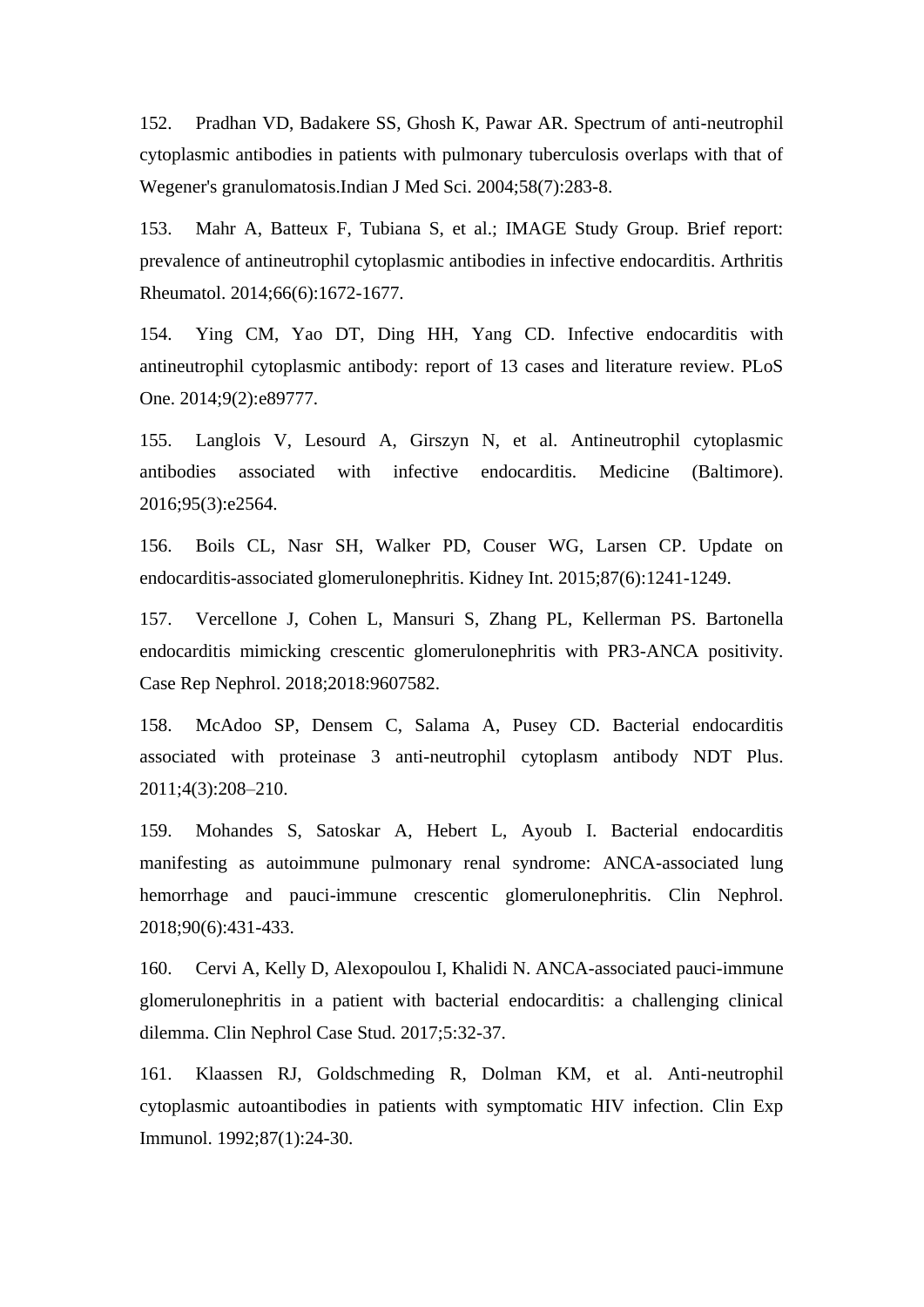162. Iordache L, Bengoufa D, Taulera O, et al. Nonorgan-specific autoantibodies in HIV-infected patients in the HAART era. Medicine (Baltimore). 2017;96(10):e6230.

163. Birck R, Kaelsch I, Schnuelle P, Flores-Suarez LF, Nowack R. ANCAassociated vasculitis following influenza vaccination: causal association or mere coincidence? J Clin Rheumatol. 2009;15(6):289–291.

164. Uji M, Matsushita H, Iwata S. Microscopic polyangiitis after influenza vaccination. Intern Med. 2005;44(8):892–896.

165. Duggal T, Segal P, Shah M, Carter-Monroe N, Manoharan P, Geetha D. Antineutrophil cytoplasmic antibody vasculitis associated with influenza vaccination. Am J Nephrol. 2013;38(2):174–178.

166. Jolly US, Shih A, Moist L, Clark W, Gabril M. Influenza A H1N1, microscopic polyangiitis and pulmonary haemorrhage. Nephrology (Carlton). 2010;15(8):781.

167. Spaetgens B, van Paassen P, Cohen Tervaert JW. Influenza vaccination in ANCA-associated vasculitis. Nephrol Dial Transplant 2009;24:3258.

168. Jeffs LS, Nitschke J, Tervaert JWC, Peh CA, Hurtado PR. Viral RNA in the influenza vaccine may have contributed to the development of ANCA-associated vasculitis in a patient following immunisation. Clin Rheumatol. 2015;35(4):943-951.

169. Watad A, Quaresma M, Bragazzi NL, et al. The autoimmune/inflammatory syndrome induced by adjuvants (ASIA)/Shoenfeld's syndrome: descriptive analysis of 300 patients from the international ASIA syndrome registry. Clin Rheumatol. 2018;37(2):483-493.

170. Shang W, Ning Y, Xu X, et al. Incidence of cancer in ANCA-associated vasculitis: a meta-analysis of observational studies. PLoS One. 2015;10(5):e0126016.

171. Wester Trejo MAC, Bajema IM, van Daalen EE. Antineutrophil cytoplasmic antibody-associated vasculitis and malignancy. Curr Opin Rheumatol. 2018;30(1):44- 49.

172. Pankhurst T, Savage CO, Gordon C, Harper L. Malignancy is increased in ANCA-associated vasculitis. Rheumatology (Oxford). 2004;43(12):1532-1535.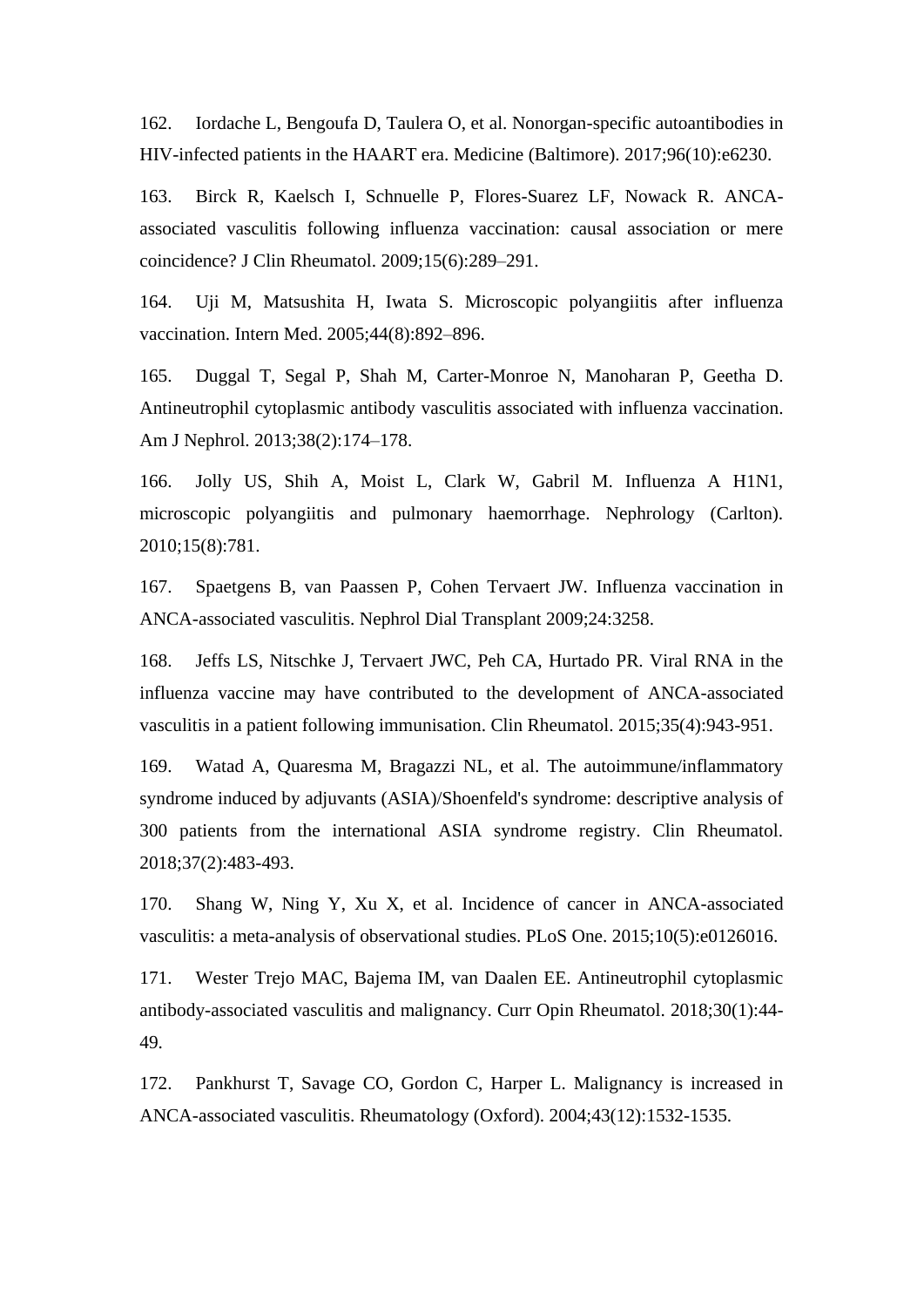173. Tatsis E, Reinhold-Keller E, Steindorf K, Feller AC, Gross WL. Wegener's granulomatosis associated with renal cell carcinoma. Arthritis Rheum. 1999;42(4):751-756.

174. van Daalen EE, Rahmattulla C, Wolterbeek R, Bruijn JA, Bajema IM. Incidence of malignancy prior to antineutrophil cytoplasmic antibody-associated vasculitis compared to the general population. J Rheumatol. 2017;44(3):314-318.

175. Philipponnet C, Garrouste C, Le GG, et al. Antineutrophilic cytoplasmic antibody-associated vasculitis and malignant hemopathies, a retrospective study of 16 cases. Joint Bone Spine. 2017;84(1):51–57.

176. Fain O, Hamidou M, Cacoub P, et al. Vasculitides associated with malignancies: analysis of sixty patients. Arthritis Rheum. 2007;57(8):1473-1480.

177. Savige JA, Chang L, Smith CL, Duggan JC. Anti-neutrophil cytoplasmic antibodies (ANCA) in myelodysplasia and other haematological disorders. Aust N Z J Med. 1994;24(3):282-287.

178. Folci M, Ramponi G, Shiffer D, Zumbo A, Agosti M, Brunetta E. ANCAassociated vasculitides and hematologic malignancies: lessons from the past and future perspectives. J Immunol Res. 2019;2019:1732175.

179. van der Geld YM, Limburg PC, Kallenberg CG. Proteinase 3, Wegener's autoantigen: from gene to antigen. J Leukoc Biol. 2001;69(2):177-190.

180. Dengler R, Münstermann U, Al-Batran S, et al. Immuno-cytochemical and flow cytometric detection of proteinase 3 (myeloblastin) in normal and leukaemic myeloid cells. Br J Haematol 1995;89(2):250–257.

181. Molldrem JJ, Lee PP, Kant S, et al. Chronic myelogenous leukemia shapes host immunity by selective deletion of high-avidity leukemia-specific T cells. J Clin Invest. 2003;111(5):639-647.

182. McAdoo SP, Hall A, Levy J, Salama AD, Pusey CD. Proteinase-3 antineutrophil cytoplasm antibody positivity in patients without primary systemic vasculitis. J Clin Rheumatol. 2012;18(7):336-340.

183. Houben E, Bax WA, van Dam B, et al. Diagnosing ANCA-associated vasculitis in ANCA positive patients: A retrospective analysis on the role of clinical symptoms and the ANCA titre. Medicine (Baltimore). 2016;95(40):e5096.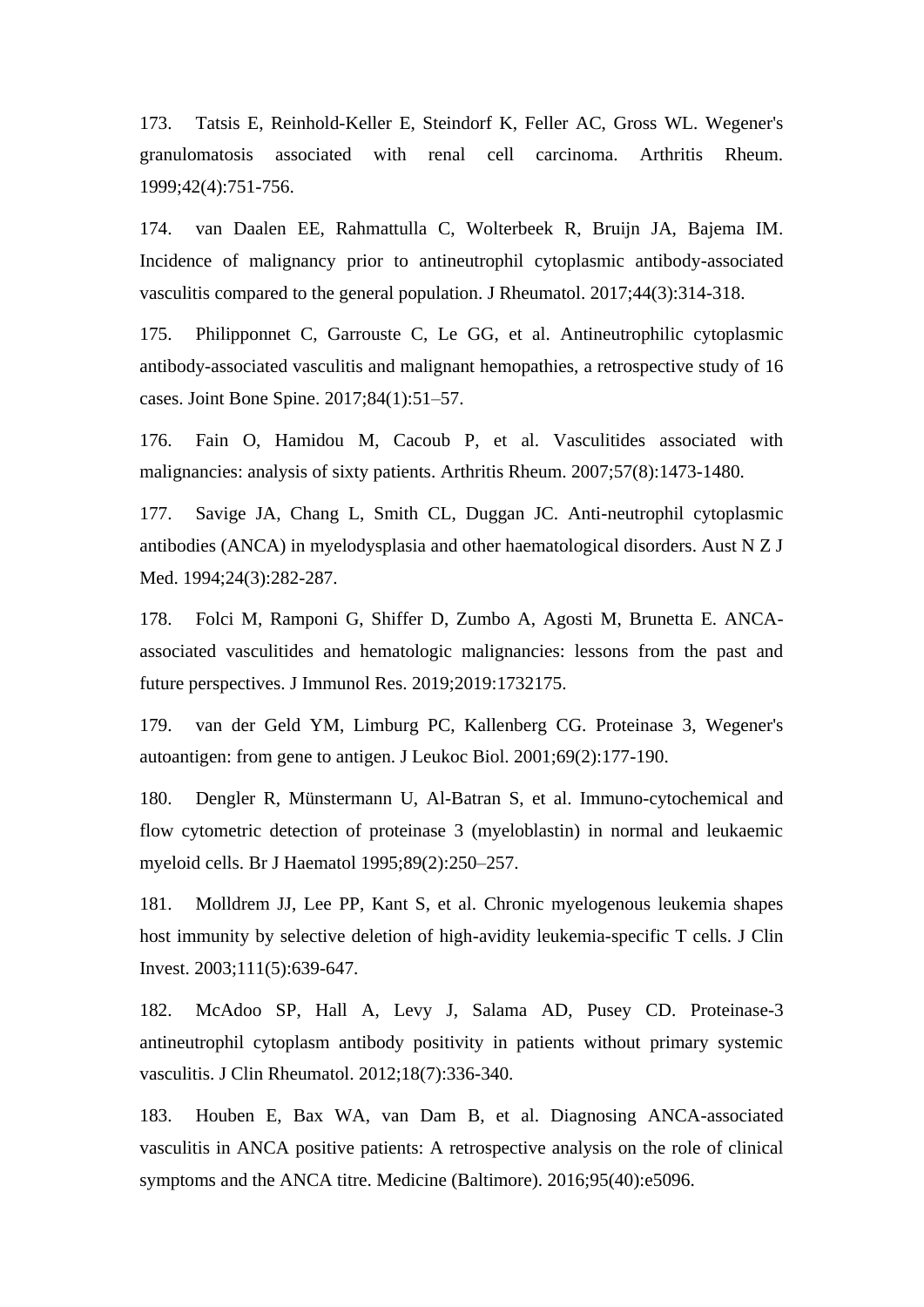184. Cil T, Altintas A, Isikdogan A, Batun S. Prevalence of antineutrophil cytoplasmic antibody positivity in patients with Hodgkin's and non-Hodgkin lymphoma: a single center experience. Int J Hematol. 2009;90(1):52-57.

185. Shinkawa Y, Hatachi S, Yagita M. Intravascular large B-cell lymphoma with a high titer of proteinase-3-anti-neutrophil cytoplasmic antibody mimicking granulomatosis with polyangiitis. Mod Rheumatol. 2019;29(1):195-197.

186. Muto G, Takahashi Y, Yamashita H, Mimori A. A patient with intravascular lymphoma presenting with cerebral infarction and a high serum MPO-ANCA level. Mod Rheumatol. 2011;21(2):207-210.

187. Shirai T, Takahashi R, Tajima Y, et al. Peripheral T cell lymphoma with a high titer of proteinase-3-antineutrophil cytoplasmic antibodies that resembled Wegener's granulomatosis. Intern Med. 2009;48(23):2041-2045.

188. Gao Y, Chen M, Ye H, Yu F, Guo XH, Zhao MH. Long-term outcomes of patients with propylthiouracil-induced anti-neutrophil cytoplasmic auto-antibodyassociated vasculitis. Rheumatology (Oxford). 2008;47(10):1515-1520.

189. Gao Y, Zhao M-H. Review article: Drug-induced anti-neutrophil cytoplasmic antibody-associated vasculitis. Nephrology 2009;14(1):33–41.

190. Csernok E, Lamprecht P, Gross WL. Clinical and immunological features of drug-induced and infection-induced proteinase 3-antineutrophil cytoplasmic antibodies and myeloperoxidase-antineutrophil cytoplasmic antibodies and vasculitis. Curr Opin Rheumatol. 2010;22(1):43-48.

191. Chen M, Gao Y, Guo XH, Zhao MH. Propylthiouracil-induced antineutrophil cytoplasmic antibody-associated vasculitis. Nat Rev Nephrol. 2012;8(8):476-483.

192. Ji G, Zeng X, Sandford AJ, He JQ. Rifampicin-induced antineutrophil cytoplasmic antibody-positive vasculitis: a case report and review of the literature. Int J Clin Pharmacol Ther. 2016;54(10):804-807.

193. Pendergraft WF, Niles JL. Trojan horses: drug culprits associated with antineutrophil cytoplasmic autoantibody (ANCA) vasculitis. Curr Opin Rheumatol. 2014;26(1):42–49.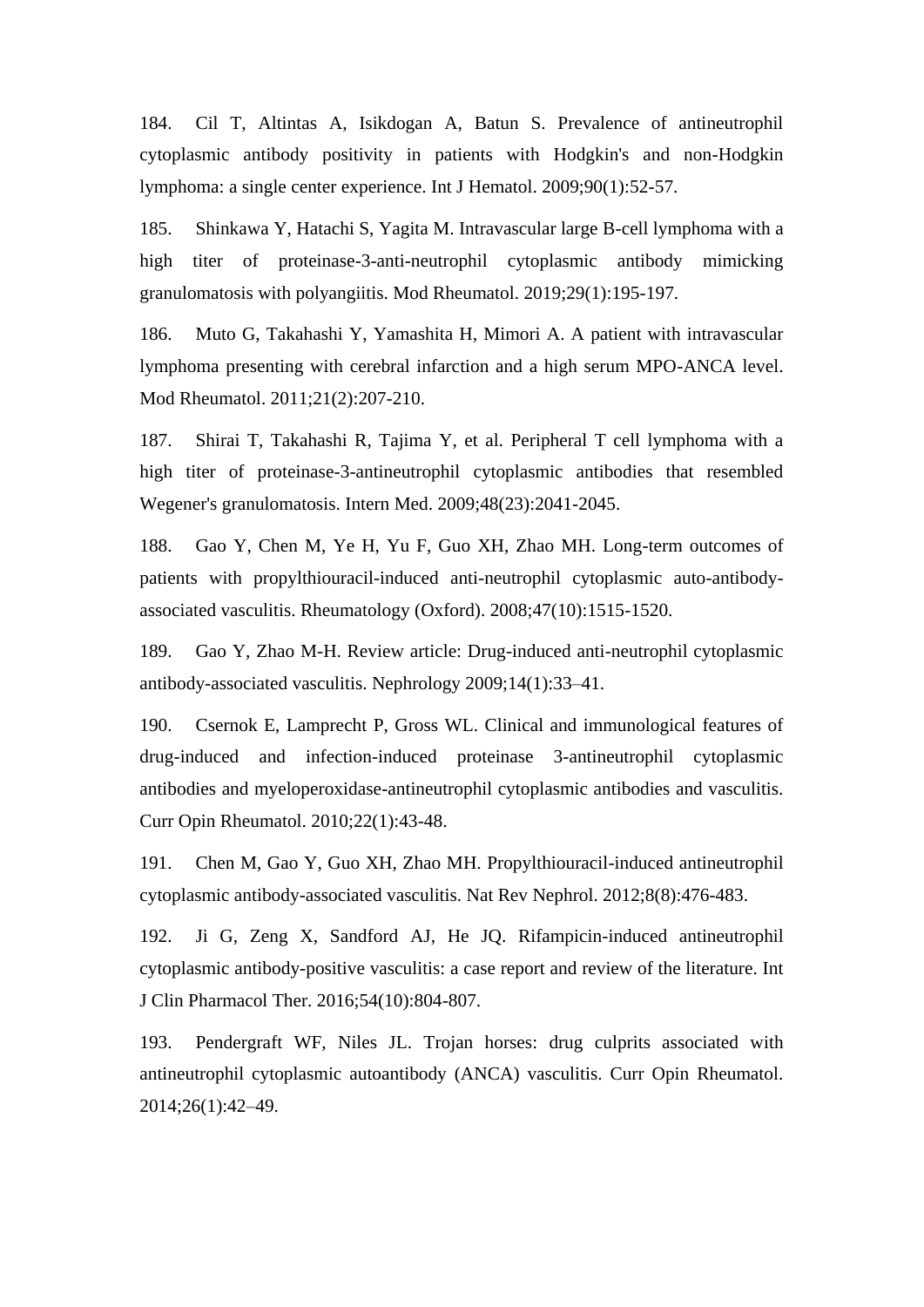194. Kumar B, Strouse J, Swee M, Lenert P, Suneja M. Hydralazine-associated vasculitis: Overlapping features of drug-induced lupus and vasculitis. Semin Arthritis Rheum. 2018;48(2):283-287.

195. Gutiérrez-González LA. Biological therapy-induced systemic vasculitis. Curr Rheumatol Rep. 2016;18(7):39.

196. Cohen Tervaert JW, Ye C, Yacyshyn E. Adverse events associated with immune checkpoint blockade. N Engl J Med. 2018;378(12):1164-1165.

197. Balavoine AS, Glinoer D, Dubucquoi S, Wémeau JL. Antineutrophil cytoplasmic antibody-positive small-vessel vasculitis associated with antithyroid drug therapy: how significant is the clinical problem? Thyroid. 2015(12);25:1273-1281.

198. Slot MC, Links TP, Stegeman CA, Tervaert JW. Occurrence of antineutrophil cytoplasmic antibodies and associated vasculitis in patients with hyperthyroidism treated with antithyroid drugs: A long-term followup study. Arthritis Rheum. 2005;53(1):108-113.

199. Wiesner O, Russell KA, Lee AS, et al. Antineutrophil cytoplasmic antibodies reacting with human neutrophil elastase as a diagnostic marker for cocaine-induced midline destructive lesions but not autoimmune vasculitis. Arthritis Rheum. 2004;50(9):2954-2965.

200. Zhang J, Zhang HY, Chen SZ, Huang JY. Anti-neutrophil cytoplasmic antibodies in cholesterol embolism: A case report and literature review. Exp Ther Med. 2016;12(2):1012-1018.

201. Delen S, Boonen A, Landewé R, Kroon AA, van der Linden S, Tervaert JW. An unusual case of ANCA positive disease. Ann Rheum Dis. 2003;62(8):770–781.

202. Minota S. ANCA in atheroembolism; just a coincidence or bearing cause and effect? Intern Med. 2006;45(8):495-496.

203. van Haelst PL, Asselbergs FW, van Doormaal JJ, et al. Antineutrophil cytoplasmatic antibodies in patients with premature atherosclerosis: Prevalence and association with risk factors. J Intern Med. 2002;251(1):29-34.

204. Iwuji K, Larumbe-Zabala E, Bijlani S, et al. Prevalence of bactericidal/permeability-increasing protein autoantibodies in cystic fibrosis patients: